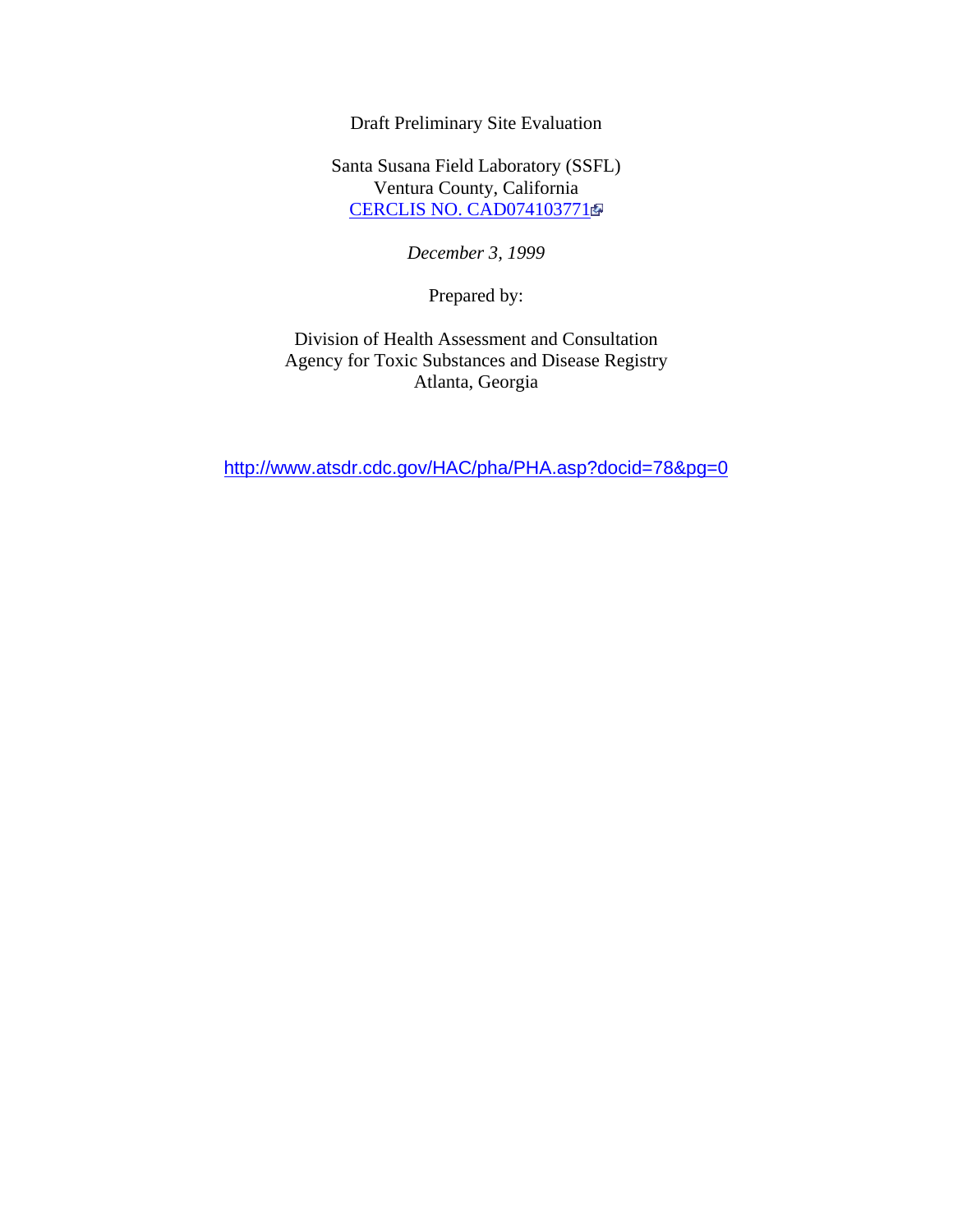

# Public Health Assessments & Health Consultations

Draft Preliminary Site Evaluation

Santa Susana Field Laboratory (SSFL) Ventura County, California CERCLIS NO. CAD074103771

*December 3, 1999*

Prepared by:

Division of Health Assessment and Consultation Agency for Toxic Substances and Disease Registry Atlanta, Georgia

# **TABLE OF CONTENTS**

# [EXECUTIVE SUMMARY](http://www.atsdr.cdc.gov/HAC/pha/PHA.asp?docid=78&pg=1#_1_1)

# [PRELIMINARY SITE ASSESSMENT TEAM](http://www.atsdr.cdc.gov/HAC/pha/PHA.asp?docid=78&pg=1#_1_2)

[INTRODUCTION](http://www.atsdr.cdc.gov/HAC/pha/PHA.asp?docid=78&pg=1#_1_6)

Scope of Report Site Operations and History Areas I, II, and III. History of Rocket Test Operations Area IV. History of Nuclear Research Operations and Incidents Area Demographics

# [COMMUNITY CONCERNS AND HEALTH STUDIES](http://www.atsdr.cdc.gov/HAC/pha/PHA.asp?docid=78&pg=1#_1_19)

Community Concerns Health Studies Community Health Studies Occupational Health Studies

# [EXPOSURE PATHWAYS ANALYSES](http://www.atsdr.cdc.gov/HAC/pha/PHA.asp?docid=78&pg=2#_1_26)

Special Consideration of Women and Children Air Pathway **Background**  Rocket Testing Waste Treatment and Disposal *Accidental Releases and Spills* Environmental Data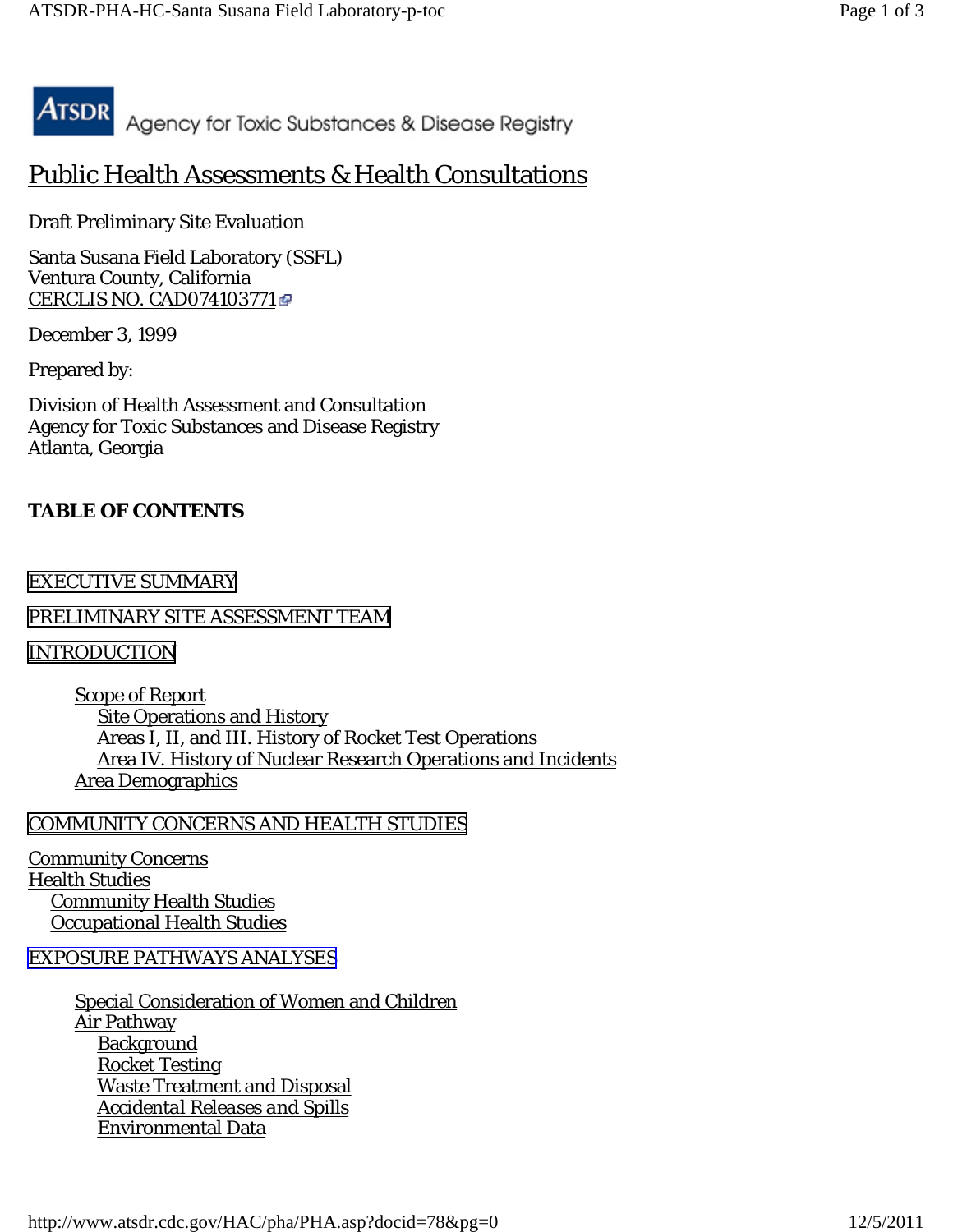Chemicals Radionuclides Potential for Human Exposure

Ground Water and Surface Water Pathway **Background**  Environmental Data Chemicals Radionuclides Potential for Human Exposure

Soil and Sediment Pathway **Background**  Environmental Data Chemicals Bell Canyon; Brandeis-Bardin Institute and Santa Monica Mountains Conservancy; Former Sodium Disposal Facility Radionuclides Potential for Human Exposure

### [PUBLIC HEALTH IMPLICATIONS](http://www.atsdr.cdc.gov/HAC/pha/PHA.asp?docid=78&pg=2#_1_62)

### [CONCLUSIONS AND RECOMMENDATIONS](http://www.atsdr.cdc.gov/HAC/pha/PHA.asp?docid=78&pg=3#_1_63)

Air Pathway Ground and Surface Water Pathway Soil and Sediment Pathway Recommendations

### [REFERENCES](http://www.atsdr.cdc.gov/HAC/pha/PHA.asp?docid=78&pg=3#_1_68)

[APPENDIX A. Area I Thermal Treatment Facility](http://www.atsdr.cdc.gov/HAC/pha/PHA.asp?docid=78&pg=4#_1_69)

[APPENDIX B. Other Documents Reviewed](http://www.atsdr.cdc.gov/HAC/pha/PHA.asp?docid=78&pg=4#_1_70)

[APPENDIX C. Electronic Data Sets Reviewed](http://www.atsdr.cdc.gov/HAC/pha/PHA.asp?docid=78&pg=4#_1_71)

### **List of Figures**

[Figure 1.](http://www.atsdr.cdc.gov/HAC/pha/reports/santasusanafl_12031999ca/images/figure1.gif) Facility Areas and Communities around Santa Susana Field Laboratory.

[Figure 2.](http://www.atsdr.cdc.gov/HAC/pha/PHA.asp?docid=78&pg=1#_1_10) Area II rocket test stands and surrounding terrain.

[Figure 3.](http://www.atsdr.cdc.gov/HAC/pha/PHA.asp?docid=78&pg=1#_1_15) The Former Sodium Reactor Experiment Containment Building

[Figure 4.](http://www.atsdr.cdc.gov/HAC/pha/reports/santasusanafl_12031999ca/images/figure4.gif) Population Characteristics in One Mile Area Surrounding the SSFL and Location of Ventura County, CA Census Tract 75.03.

[Figure 5.](http://www.atsdr.cdc.gov/HAC/pha/PHA.asp?docid=78&pg=2#_1_27) Potential Exposure Pathways from the SSFL to Man.

[Figure 6.](http://www.atsdr.cdc.gov/HAC/pha/PHA.asp?docid=78&pg=2#_1_32) Test firing of an Atlas Rocket Engine, September 7, 1999.

[Figure 7.](http://www.atsdr.cdc.gov/HAC/pha/reports/santasusanafl_12031999ca/images/figure7.gif) Location of TCE ground water plumes, NPDES sampling stations and surface water drainages. [Figure 8.](http://www.atsdr.cdc.gov/HAC/pha/PHA.asp?docid=78&pg=2#_1_56) Site of former Sodium Disposal Facility.

### **List of Tables**

[Table 1.](http://www.atsdr.cdc.gov/HAC/pha/PHA.asp?docid=78&pg=1#_1_13) Overview of Engine Testing Programs at the SSFL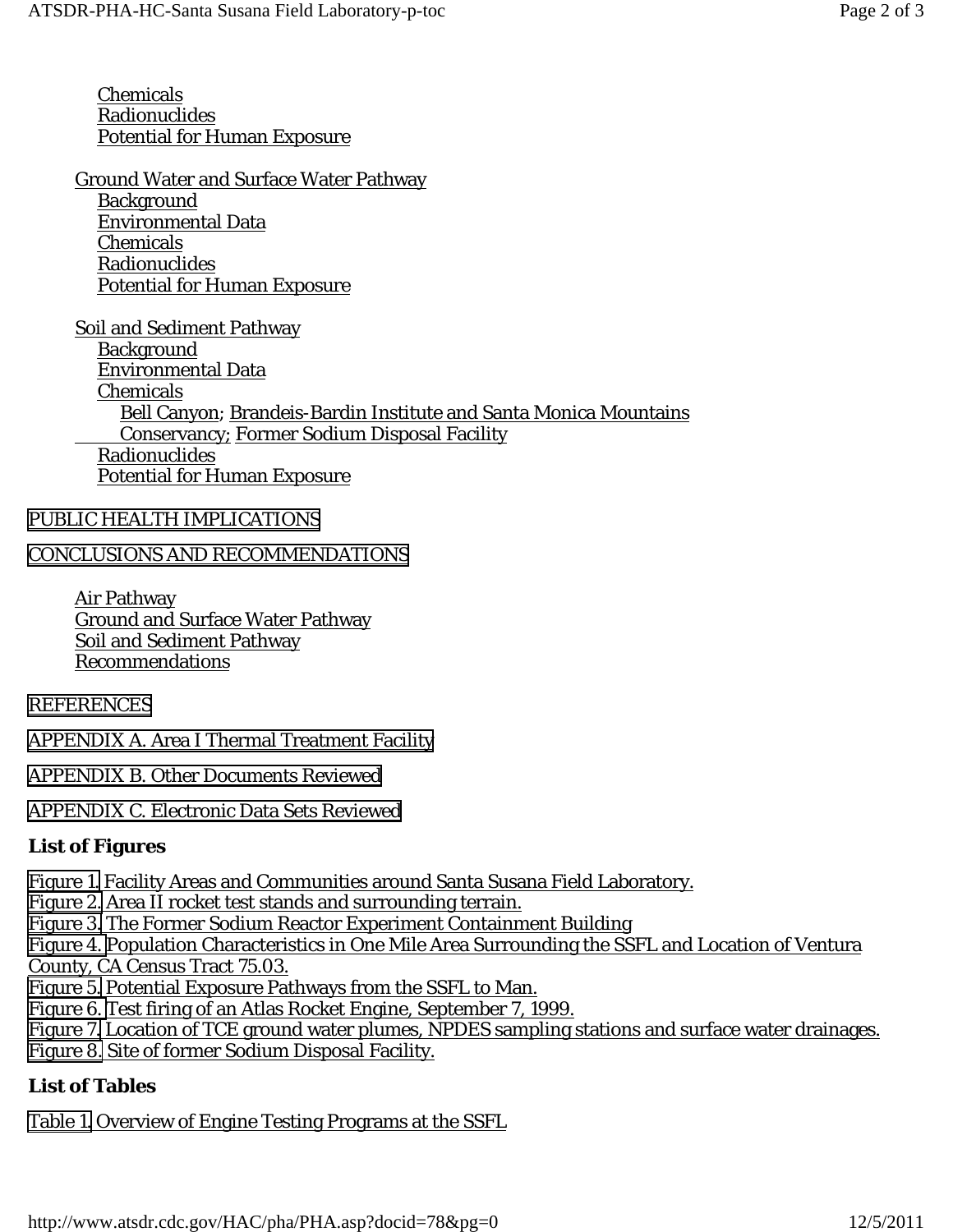[Table 2.](http://www.atsdr.cdc.gov/HAC/pha/PHA.asp?docid=78&pg=1#_1_14) Chronological List of Radiological Incidents in Area IV of the SSFL.

- [Table 3.](http://www.atsdr.cdc.gov/HAC/pha/PHA.asp?docid=78&pg=1#_1_18) Demographic Statistics for Census Tract 75.03, Ventura County, CA
- [Table 4.](http://www.atsdr.cdc.gov/HAC/pha/PHA.asp?docid=78&pg=1#_1_21) Community Health Concerns Related to the Santa Susanna Field Laboratory

[Table 5. C](http://www.atsdr.cdc.gov/HAC/pha/PHA.asp?docid=78&pg=1#_1_22)ommunity Environmental Concerns and Observations

[Table 6.](http://www.atsdr.cdc.gov/HAC/pha/PHA.asp?docid=78&pg=2#_1_44) Surface Water and Ground Water Sampling Stations Offsite of the SSFL Facility

[Table 7.](http://www.atsdr.cdc.gov/HAC/pha/PHA.asp?docid=78&pg=2#_1_45) Offsite Distribution of Chemicals Commonly Found in Onsite Ground Water Wells

[Table 8. C](http://www.atsdr.cdc.gov/HAC/pha/PHA.asp?docid=78&pg=2#_1_47)oncentrations of Radionuclides in Ground Water and Surface Water Offsite of the SSFL

[Table 9.](http://www.atsdr.cdc.gov/HAC/pha/PHA.asp?docid=78&pg=2#_1_58) Maximum Contaminant Concentrations in Surface (0 to 0.5') and Subsurface

(0.5 - 1') Soil and Sediment Samples in and near Bell Canyon

[Table 10. M](http://www.atsdr.cdc.gov/HAC/pha/PHA.asp?docid=78&pg=2#_1_59)aximum Contaminant Concentrations in Soil and Sediment at Brandeis-Bardin Institute (BBI) and Santa Monica Mountains Conservancy (SMMC) from Sampling Conducted in 1992 [McLaren/Hart, 1993; 1995]

[Table 11.](http://www.atsdr.cdc.gov/HAC/pha/PHA.asp?docid=78&pg=2#_1_60) Maximum Offsite Radionuclide Concentrations in Surface Soils and Sediments

## **Next Section**

Page last reviewed: October 13, 2009 Page last updated: October 13, 2009 Content source: Agency for Toxic Substances and Disease Registry

Agency for Toxic Substances and Disease Registry, 4770 Buford Hwy NE, Atlanta, GA 30341 Contact CDC: 800-232-4636 / TTY: 888-232-6348

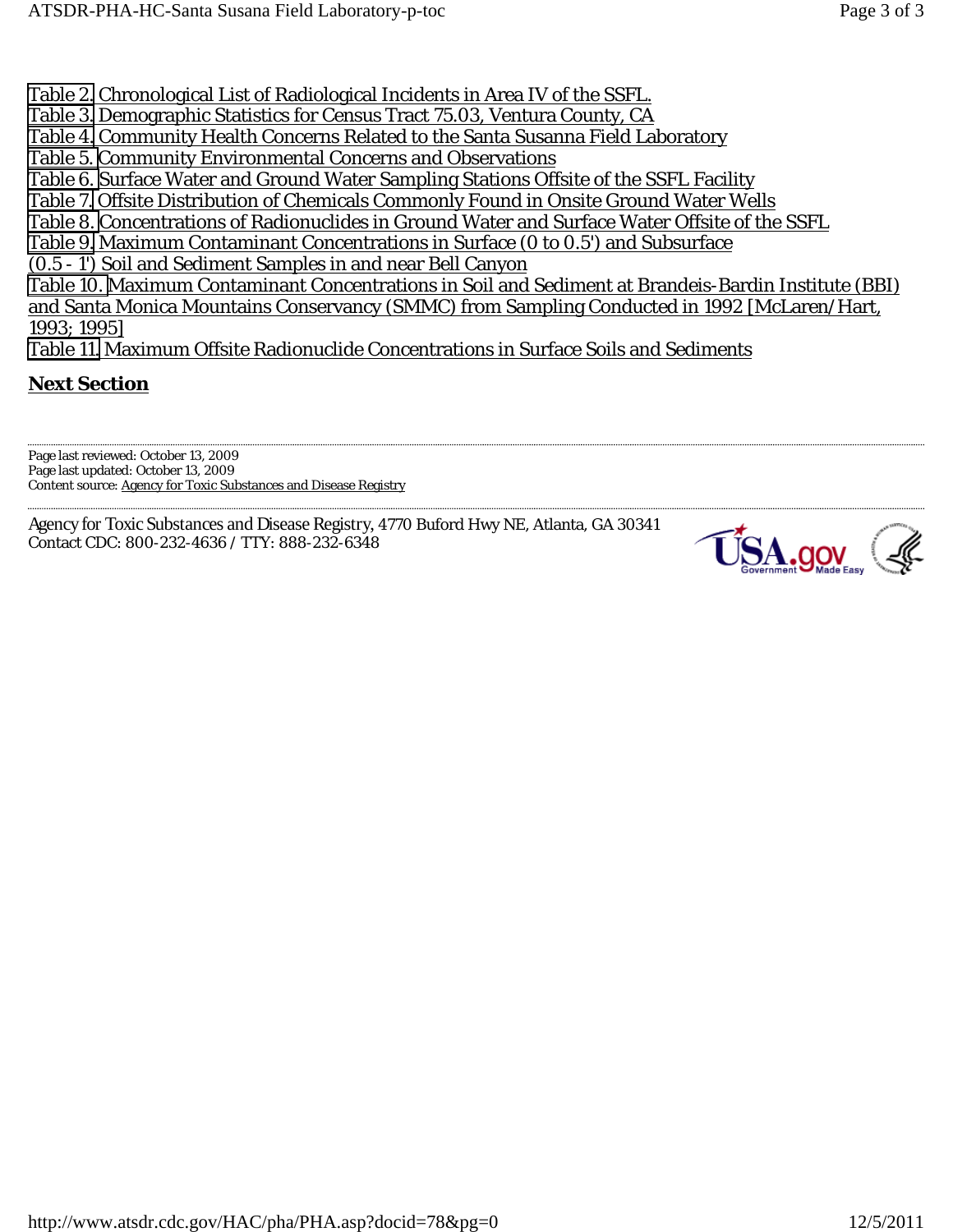

# Public Health Assessments & Health Consultations

Draft Preliminary Site Evaluation Santa Susana Field Laboratory (SSFL) Ventura County, California

### **Executive Summary**

The Santa Susana Field Laboratory site is in the Simi Hills area of Ventura County, California. Located on approximately 2,668 acres, the site has been used as a rocket engine testing facility since 1948. At that time, few people resided in the area, but in the 1980s and 1990s there was a large increase in population. Approximately 3,100 people reside within one mile of the site boundary, based on spatial analysis of 1990 census data.

In response to a petition request, ATSDR held public availability sessions at three different locations in the area in the fall of 1999 to gather information on the health concerns of community members. More than 250 community members attended those meetings, and other community members have presented ATSDR with written comments and concerns. This report addresses the concerns of the community and is a preliminary assessment of the potential for adverse human health effects from past, present, and future activities at the Santa Susana Field Laboratory site based on currently available information.

ATSDR has also reviewed five epidemiologic studies from the Santa Susana site. Two were detailed health studies of workers at the site, and three were brief evaluations of community cancer registry data conducted in response to concerns that community members expressed about cancer occurrences in the area.

Process operations and activities at the Santa Susana site have resulted in the release of chemicals and radionuclides to the environment. The release of hazardous substances does not necessarily result in harm to humans. There must be human contact with these substances at levels of health concern before there is a potential for exposure-related health effects. Human contact of hazardous substances may occur through the air, soil, water, or food chain. ATSDR has evaluated these pathways relative to chemical and radioactive releases from the Santa Susana Field Laboratory.

This is a preliminary evaluation of the potential exposure pathways and associated health studies which ATSDR has reviewed for the Santa Susana site. Based on currently available data:

- The preliminary results of the exposure pathway analyses for air, ground water and surface water, and soil and sediment indicate that it is unlikely that people living in communities near the site have been exposed to substances from the site at levels that would have resulted in adverse health effects.
- Although chemicals and radionuclides were released from the site, the likelihood of those releases resulting in human exposure is limited by a number of factors, including; 1) the distance from the release sources to the offsite residential areas that results in rapid dispersion and degradation of oxidants and solvents in air; 2) the predominant wind patterns that normally blow away from the nearest residential areas; 3) other meteorological conditions at the site such as the atmospheric mixing height; and 4) drawdowns in ground water levels that reduce the rates of contaminant migration. Considering these factors, it is unlikely that residents living near the site are, or were exposed to SSFL-related chemicals and radionuclides at levels that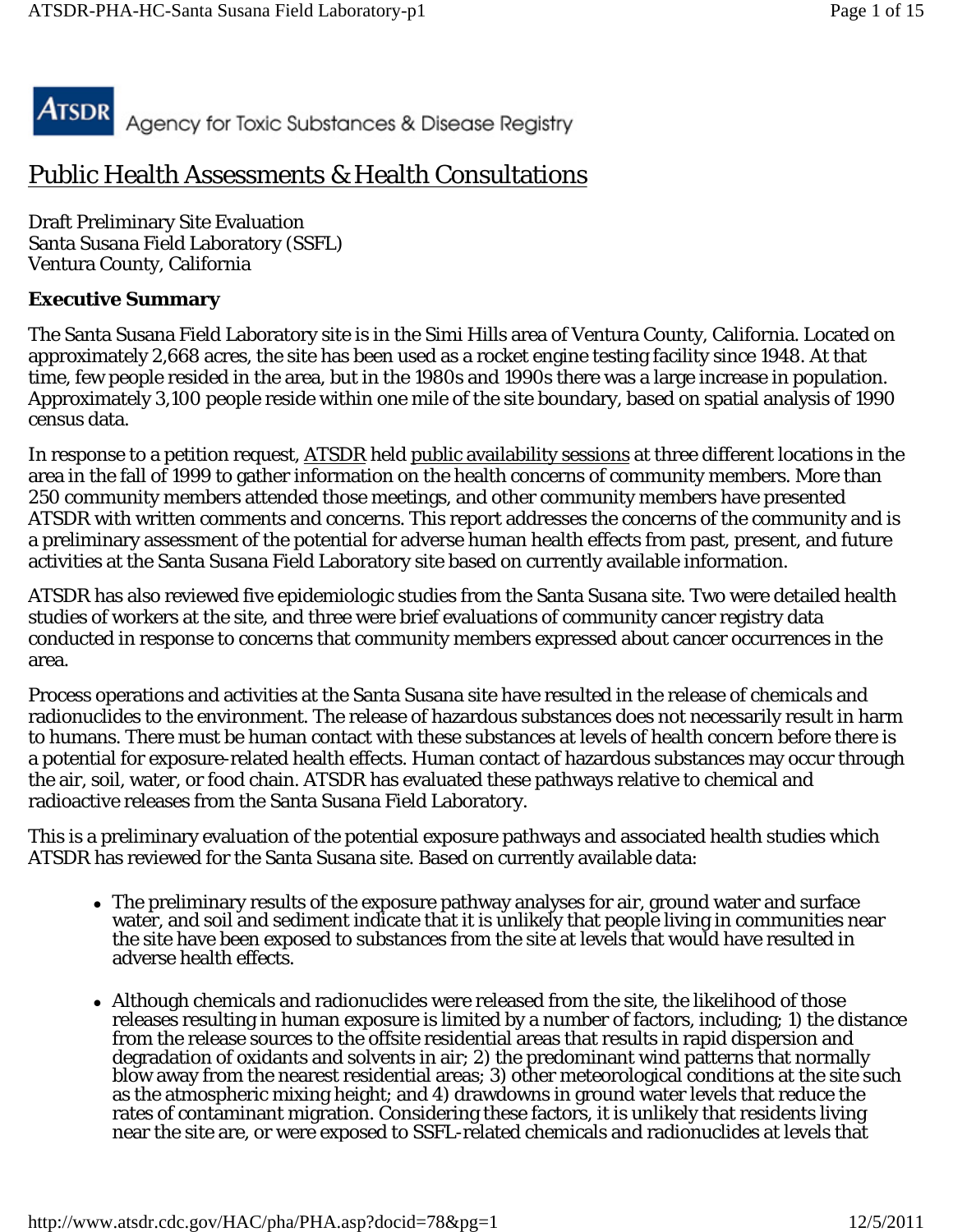would result in adverse human health effects. Changes in site operations, such as reduced frequency of rocket engine testing, discontinuation of trichloroethylene use, and shut down of nuclear operations make it unlikely that future exposures to the offsite community will occur.

- A more in-depth evaluation of exposure pathways that addresses past, current, and future exposure to chemicals and radionuclides from the SSFL should be conducted to improve the assessment of potential offsite exposures and public health implications associated with this site. Such an assessment must be facilitated through community outreach and participation and must include health education activities. We further recommend that this assessment address the following related issues:
- More in-depth evaluation of airborne chemical releases from SSFL operations, including air dispersion modeling of past accidents and disposal activities, and compilation and use of a consistent, site-specific meteorological data set to improve the assessment of past exposures to these substances.
	- Development of a regional hydrogeological flow model and additional monitoring at down-gradient springs or seeps in Simi Valley and Santa Susana Knolls to evaluate the potential for deep fracture flow and potential future exposure. Also, even though it may not be related to SSFL, additional source characterization of the perchlorate detection in Simi Valley should be conducted.
	- Additional radiological characterization of Area IV with more sensitive instrumentation and appropriate grid spacing to assure a lower detection limit.
- A re-analysis of the cancer registry data including additional years of newly available cancer data and updated demographic information should be conducted to see if the apparent increase in the incidence rates of bladder and lung cancers persist. A more in-depth evaluation of cancer data should be conducted that addresses environmental exposures from the SSFL, possible confounding exposures from other nearby contaminant release sources, and residential histories.

# **Agency for Toxic Substances and Disease Registry**

## **Santa Susan Field Laboratory**

# **Preliminary Site Assessment Team**

Mr. Michael Brooks, CHP Health Physicist Ms. Loretta Bush, Community Involvement Specialist Mr. Burt J. Cooper, Industrial Hygienist Ms. Lafreta Dalton, Community Involvement Specialist Ms. Gwen Eng, Regional Representative Dr. Mark W. Evan, Environmental Geologist Ms. Laura Frazier, Environmental Health Scientist Dr. R. Buck Grissom, Toxicologist Dr. Deanna Harkins, Medical Officer, Physician Mr. Joseph Maloney, Health Education Specialist Ms. Kathy Skipper, Public Affairs Specialist Dr. Youn Shim, Epidemiologist Dr. Brenda Weis, Toxicologist Mr. Tom Wilson, Editor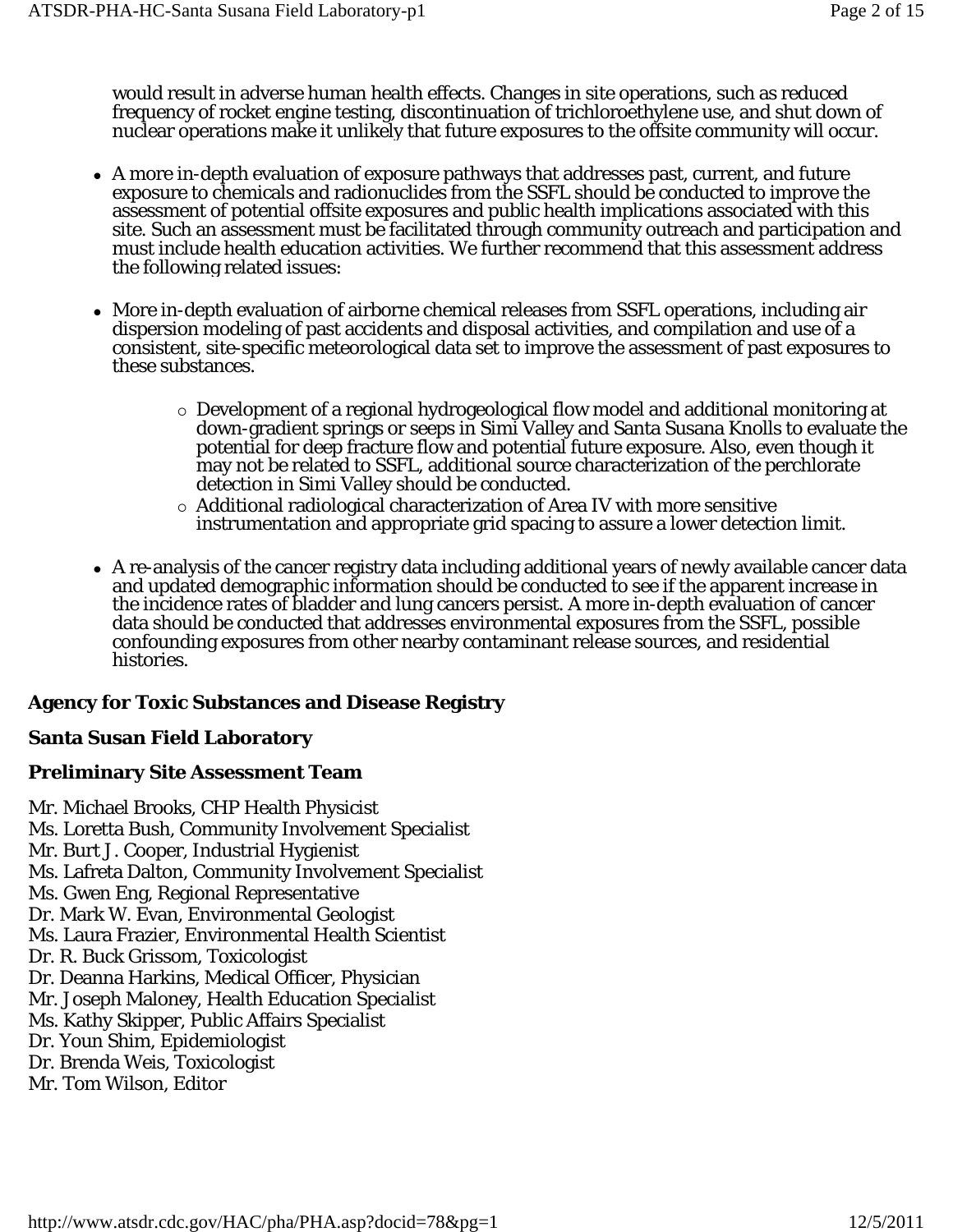### **Introduction**

### *Scope of Report*

The Agency for Toxic Substances and Disease Registry (ATSDR) received a petition to conduct a public health assessment of the Santa Susana Field Laboratory (SSFL) site in Ventura, California. To determine whether ATSDR would accept the petition request the agency assembled a team of environmental health professionals to visit the SSFL site and review and evaluate the available environmental and health information. In addition, the National Aeronautics and Space Administration (NASA) has requested that ATSDR conduct a public health consultation regarding ground water contamination at the SSFL site.

ATSDR visited the SSFL site from October 3 to 8, 1999. The purpose of the visit was to see thesite operations first-hand, meet with members of the surrounding community, and interview siteand regulatory agency personnel. The site team also conducted three public availability sessions tocollect information from the community about their health and environmental concerns.Specifically, this report includes (1) observations from the site visit, (2) a preliminary evaluationof available information related to chemicals and radionuclides released from the SSFL site, andan evaluation of the environmental pathways by which the surrounding community may beexposed to these substances, (3) a summary of the health and environmental concerns of thesurrounding community, and (4) a preliminary evaluation of the public health implications of theSSFL site on the surrounding community.

This report is comprised of five sections. This introductory section outlines the scope of thisreport, provides a brief overview of the SSFL site operations and history, and describes thedemographic characteristics of the community living adjacent to the SSFL facility. TheCommunity Concerns and Health Studies Section presents a summary of the community's healthand environmental concerns that were collected by the ATSDR site team, and a review of healthstudies that have been conducted for SSFL workers and the surrounding community.

The Exposure Pathways Analyses discusses the chemicals and radionuclides released to air,ground water and surface water, and soil and sediment from the SSFL. It also describes theadequacy or limitations of the data available for evaluating each pathway and the potential forcommunity exposure to contaminants via these pathways. In the Public Health Implicationssection, ATSDR considers the results of the exposure pathways analyses together with thecommunity concerns and available health studies to determine the potential for health impact tocommunities surrounding the SSFL. The Conclusions and Recommendations summarize thefindings of this preliminary evaluation including the potential for public health hazard posed bythe SSFL as well as gaps in the available health or environmental data and information. It alsomakes specific recommendations for follow-up activities to address the health issues or data gapsidentified in this report.

## *Site Operations and History*

The Santa Susana Field Laboratory (SSFL) site consists of four administrative areas used for research, development, and test operations and buffer areas on the southern and northwestern boundaries of the facility. The 2,668 acre site is located in the Simi Hills area of Ventura County and is approximately 30 miles northwest of downtown Los Angeles. SSFL is situated on an east-west trending ridge, between 1640 and 2250 feet (above sea level), overlooking Simi Valley to the north and northwest and the San Fernando Valley to the southeast [Robinson, 1998].

The SSFL is jointly owned by Boeing and the National Aeronautics and Space Administration (NASA), and is operated by the Rocketdyne Propulsion and Power Division of Boeing. A small portion of the Rocketdyne-owned property is leased to the U.S. Department of Energy (DOE). The site is divided into four administrative areas (I, II, III, and IV) and undeveloped buffer properties to the northwest and south,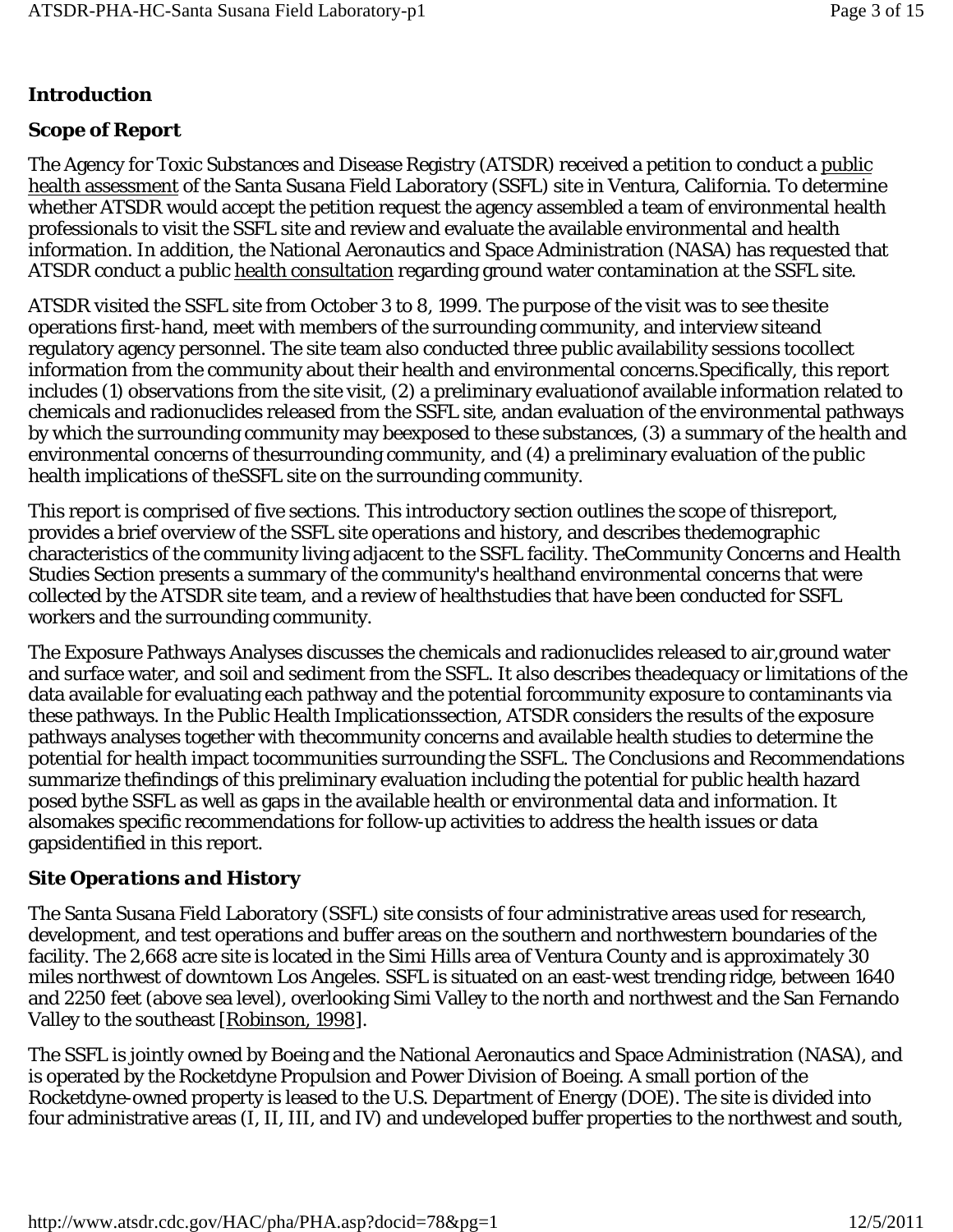as shown in Figure 1 [Robinson, 1998; Ogden, 1998b].

- *Area I* consists of 671 acres owned by Rocketdyne and 42 acres owned by NASA (formerly owned by U.S. Air Force) in the northeast portion of the site. Area I contains administrative and laboratory facilities and was formerly used for rocket engine testing. Area I also includes the former Area I Thermal Treatment Facility and three rocket engine test areas, the Bowl, Canyon, and Advanced Propulsion Test Facility (APTF) areas.
- *Area II* consists of 410 acres in the north-central portion of the site and is owned by NASA and operated by Rocketdyne. Area II contains two formerly-used rocket test firing facilities and two currently operating rocket test firing facilities. Area II includes the Alfa, Bravo, Coca, and Delta rocket engine test areas (Figure 2).
- *Area III* consists of 114 acres in the northwest portion of the site and is owned and operated by Rocketdyne. Area III includes systems test area (STL-IV) and associated laboratories.
- *Area IV* consists of 290 acres owned and operated by Rocketdyne and 90 acres leased by the DOE. DOE and its contractors operated several nuclear reactors and associated fuel facilities and laboratories within this area. This area also includes five surface water discharge outfalls monitored under the National Pollutant Discharge Elimination System (NPDES).
- The northwestern and southern *buffer areas* consist of 175 and 1140 acres, respectively. Industrial activities have never occurred on these naturally vegetated areas. Two NPDES discharge outfalls and drainage channels are located within the southern boundary area. The northern boundary area was recently purchased by Rocketdyne from the adjoining Brandeis-Bardin Institute [GRC, 1999].

# **Figure 1. Facility Areas and Communities around Santa Susana Field Laboratory**



**(Click on thumbnail for larger view)**

# **Figure 2. Area II rocket test stands and surrounding terrain.**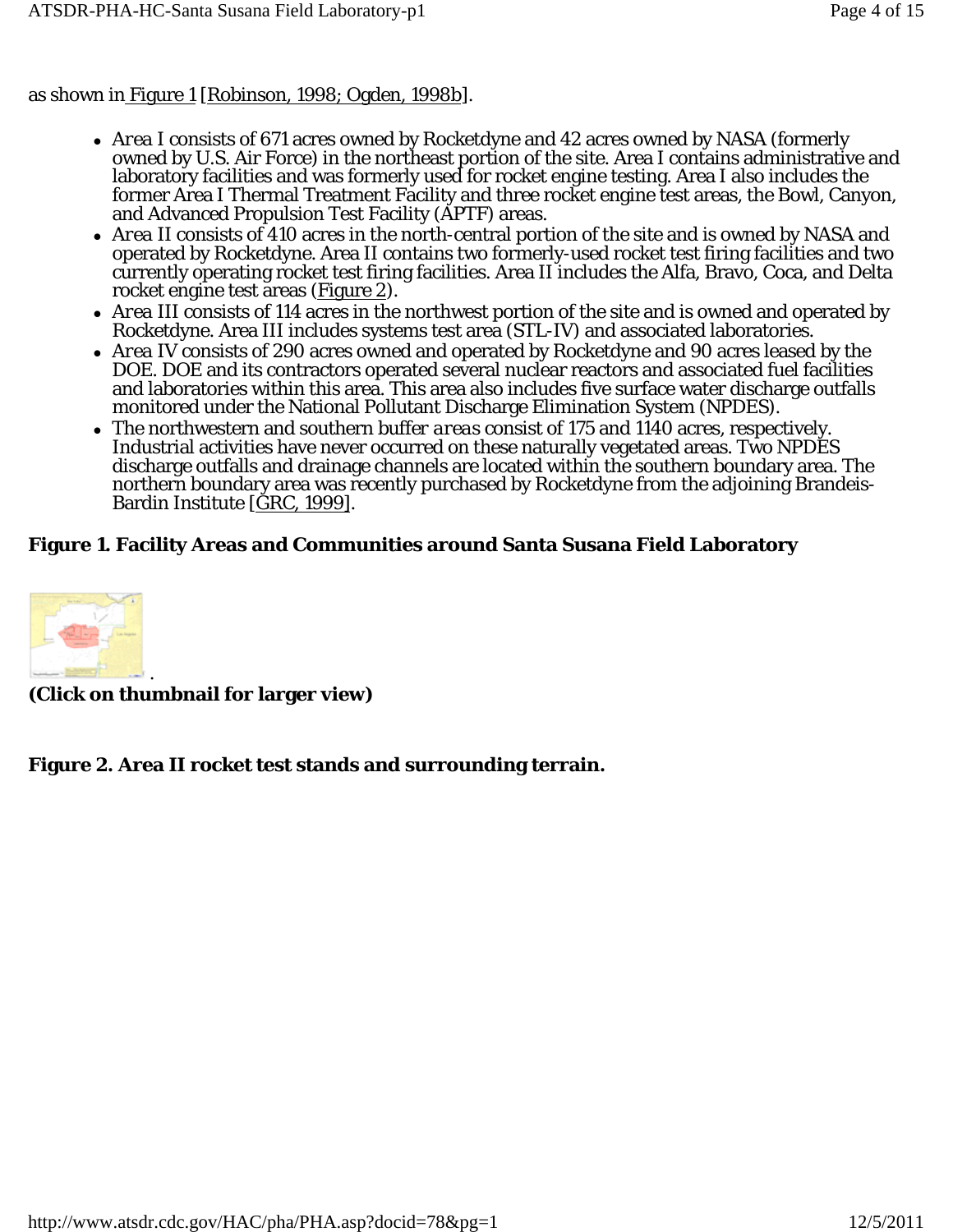

SSFL has been used as a rocket engine testing facility since 1948. The principal activity has beentesting of large rocket engines and engine components. Other operations include testing smallrocket motors; testing and developing water pumps, lasers, liquid metal heat exchangercomponents, and nuclear reactor research and associated activities. Processes that releasedsubstances to the environment at the SSFL can be grouped into four general categories:

- Accidental spills and releases of solvents, rocket fuels, and oxidizers related to rocketengine testing.
- Emissions resulting from the combustion of rocket propellants.
- Volatilization of solvents; Very large volumes of trichloroethylene (TCE) were used toclean rocket engine components before and after testing.
- Accidental releases of radioactive isotopes; Nuclear reactor operations and associatedfacilities, and reactor accidents resulted in the release of various radioactive isotopes.

# *Areas I, II, and III. History of Rocket Test Operations*

Many thousands of rocket engine tests have been performed at the SSFL over the almost fifty years of operation. The predominant types of propellants used at the SSFL are liquid fuels and associated oxidizers. The primary propellants used at the SSFL are (1) hydrazine-based fuels (including hydrazine, monomethyl hydrazine, and unsymmetrical dimethyl hydrazine) and nitrogen tetroxide (oxidizer), (2) kerosene-based fuels (RP-1 and JP-4) and liquid oxygen (oxidizer), and (3) liquid hydrogen fuel and liquid oxygen (oxidizer). At present, hydrazine- and kerosene-based fuels are being used at the SSFL [CH2M Hill, 1993; Rocketdyne, 1999b]. Table 1 presents an overview of the engine testing programs at the SSFL including the types of fuels and oxidizers used, as well as the duration and location of each program.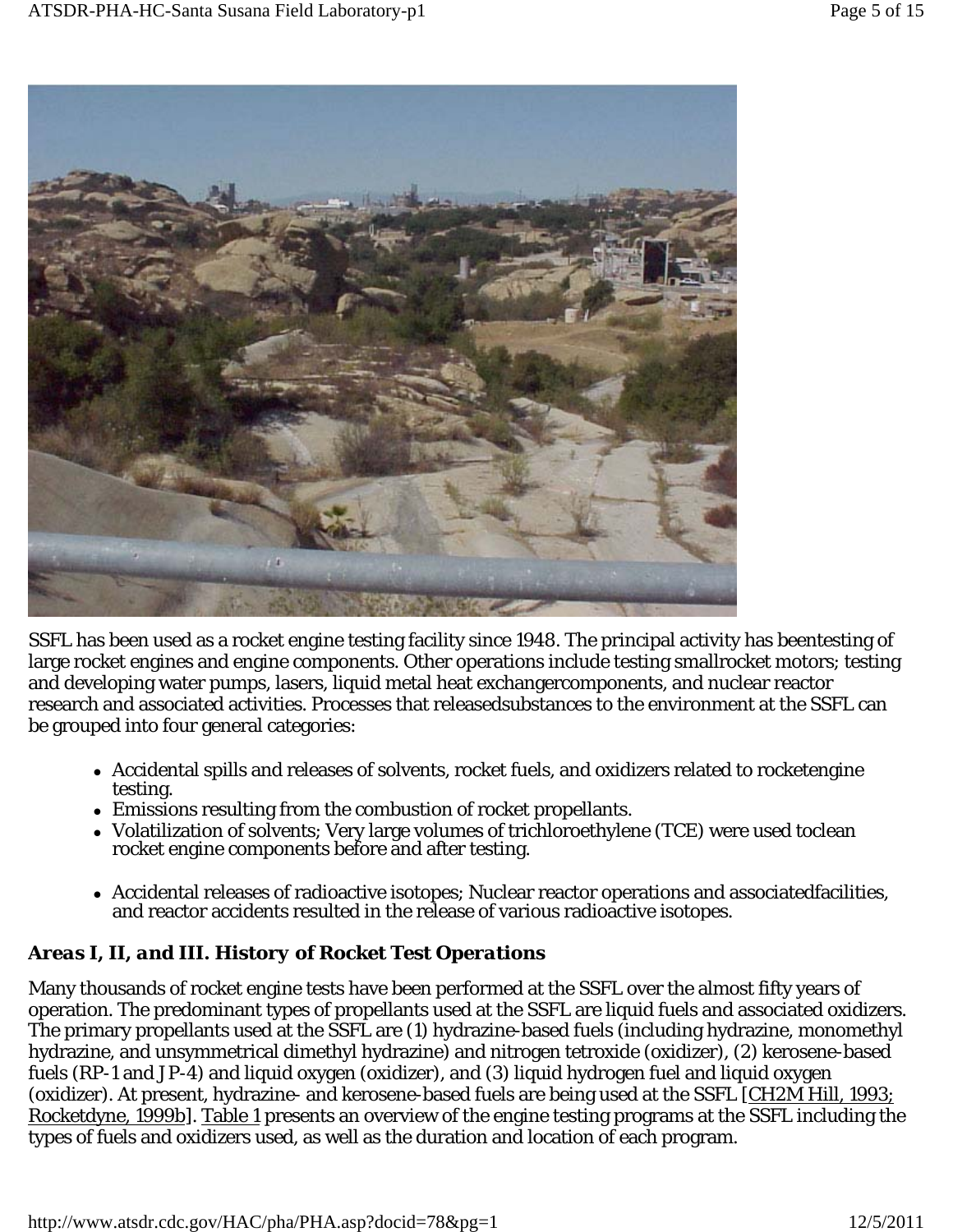During the 1960s, the SSFL also conducted research on solid rocket fuels, many of whichcontained beryllium. Solid fuels were used on a much smaller scale than the liquid fuels. Verylimited information is currently available concerning the historic solid rocket fuel testingconducted at the SSFL. The specific release sources and chemical emissions are presented in thefollowing section on Exposure Pathways Analyses.

### *Area IV. History of Nuclear Research Operations and Incidents*

Area IV was the location of nuclear power development activities from the 1950s until the late1980s. Facilities utilizing radioactive materials made up less than 5% of the total land area withinArea IV. The site has had an ongoing program to monitor and cleanup radiological contaminationsince operations began.

Radioactivity at the SSFL has resulted from: The operation of ten reactors and seven criticality test facilities, fuel fabrication, reactor and used fuel disassembly activities, small scale laboratory work, and onsite storage of nuclear material. Nine of the ten reactors operated at power levels below one megawatt (1 MW). The ten reactors and criticality test facilities have all been dismantled and removed from the SSFL [Oldenkamp and Mills, 1991].

There have been nine radiological incidents at the SSFL. The August 16, 1959 tetralin explosion, was a non-radiological, chemical explosion in the Sodium Laboratory. Table 2 presents a chronological list of the radiological incidents in Area IV of the SSFL.

| $\sqrt{\mathbf{P}}$ rogram | Fuel           |            | <b>Oxidizer</b> Duration | <b>Test Area</b>                 |
|----------------------------|----------------|------------|--------------------------|----------------------------------|
| RS-27 Delta                | Kerosene       | LOx        | 1971 -                   | Alfa                             |
|                            |                |            | present                  |                                  |
| <b>Atlas</b>               | Kerosene       | LOx        | 1954 -                   | Alfa, Bravo, Bowl, Coca, and     |
|                            |                |            | present                  | Delta                            |
| Navaho                     | Kerosene       | LOx        | 1949-57                  | Alfa, Bravo, Bowl                |
| Jupiter                    | Kerosene       | LOx        | 1958-63                  | Alfa, Delta, Canyon              |
| Thor                       | Kerosene       | LOx        | $\ 1956-79\ $            | Alfa, Delta, Canyon,<br>andBravo |
| 3.5 inch injectors         | Kerosene       | LOx        | 1978-79                  | <b>APTF</b>                      |
| $\vert$ 5.7 inch injectors | Kerosene       | LOx        | 1989-91                  | <b>APTF</b>                      |
| AdvancedExperimentalThrust | <b>MMH</b>     | <b>NTO</b> | 1967                     | APTF                             |
| Program                    |                |            |                          |                                  |
| <b>HHC Hit withAzine</b>   | Kerosene       | LOx        | 1991                     | <b>APTF</b>                      |
| Liquid flybackbooster      | Kerosene       | LOx        | 1998                     | <b>APTF</b>                      |
| MK-51Turbopump             | <b>MMH</b>     | <b>NTO</b> | 1984-85                  | <b>APTF</b>                      |
| <b>OMS</b>                 | <b>Ethanol</b> | LOx        | 1998                     | <b>APTF</b>                      |
| Pulse engine               | <b>MMH</b>     | <b>NTO</b> | early 1980s              | <b>APTF</b>                      |
| $RS-44$                    | Hydrogen       | LOx        | 1984-89                  | <b>APTF</b>                      |
| RS-68 gasgenerator         | Hydrogen       | $\ $ LOx   | 1997                     | <b>APTF</b>                      |
| <b>Static PulseEngine</b>  | <b>MMH</b>     | <b>NTO</b> | $\ $ 1983-86             | <b>APTF</b>                      |
| <b>XLR-132</b>             | <b>MMH</b>     | <b>NTO</b> | 1989-91                  | <b>APTF</b>                      |

**Table 1. Overview of Rocket Engine Testing Programs at the SSFL**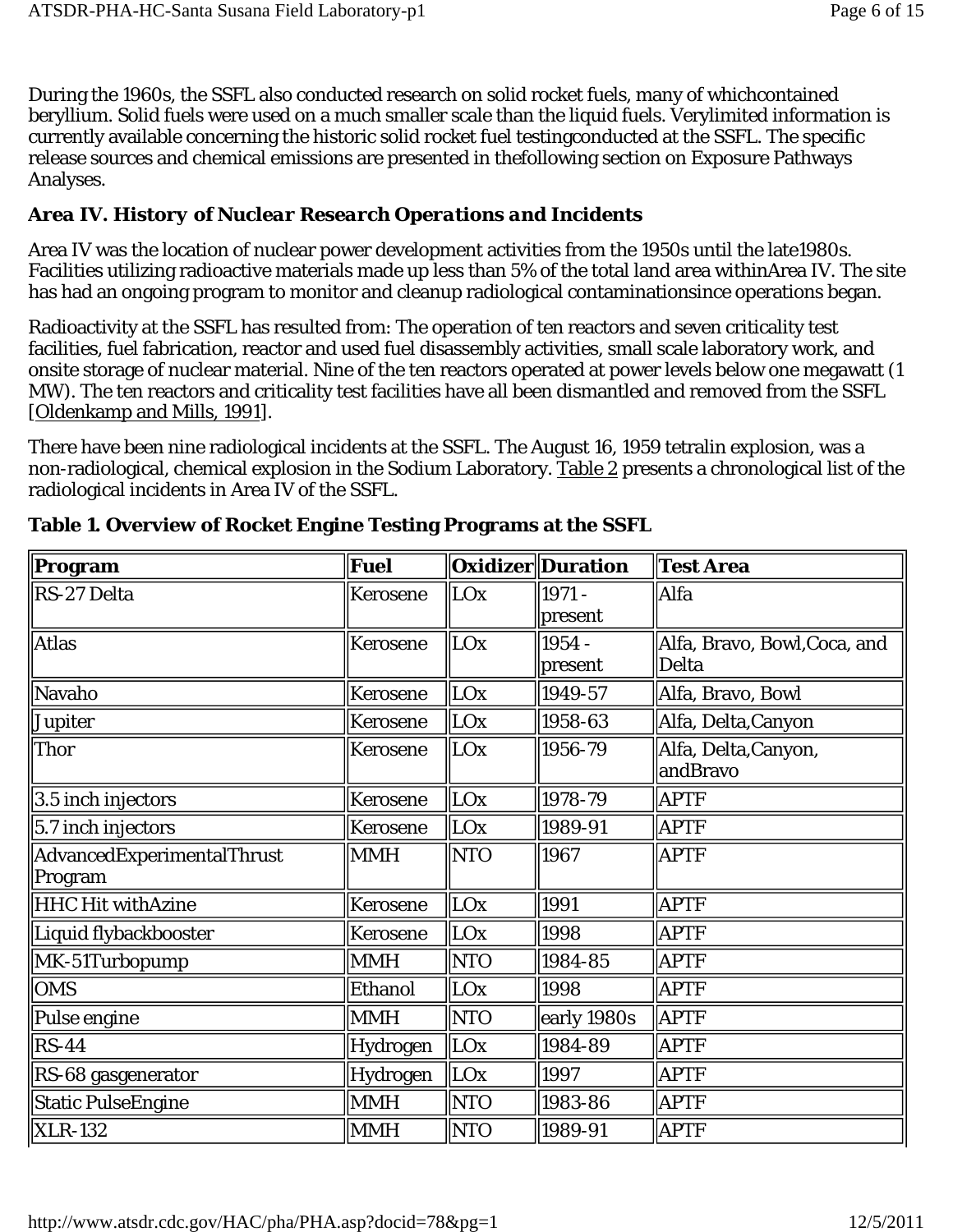|            |                 |                                                                                                                                                                                                                                                                                                                                                             | APTF, Delta                                         |
|------------|-----------------|-------------------------------------------------------------------------------------------------------------------------------------------------------------------------------------------------------------------------------------------------------------------------------------------------------------------------------------------------------------|-----------------------------------------------------|
|            |                 |                                                                                                                                                                                                                                                                                                                                                             | Bowl                                                |
| Kerosene   |                 | 1959-71                                                                                                                                                                                                                                                                                                                                                     | <b>Bravo</b>                                        |
| Kerosene   |                 | 1958-68                                                                                                                                                                                                                                                                                                                                                     | <b>Canyon</b>                                       |
| Hydrogen   |                 | 1960-71                                                                                                                                                                                                                                                                                                                                                     | Coca and Delta                                      |
| Hydrogen   |                 | 1971-88                                                                                                                                                                                                                                                                                                                                                     | Coca                                                |
| Kerosene   | LOx             | 1956-61                                                                                                                                                                                                                                                                                                                                                     | Delta                                               |
| Kerosene   |                 | 1956-60                                                                                                                                                                                                                                                                                                                                                     | Delta and Bravo                                     |
|            |                 | 1962-69                                                                                                                                                                                                                                                                                                                                                     | <b>STLIV</b>                                        |
|            |                 | 1959-66                                                                                                                                                                                                                                                                                                                                                     | <b>STLIV</b>                                        |
|            |                 | 1967-70                                                                                                                                                                                                                                                                                                                                                     | <b>STLIV</b>                                        |
| <b>MMH</b> | <b>NTO</b>      | 1978                                                                                                                                                                                                                                                                                                                                                        | <b>STLIV</b>                                        |
|            |                 | 1953-54                                                                                                                                                                                                                                                                                                                                                     | <b>STLIV</b>                                        |
| MMH        | <b>NTO</b>      | 1979                                                                                                                                                                                                                                                                                                                                                        | <b>STLIV</b>                                        |
| <b>MMH</b> | <b>NTO</b>      | 1993 -                                                                                                                                                                                                                                                                                                                                                      | <b>STLIV</b>                                        |
|            |                 |                                                                                                                                                                                                                                                                                                                                                             |                                                     |
|            |                 |                                                                                                                                                                                                                                                                                                                                                             | <b>STLIV</b>                                        |
|            |                 |                                                                                                                                                                                                                                                                                                                                                             | <b>STL IV</b>                                       |
|            |                 | $ 1955 - 58$                                                                                                                                                                                                                                                                                                                                                | <b>STLIV</b>                                        |
| <b>MMH</b> |                 | 1979                                                                                                                                                                                                                                                                                                                                                        | <b>STLIV</b>                                        |
| <b>MMH</b> |                 | 1978-94                                                                                                                                                                                                                                                                                                                                                     | <b>STLIV</b>                                        |
|            |                 | 1973                                                                                                                                                                                                                                                                                                                                                        | <b>STLIV</b>                                        |
|            |                 | 1973                                                                                                                                                                                                                                                                                                                                                        | <b>STLIV</b>                                        |
|            |                 | 1968-77                                                                                                                                                                                                                                                                                                                                                     | <b>STL IV</b>                                       |
|            |                 | 1975                                                                                                                                                                                                                                                                                                                                                        | <b>STLIV</b>                                        |
|            |                 | 1960-68                                                                                                                                                                                                                                                                                                                                                     | <b>STLIV</b>                                        |
|            |                 | 1953                                                                                                                                                                                                                                                                                                                                                        | <b>STLIV</b>                                        |
| <b>MMH</b> |                 | 1977-78                                                                                                                                                                                                                                                                                                                                                     | <b>STLIV</b>                                        |
|            | UDMH<br>Ethanol | <b>IRFNA</b><br>LOx<br>$\ $ LOx<br>$\ $ LOx<br>$\ $ LOx<br>$\ $ LOx<br>$\ $ LOx<br>Hydrazine* NTO<br>Hydrazine*  NTO<br>Hydrazine* CTF<br>Hydrazine*  NTO<br>Hydrazine*NTO*<br>Hydrazine*NTO*<br>Hydrazine*  NTO<br>$\ $ NTO<br>  NTO<br>Hydrazine* NTO*<br>Hydrazine*NTO*<br>Hydrazine* NTO*<br>Hydrazine* NTO*<br>Hydrazine*NTO<br>Hydrazine*NTO<br>  NTO | 1962-70<br>1951-59<br>present<br>1973-76<br>1967-70 |

**Key:** LOx = liquid oxygen; NTO = nitrogen tetroxide; MMH = monomethyl hydrazine; UDMH =unsymmetrical dimethyl hydrazine

APFT - advanced propellants test facility. LETF - Laser engineering test facility. STL - System testlaboratory

\* Other types of fuels and oxidizers, such as pentaborane, have been used at the SSFL

**Table 2. Chronological List of Radiological Incidents in Area IV of the SSFL.** 

| Date           | Description of Incident                   |
|----------------|-------------------------------------------|
| March 25, 1959 | $\parallel$ AE-6 Power Doubling Excursion |
| June 4, 1959   | <b>SRE Wash Cell Explosion</b>            |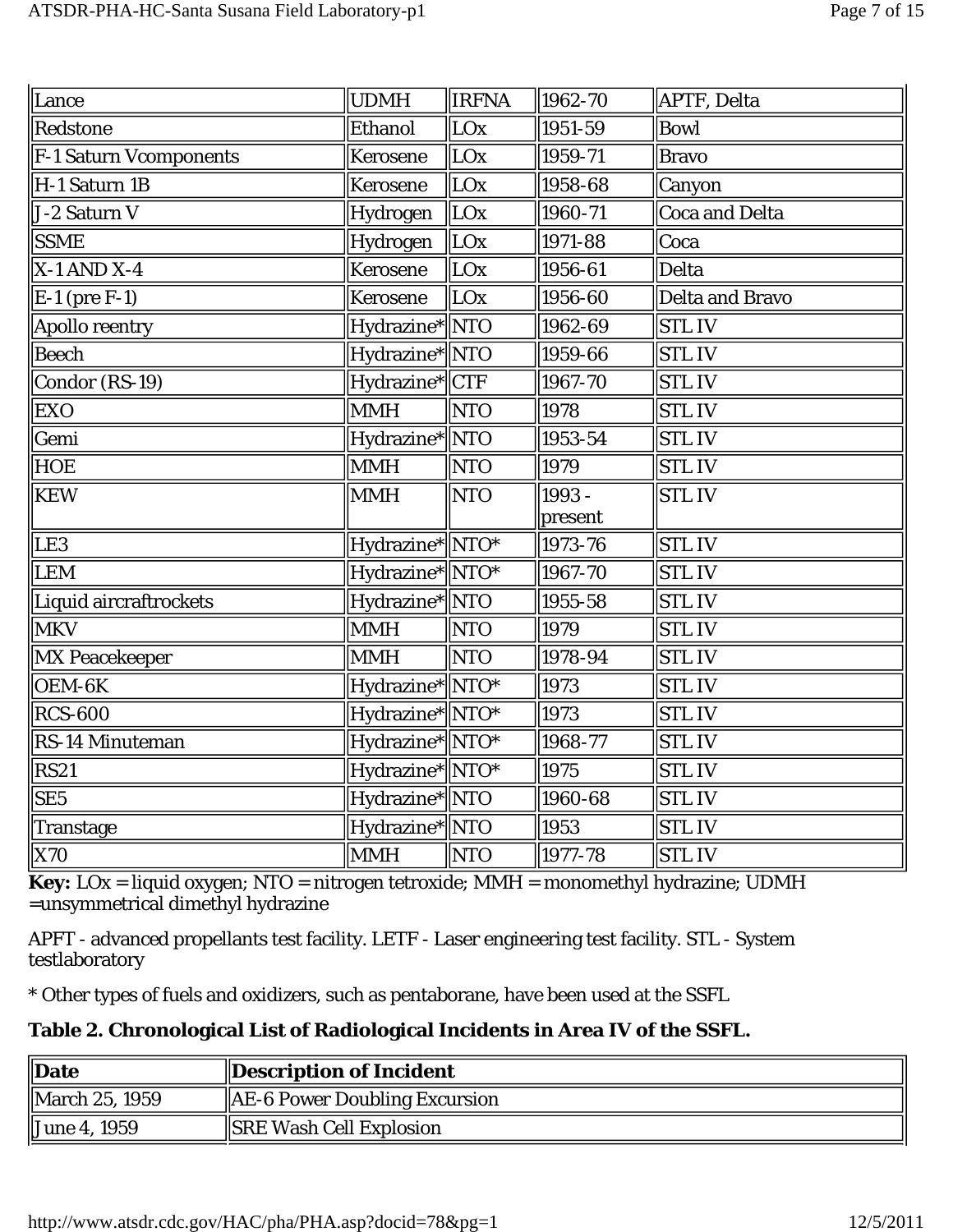| July 13, 1959        | <b>SRE Power Excursion</b>                                     |
|----------------------|----------------------------------------------------------------|
| $\int$ July 26, 1959 | <b>SRE Fuel Damage "Meltdown"</b>                              |
| March 19, 1960       | <b>SRE Steam Cleaning Pad Contamination</b>                    |
| 1964                 | SNAP 8 (S8ER) Fuel Element Failures                            |
| 1969                 | SNAP 8 (S8DR) Fuel Element Failures                            |
| May 19, 1971         | Hot Lab NaK Fire in the Hot Lab Decontamination Room           |
| November 3, $1976$   | Radioactive Material Disposal Facility LeachfieldContamination |

Notes:

**AE-6** was a 2 kilowatt, low power research reactor with a solution of uranyl sulfate in a spherical tank andused as a neutron source.

**SRE** (Sodium Reactor Experiment) was part of a program with the Atomic Energy Commission todemonstrate the feasibility of a high-temperature, sodium cooled power reactor for civilian application.

**SNAP 8** was a small sodium cooled reactor for space applications.

Of all these incidents, only the Sodium Reactor Experiment (SRE) Fuel Damage incident, commonly known as "The Meltdown," resulted in a measurable release of radioactive material into the environment. The SRE was a graphite moderated, liquid sodium metal cooled, 20 MW power reactor (Figure 3). In 1959, a clogged coolant channel resulted in localized melting of 30% of the fuel elements in the reactor core. The fuel elements fell to the bottom of the primary sodium containment vessel and the reactor was shut down. Most of the radioactive fission products were trapped in the sodium coolant or attached to metal components. Only the noble gas fission products made it to the helium cover gas and were held for decay before being vented to the atmosphere [Hart, 1962].

These operations and the resulting releases of chemicals and radionuclides into the environment are discussed in the following section, Exposure Pathways Analyses.

### **Figure 3. The Former Sodium Reactor Experiment Containment Building**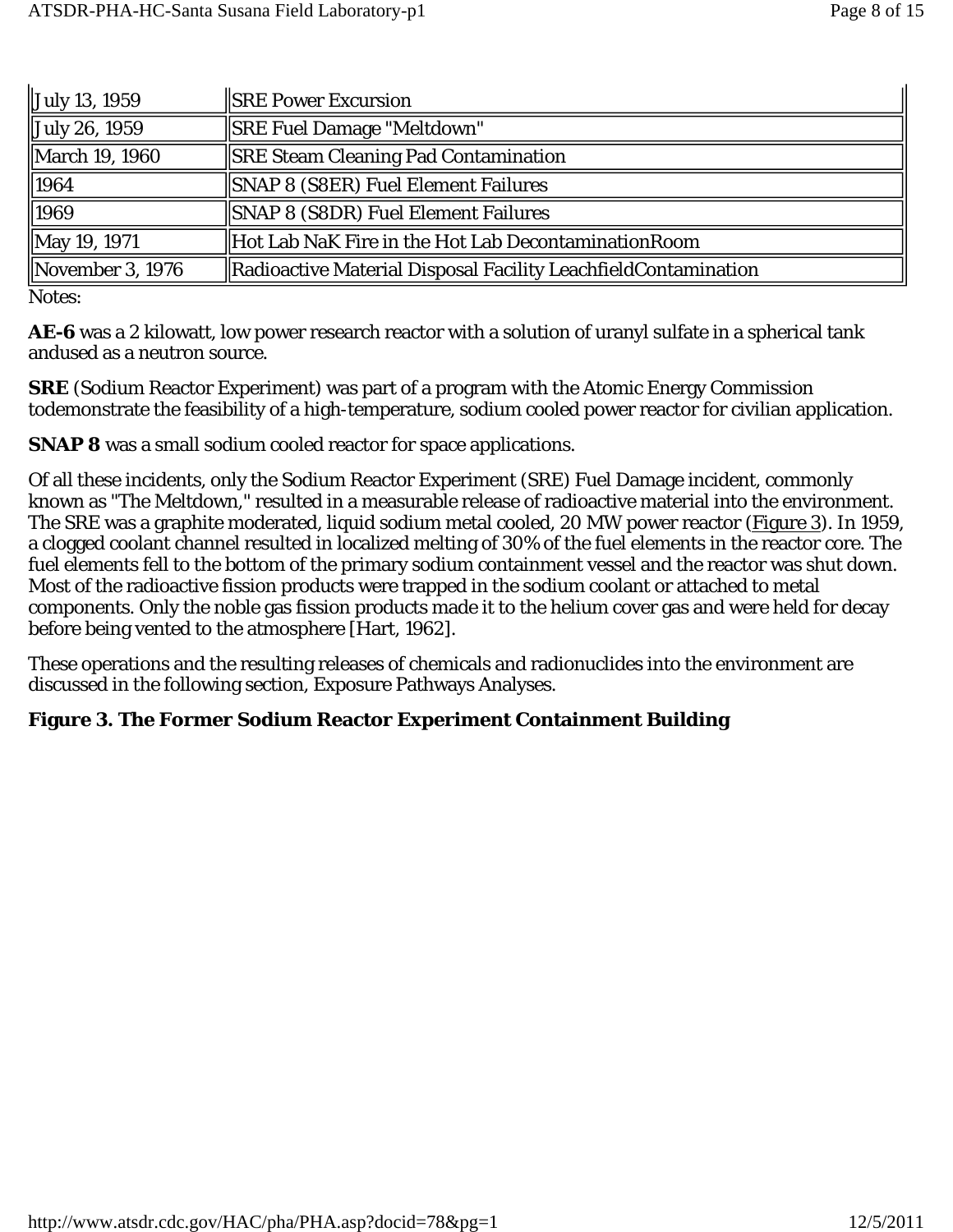

### *Area Demographics*

Figure 4 summarizes the demographic characteristics of the community surrounding the SSFL within a distance of one mile from the facility boundary. Population estimates in Figure 1 are based on census tracts and population data from the 1990 census. As of 1990, there were 1,089 housing units within one mile of the site boundary. The total population was estimated to be 3,062 based on an area-proportional spatial analysis technique. The population is comprised predominantly of Whites (87%), with smaller proportions of Asian/Pacific Islanders (9%), Blacks (2%), and other races (2%). Approximately 10% of the total population was children aged 6 years or younger while less than 7% of the population was adults 65 years or older.

The rapid population increase of the SSFL area during the 1980's and 1990's is documented in Table 3. This table, based on Ventura County census tract 75.03, shows a total population of 3,597 in 1980 which increases to an estimated total of 5,755 in 1998. The location of census tract 75.03 is shown in Figure 4. It encompasses most of the one mile area surrounding the SSFL, except for a small portion to the east of the site, which is in Los Angeles County. Census tract 75.03 also includes a larger portion of the Santa Susana Knolls and Simi Valley areas than the one mile buffer area, and consequently includes a larger total population than the one mile buffer area of Figure 4.

Table 3 also shows that most of the houses in this census tract were built after 1970; the area was very sparsely populated before 1970. Maps created by the U.S. Geological Survey [USGS, 1952; 1967] indicate that fewer than six buildings were present in the area directly bordering the SSFL before 1967. If each of these buildings is assumed to be a residence, the total population adjacent to the SSFL before 1967 was probably less than 20 individuals. Currently, residents live directly adjacent to the eastern and southern site boundaries, and two mobile home parks are located east of the site on Woolsey Canyon Road. According to the maps and observations by the ATSDR site team, there are no schools, nursing homes, or other facilities within one mile of the site boundary that would indicate the presence of persons who may have increased sensitivity to chemicals and radionuclides.

### **Figure 4. Population Characteristics in One Mile Area Surrounding the SSFL and Location**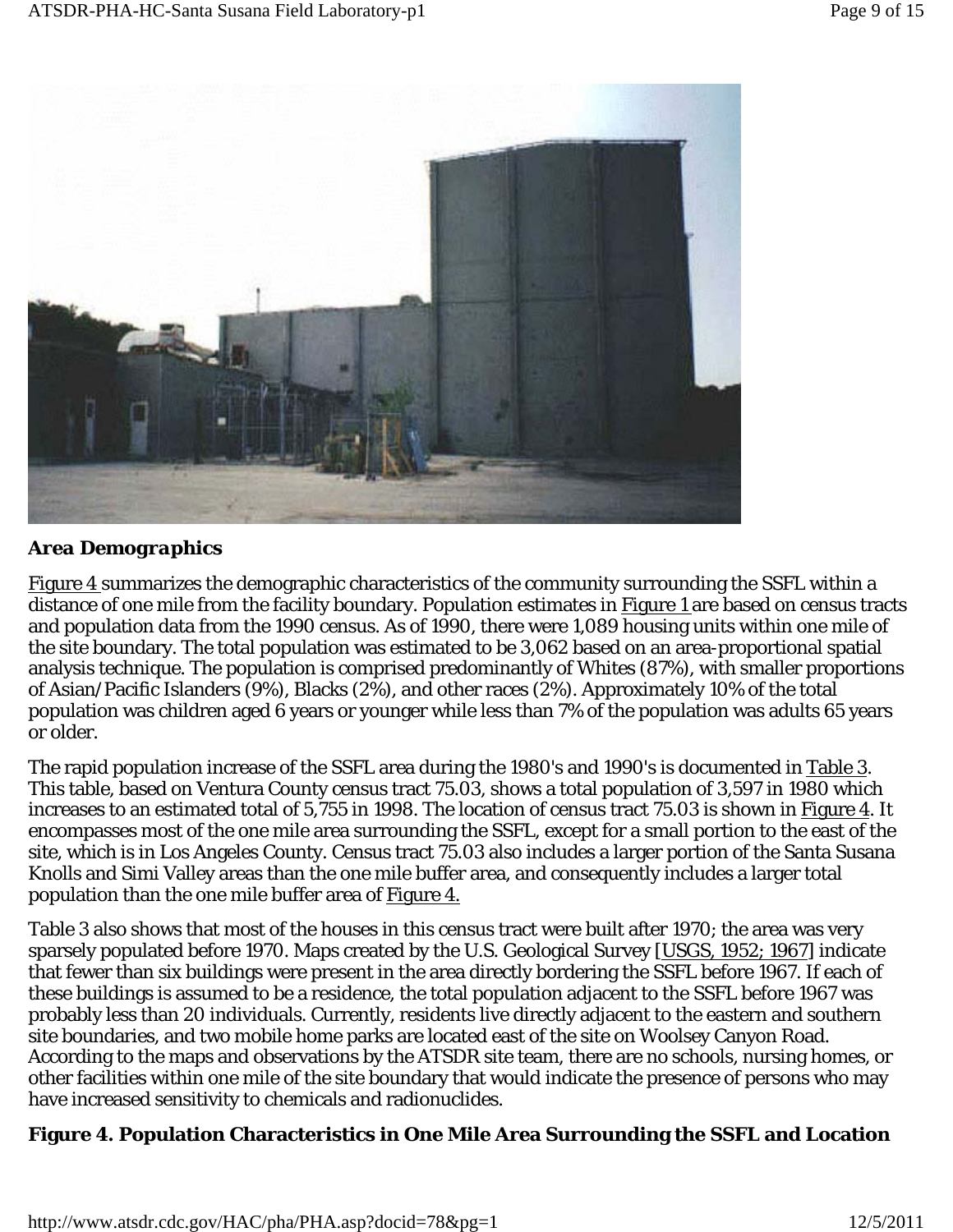### **of Ventura County, CA Census Tract 75.03.**



**(click on thumbnail for larger view)** 

| Table 3. Demographic Statistics for Census Tract 75.03, Ventura County, CA |             |             |             |  |  |
|----------------------------------------------------------------------------|-------------|-------------|-------------|--|--|
| Variable                                                                   | 1980        | 1990        | 1998        |  |  |
| <b>Total Population</b>                                                    | 3,597       | 5,118       | 5,755       |  |  |
| <b>Race White</b>                                                          | 3,358 (93%) | 4,593 (90%) | 5,234 (91%) |  |  |
| <b>Black</b>                                                               | 36 (1%)     | 213 (4%)    | 108 (2%)    |  |  |
| Other                                                                      | 203 (6%)    | 312 (6%)    | 413 (7%)    |  |  |
| <b>Hispanic Origin</b>                                                     | 235 (7%)    | 326 (6%)    | 720 (13%)   |  |  |
| Children 5 years of age or younger                                         | 317 (9%)    | 481 (9%)    | 516 (9%)    |  |  |
| Persons 65 years of age or older                                           | 162 (4%)    | 290 (6%)    | 413 (7%)    |  |  |
| Females 15 to 44 years of age                                              | 956 (27%)   | 1,325 (26%) | 1,271 (22%) |  |  |
| <b>Total Housing Units</b>                                                 | 1,211       | 1,834       | 1,982       |  |  |
| <b>Occupied Housing Units</b>                                              | 1,145       | 1,716       | 1,867       |  |  |
| <b>Total Housing Units Built In: 1985-98</b>                               |             |             | 561 (28%)   |  |  |
| 1985-3/90                                                                  |             | 368 (20%)   |             |  |  |
| 1980-84                                                                    |             | 235 (13%)   | 226 (11%)   |  |  |
| 1979-80                                                                    | 133 (10%)   | 403 (22%)   | 385 (19%)   |  |  |
| 1975-78                                                                    | 133 (10%)   |             |             |  |  |
| 1970-74                                                                    | 149 (12%)   |             |             |  |  |
| 1960-69                                                                    | 459 (36%)   | 413 (23%)   | 482 (24%)   |  |  |
| 1950-59                                                                    | 145 (12%)   | 82 (4%)     |             |  |  |
| 1940-49                                                                    | 101 (8%)    | 96 (5%)     | 328 (17%)   |  |  |
| Before 1940                                                                | 152 (12%)   | 237 (13%)   |             |  |  |
| <b>Householder Moved Into Housing Unit:</b>                                |             |             |             |  |  |
| 0-5 years ago (1993-1998)                                                  | ---         |             | 1,024 (55%) |  |  |
| 6-10 years ago (1988-1992)                                                 | ---         |             | 300 (16%)   |  |  |
| 11 or more years ago (Before 1988)                                         |             |             | 543 (29%)   |  |  |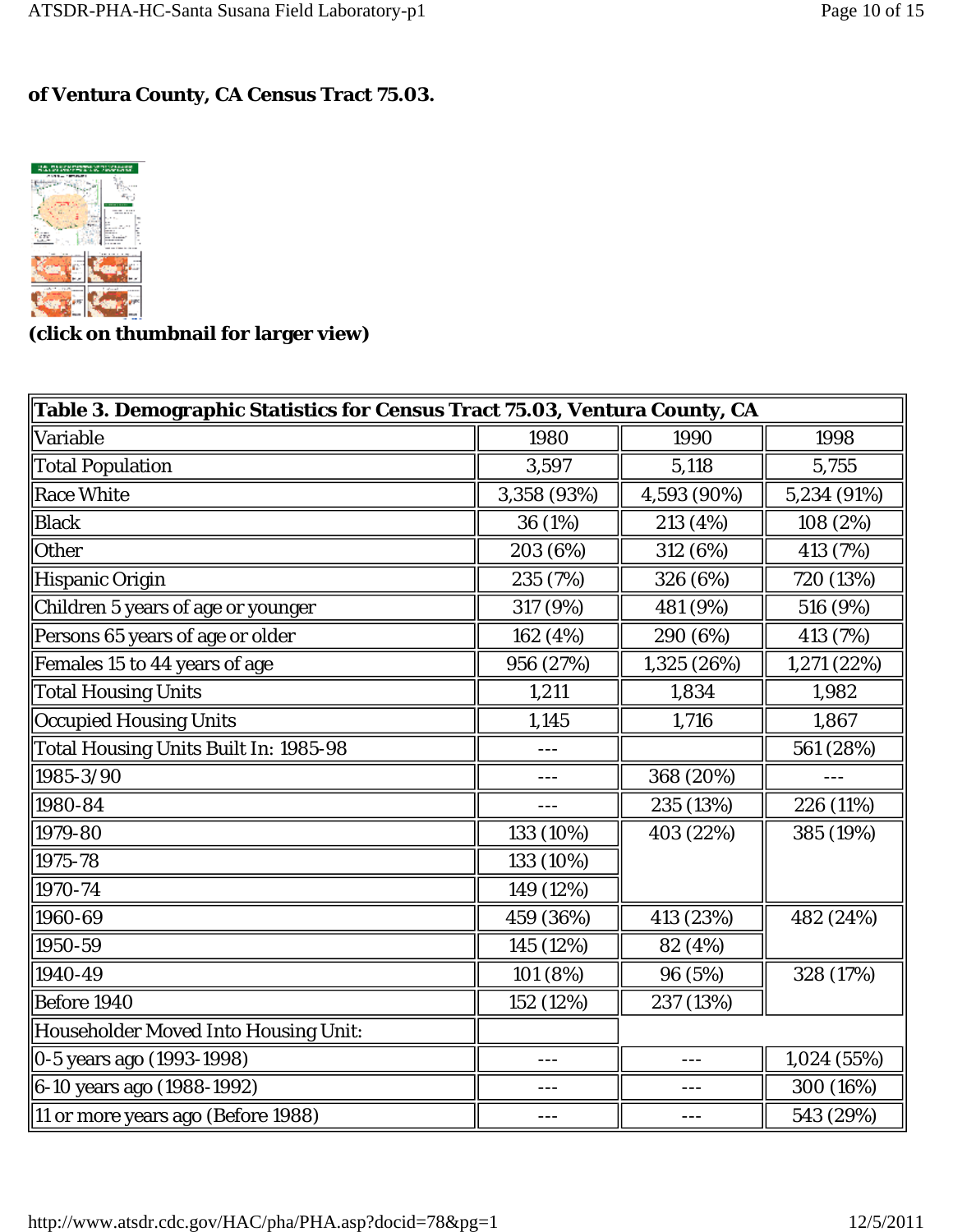Data are from 1980 and 1990 census tables. The 1998 data are estimates produced by extrapolation of1990 data.

# **Community Concerns and Health Studies**

## *Community Concerns*

On October 5 and 6, and November 3, 1999, ATSDR staff held public availability sessions tomeet with members of the SSFL community in order to discuss their health concerns. Thesemeetings, in Chatsworth, Simi Valley, and the West Hills area, California, were preceded by mail-outs of the meeting announcements and ATSDR fact sheets to more than 1700 members of theSSFL community. To further assist in informing the public about the availability sessions, pressreleases and media press kits were mailed to 36 media outlets.

At the public sessions, ATSDR made a brief statement about ATSDR responsibilities and thepurpose of these sessions. Following the introductory remarks and public questions, communitymembers had individual discussions with ATSDR site team members. No personal identifierswere collected unless the community members requested follow-up information or indicated thatthey wished to be placed on the mailing list. More than 250 community members attended thesessions and provided the site team with the comments. Comment cards were also distributed tomeeting attendees for written submission of comments and concerns.

The concerns obtained at the public availability sessions and comment cards are summarized in Tables 4 and 5. These concerns fall into two basic groups; health and medical concerns (Table 4) and environmental or exposure concerns (Table 5). These categories are further broken into subcategories based on the relative frequency with which each concern was repeated. It should be noted that for the week preceding the public availability sessions, a local television station ran a series of reports on SSFL activities and community health concerns.

The most commonly expressed health concerns were related to the perceived frequency of severaltypes of cancer, specifically, breast, bladder, lung, and prostate cancers. These concerns werefrequently expressed as comments concerning the number of cancers in their neighborhood. Several comments about health concerns were related to the communities adjacent to theBoeing/Rocketdyne Canoga Park and DeSoto facilities. Several comments also addressed thehealth concerns of former Rocketdyne employees or contractors.

|                                                      | Table 4. Community Health Concerns Related to the Santa Susanna Field Laboratory                                                                                                                                                                                                         |  |  |  |  |
|------------------------------------------------------|------------------------------------------------------------------------------------------------------------------------------------------------------------------------------------------------------------------------------------------------------------------------------------------|--|--|--|--|
| Many people expressed<br>concerns about              | • the number of cancer cases in the surrounding communities, most<br>notably, breast, bladder, lung, and prostate cancer.<br>• the number of asthma cases.<br>• the number of immune system disorders.<br>$\bullet$ is my/my family's health adversely impacted by living near the site? |  |  |  |  |
| Some people expressed<br>concerns about              | • leukemia<br>• neurological disorders<br>• thyroid cancer<br>• skin cancer                                                                                                                                                                                                              |  |  |  |  |
| $\parallel$ A few people expressed<br>concerns about | • liver cancer<br>• birth defects                                                                                                                                                                                                                                                        |  |  |  |  |

The most commonly expressed environmental concerns related to property values and whether itis safe to construct or buy homes in the areas surrounding the SSFL site. Other commonenvironmental concerns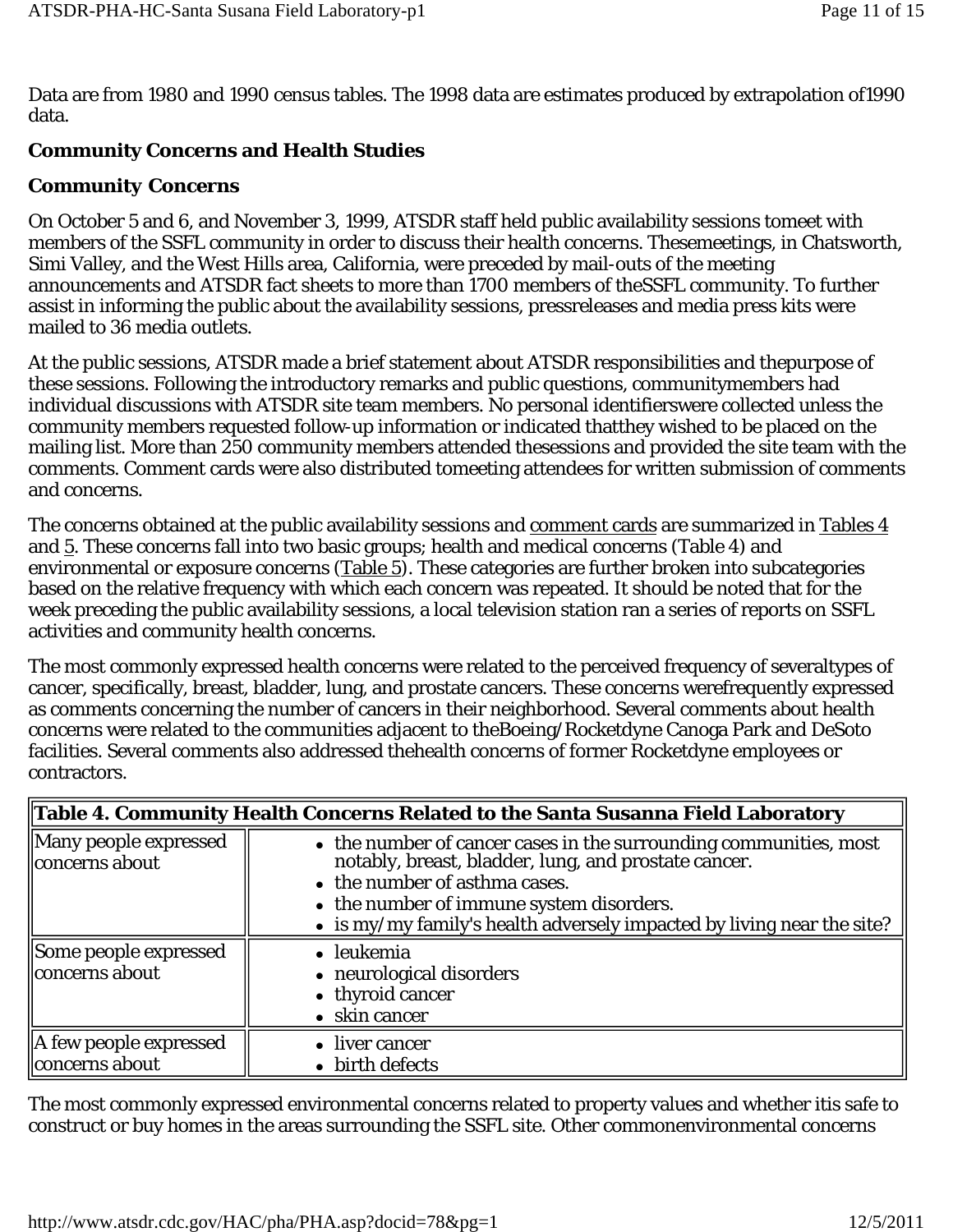were about the potential for migration of contaminated ground water orsurface water from the SSFL site. There were also reports from community members that theywere distrustful of the data and results produced from Rocketdyne, and have a general distrust ofthe government agencies overseeing or regulating environmental operations at the SSFL.

|                                                                  | Table 5. Community Environmental Concerns and Observations                                                                                                                                            |  |  |  |  |
|------------------------------------------------------------------|-------------------------------------------------------------------------------------------------------------------------------------------------------------------------------------------------------|--|--|--|--|
| $\parallel$ Many people expressed concerns $\parallel$<br>about: | • safety of drinking water supplies<br>• runoff of potentially contaminated surface water<br>• radiation exposure<br>• desire for environmental sampling of air, water, and soil on<br>their property |  |  |  |  |
| $\parallel$ A few people expressed concerns<br>about:            | • noise from rocket engine testing<br>• is the site being cleaned up properly?<br>• deformities in wildlife and domestic animals                                                                      |  |  |  |  |

### *Health Studies*

ATSDR reviewed five epidemiologic investigations previously completed in the SSFL area. Ofthe five investigations, three were brief reviews of cancer registry data conducted in response tocommunity concerns about cancer occurrence surrounding the SSFL. The remaining two wereoccupational health studies of the SSFL workers. ATSDR has reviewed the methodologies andfindings of these reports for two main purposes, (1) as a measure of the health status of thecommunities surrounding the SSFL, and (2) to determine whether future activities should beconsidered to address any health issues in these communities.

### *Community Health Studies*

The first of the community-based epidemiological investigations evaluated cancer incidence rates in five Los Angeles County census tracts within a five-mile radius of the SSFL [CDHS, 1990]. The SSFL is located in eastern Ventura County adjacent to Los Angeles County. However, Ventura County was not included in this investigation because the cancer registry had not been established at that time.

The age-adjusted cancer incidence rates in five Los Angeles census tracts were compared to therates for Los Angeles County as a whole. Two time periods were examined, 1978-82 and 1983-1987. Specific cancers examined included lung, bone, bladder, thyroid, Hodgkin's and non-Hodgkin's lymphomas, and leukemia (including acute lymphatic leukemia, acute non-lymphaticleukemia, chronic lymphatic leukemia, and chronic myelogenous leukemia). The report concludedthat a significant increase was observed in bladder cancer during 1983-1987 for one census tract(tract 1132). This census tract adjoins the SSFL site, however it also extends more than five milesto the east, such the individual cases may not be close to the site.

This study has several limitations; most of them inherent to this type of investigation. The accuracy of the population estimates at the census tract level is not known. Although standardized rates are useful as a summary measure, the rates are affected by random variation. Because multiple comparisons were made, the probability of finding a significant association by chance is increased even if there is no association at all. No information was available on actual exposures to contaminants from the SSFL sites: a five-mile radius within the SSFL site is a weak surrogate for exposures and no information is available regarding how long the residents lived in the area. No information was available on any other risk factors. This investigation serves the purpose of generating and refining questions on cancer incidence and cannot assess the cause and effect relationship of potential SSFL exposures.

The second community health study was conducted as a follow-up in response to recommendations made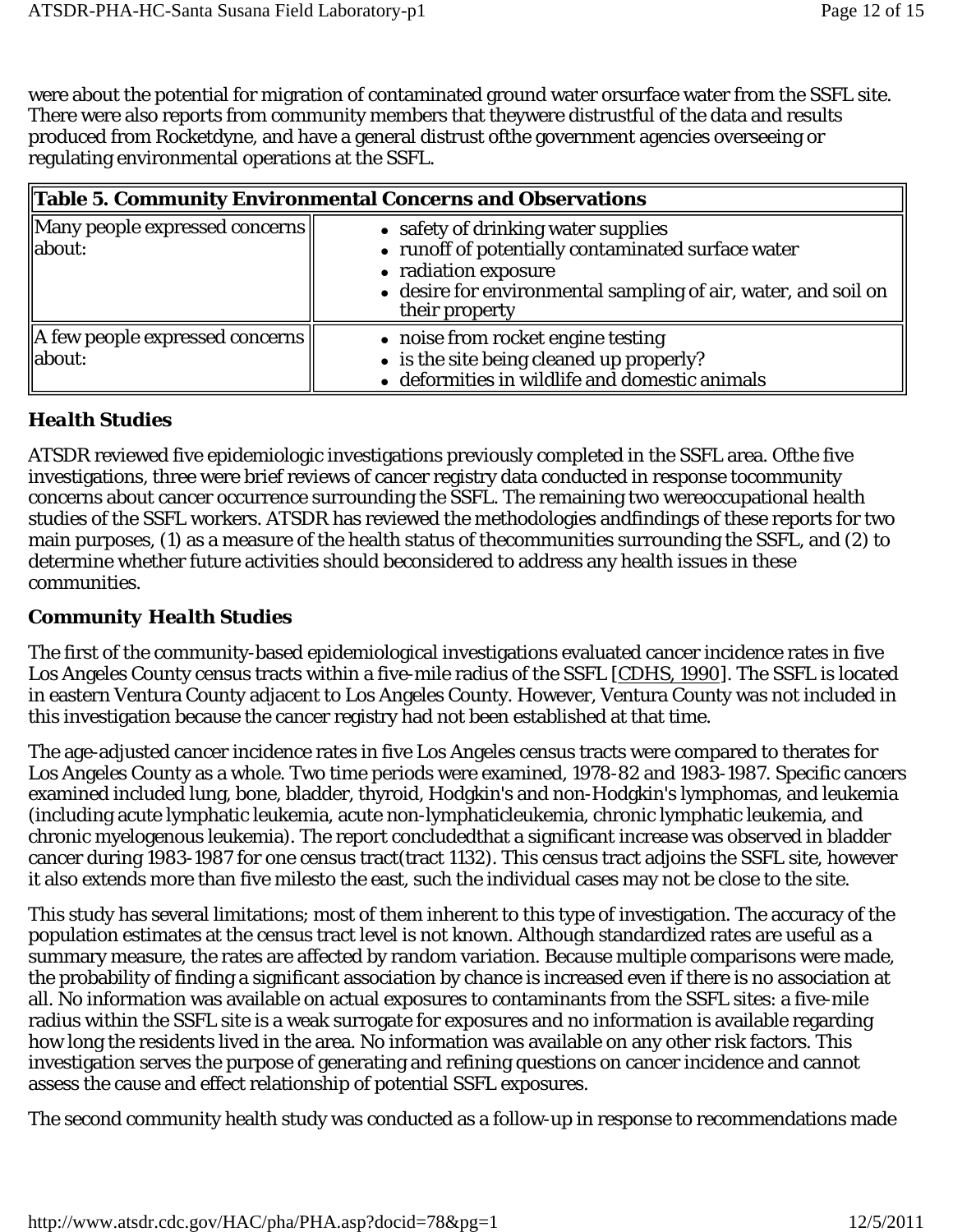in the 1990 investigation described above [CDHS, 1992]. In this investigation, the 1990 study data were reanalyzed after including a more homogeneous study population (i.e., cases of invasive cancers among non-Hispanic whites only, stratified by sex). Standardized Incidence Ratios (SIR) were calculated adding one more year of newly available cancer incidence data (i.e., 1978-1988). This study also analyzed the cancer data for census tracts where population estimates were not available. Proportional Incidence Ratios (PIRs) were computed using an odds ratio (OR) for Ventura County and other Los Angeles County census tracts at least partially within a five-mile radius of the SSFL site for 1988 and 1989. Comparison groups were the rest of Los Angeles County residents for Los Angeles County and the rest of Ventura County residents for Ventura County. Cancer sites were grouped based on the evidence for radiogenic causes because of radiation exposure concerns. No increase was found in the "very radiosensitive" cancer group (cancers of the thyroid and bone, and all the leukemias except for chronic lymphocytic leukemia). The bladder cancer rate was elevated (SIR:132.6, 95%CI:100.5-171.9) among Los Angeles men living near SSFL during 1983- 1988. The odds of having lung cancer among all cancers diagnosed was higher among Ventura men living near SSFL compared to that among the rest of Ventura men (OR:1.66, 95%CI: 1.17-2.37).

The study methodology is generally sound, given the limited data and lack of exposure information. Most of the limitations of the 1990 study also apply to this study and they are acknowledged appropriately. The interpretation of the findings is reasonably cautious because lung and bladder cancers are "strongly associated with other risk factors (smoking and non-radiation occupational exposures), it is important to consider alternative explanations" [CDHS, 1992].

The third community study was a follow-up to the 1990 and 1992 studies. It involved an analysis of the newly available cancer registry data for the years 1988-1995 for the Ventura census tracts that were included in the 1992 study [Tri-Counties Regional Cancer Registry, 1997]. This study calculated SIRs by using the 1990 census data. The Tri-Counties region population served as a comparison group. This preliminary analysis reported a significant decrease in the leukemia incidence in women. A significant increase in lung cancer was also reported for the combined group of men and women. However, this increase was small (SIR:117, 99%CI:100.6-135.6 [Nasseri, 1999]), and lung cancer was not significantly increased in men or women separately. The report acknowledged the lack of appropriate census tract level population estimates. If estimates of the base population are too low, the population-based number of expected cancer cases is also too low, which would lead to an overestimation of SIRs.

## *Occupational Health Studies*

ATSDR reviewed two occupational studies of SSFL workers [Morganstern, *et.al*., 1997; 1999]. The first of these was a retrospective cohort study to determine whether workers at the SSFL nuclear sites experienced excessive mortality from specific cancers, total cancers, or other causes as a result of their work-related exposures to radiation. The cohort consisted of the SSFL workers enrolled in the Health Physics Radiation Monitoring Program, for external (4,563 workers) and internal (2,289 workers) radiation exposures. The internally monitored group was mostly a subset of the externally monitored group. A fairly long follow-up period is included, extending from 1950 to 1993. The study estimated radiation effects by employing internal comparisons of monitored workers according to level of cumulative radiation doses. Conditional logistic regression was used to examine the dose-response relationships by controlling for potential confounders and effect modifiers. Variables controlled for were (1) the other type of radiation exposure, (2) age at risk, (3) time since first radiation monitoring, (4) pay type, and (5) exposures to asbestos and hydrazine. External comparisons were also conducted by using two external reference populations to describe the mortality experience of the study population. The study found that mortality rates of the study cohort were lower for all causes, all cancers, and heart disease compared to the rates of the general U.S. population. Compared with NIOSH cohort members of similar pay type, the monitored workers experienced lower mortality rates for all causes and heart disease, but similar rates for total cancers. Although none of the 95% confidence intervals exclude the null value, there appear to be some excess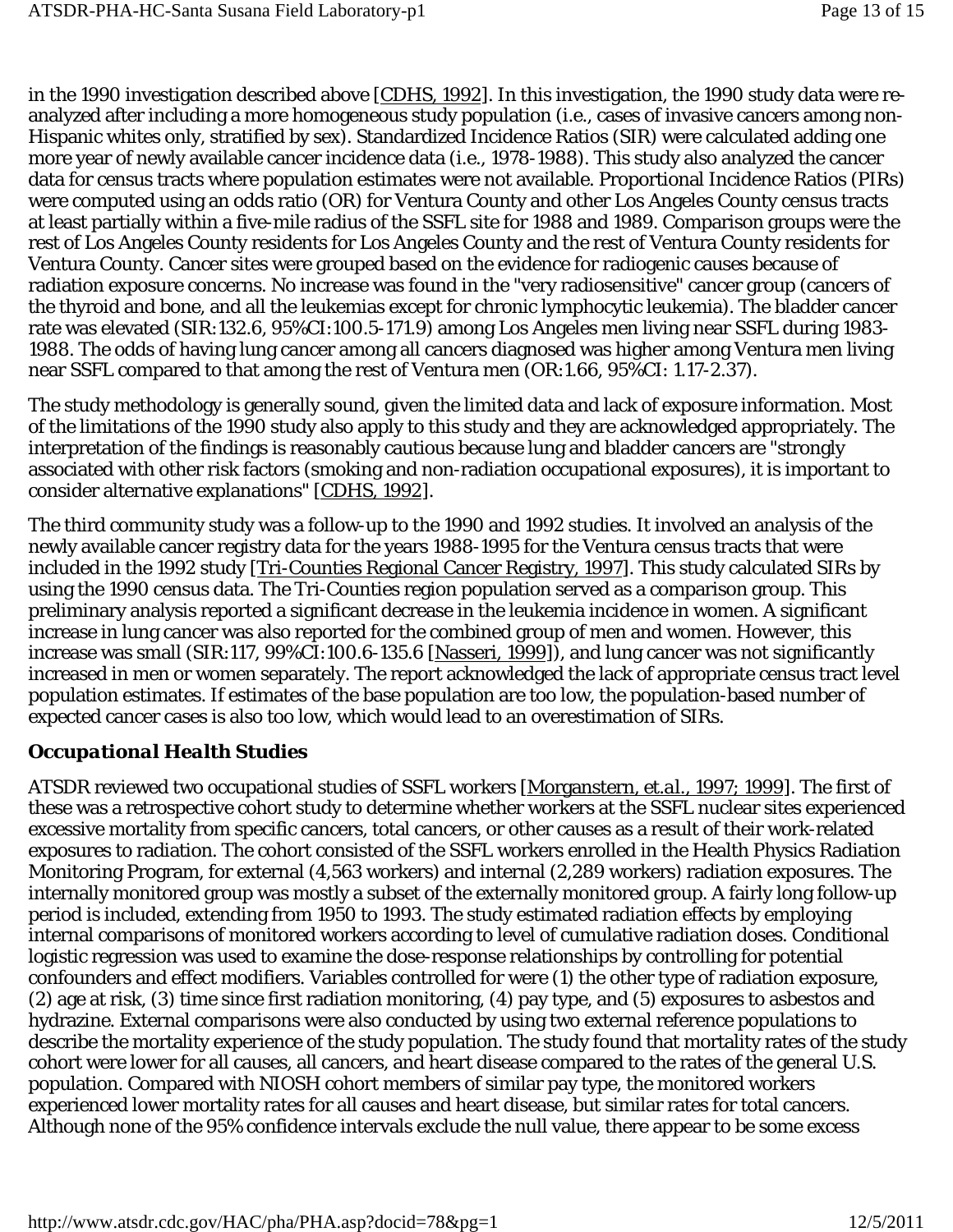mortality from leukemias in the monitored workers compared with either reference population. In the dose-response analyses of monitored workers, external-radiation dose was positively associated with the mortality rate for hemato-lymphopoietic cancers and for lung cancer. For dose levels greater than 200 mSv, the mortality rates for both types were particularly elevated. Increasing trends in mortality rates were found with internal-radiation dose for upper aerodigestive tract cancers and for hematolymphopoietic cancers**.**

This study is well designed and the data analysis is rigorous. The major strength of the study is theability to examine the dose-response relationships by reconstructing internal and external dosesreceived by the individual workers in the past. The choice of the study cohort and availability ofthe radiation monitoring records at the SSFL benefitted the study; however, they also pose someproblems because of incomplete records. In particular, for internal radiation doses, uncertainty ofthe estimates appears to be high. The study measured cumulative SSFL exposures, howeverexposures received before employment at SSFL could not be accounted for because ofinconsistency in the recording practice. Although the study attempted to control for the effect ofother chemical exposures (i.e., hydrazine and asbestos), misclassification of the chemicalexposures is highly likely. The use of the upper aerodigestive tract cancers group is somewhatunusual, although it is meant to take consideration the properties of internally depositedradionuclides. Another problem of the study is the small number of cancer deaths, particularly inthe high dose group (e.g., >200 mSv). Most of these limitations are acknowledged appropriatelyin the report. Given the limitations, the most consistent and biologically plausible finding of thestudy is the hemato-lymphopoietic cancers. The observed positive relationship between externalradiation and lung cancer mortality has not been reported consistently in other studies of nuclearworkers.

The second occupational study is part of the 1997 study described above [Morganstern, *et.al*., 1999]. This addendum report focused on the chemical exposure portion, and included a cohort based on presumed exposure to the hydrazine (6,107 workers with 176,886 person-years) and a cohort with presumed exposure to asbestos (4,563 workers with 118,749 person-years). Employing an internal comparison method described in the 1997 report, this study reported the observed positive association between presumptive exposures to hydrazine and the rates of dying from cancers of the lung.

The weakness of this study mainly stems from the unavailability of adequate information on past exposures for individual workers. Even though the study was able to identify work locations with a high probability of exposure to hydrazine and asbestos at the SSFL site, information was not sufficient to link individual workers with job locations. As a result, the exposure classification was based on job titles. In addition to the possible exposure misclassification, bias may also have been introduced by confounding. Exposure information on other risk factors, such as exposure to other chemicals (e.g., trichloroethylene and nitrosamines) or personal characteristics is not available for the study. There is also a possibility that the radiation exposures are misclassified, hindering the ability to control for confounding by radiation exposures. Despite the limitations, the observed increase in the lung cancer risk associated with presumptive hydrazine exposure is noteworthy**.** The direction of the bias caused by the exposure misclassification may be toward the null value, because individual subject's exposure classification did not depend on the subject's disease status. This increase is observed after taking into account the effects of other potential confounding factors on which the relevant data were available. The increase is consistent across two hydrazine compounds. Given the uncertainties, the authors' recommendation that the worker group should be followed further is reasonable since the result shows a positive association, and health effects of exposure to these chemicals in humans are not well understood.

### TABLE OF CONTENTS NEXT SECTION

Page last reviewed: October 13, 2009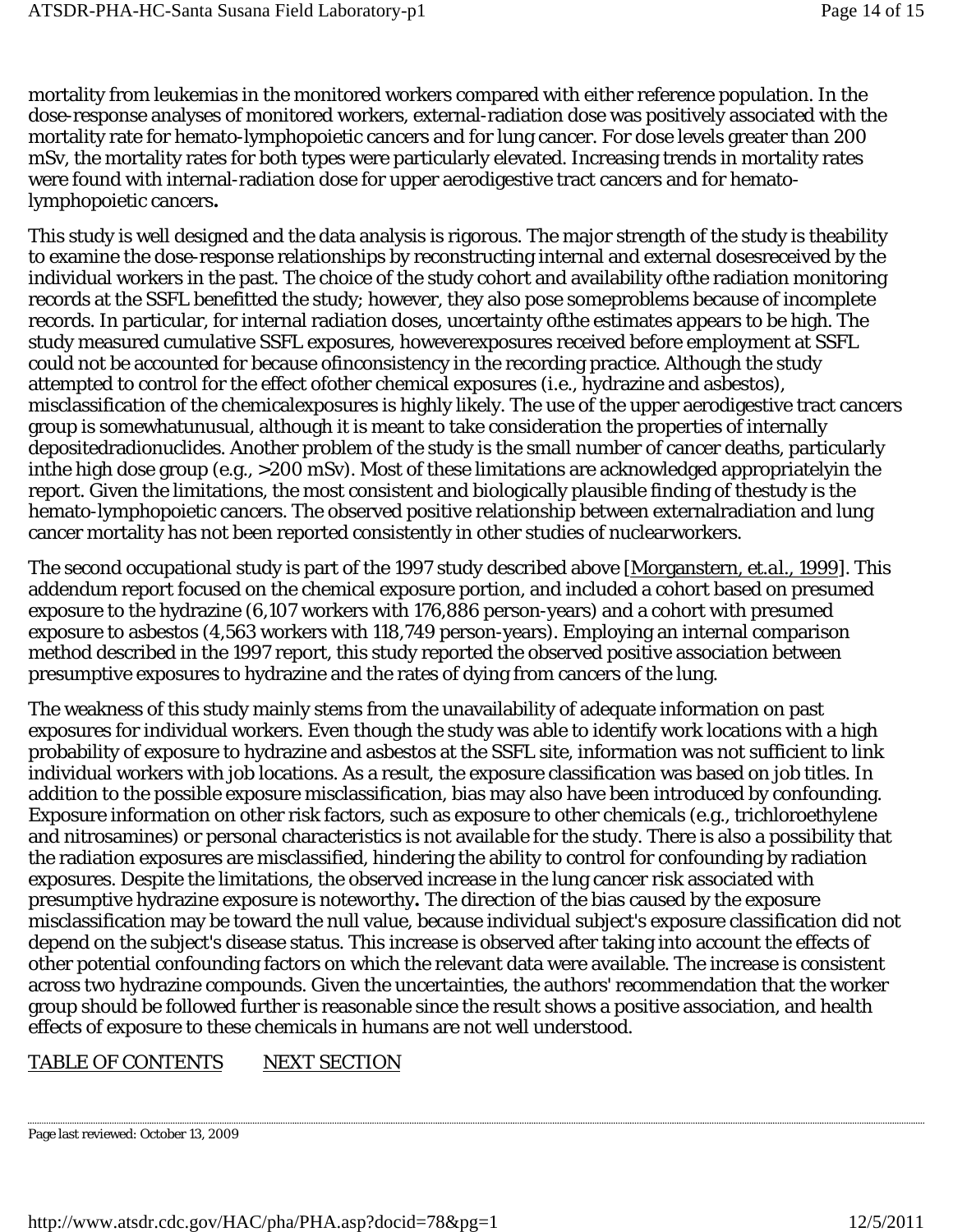Page last updated: October 13, 2009 Content source: Agency for Toxic Substances and Disease Registry

Agency for Toxic Substances and Disease Registry, 4770 Buford Hwy NE, Atlanta, GA 30341 ---=:::: .... :::: ....:::: ....== .. :::: ....:::: ....:::: .. =::::.:::::: ........... ---............ --- ············--.----T' u:~A·- 9.y"~·· <sup>~</sup>Contact CDC: 800-232-4636 / TTY: 888-232-6348

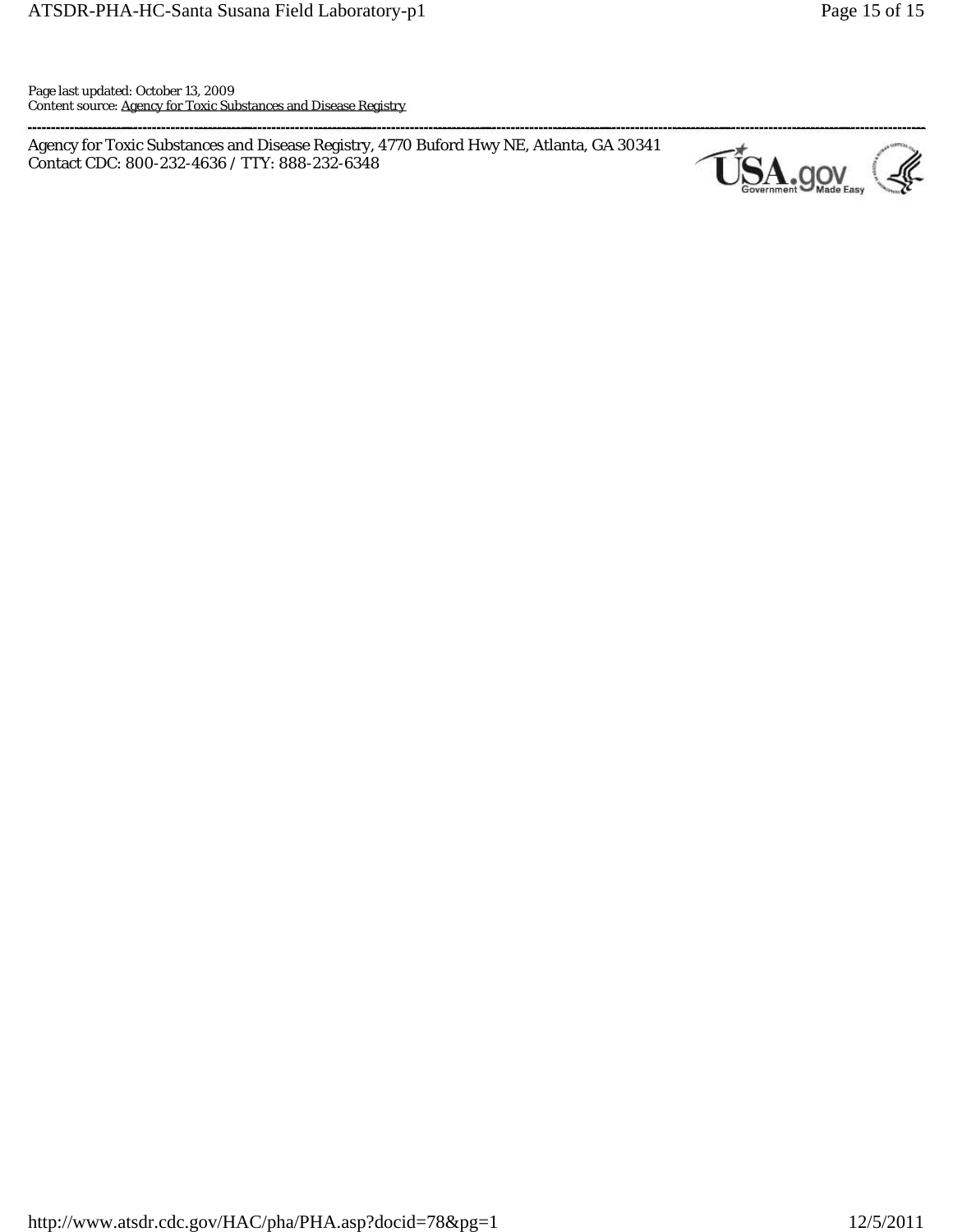Atsdr Agency for Toxic Substances & Disease Registry

# Public Health Assessments & Health Consultations

Draft Preliminary Site Evaluation Santa Susana Field Laboratory (SSFL) Ventura County, California

### **Exposure Pathways Analyses**

A release of a chemical or radionuclide into the environment does not always result in humanexposure. People may be exposed by eating, breathing, or contacting these substances when theyare present in environmental media such as air, drinking water, or soil. Unlike chemicals,radionuclides that are present at high enough concentrations in the environment can result inirradiation exposures to persons who are sufficiently close to the material.

For exposure to occur, an *exposure pathway* must exist. The following section discusses thevarious pathways of exposure to persons in the community surrounding the SSFL site. The fiveelements of an exposure pathway are (1) a source of chemical or radiological contamination,

(2) an environmental medium (e.g., ground water, surface water, or air) through which the contaminants are transported from the site to the community, (3) a place or process where human exposure is likely to occur, (4) a route of human exposure (e.g., eating, breathing, skin contact), and (5) an exposed population in the surrounding community. Figure 5 illustrates the necessary components of an exposure pathway.



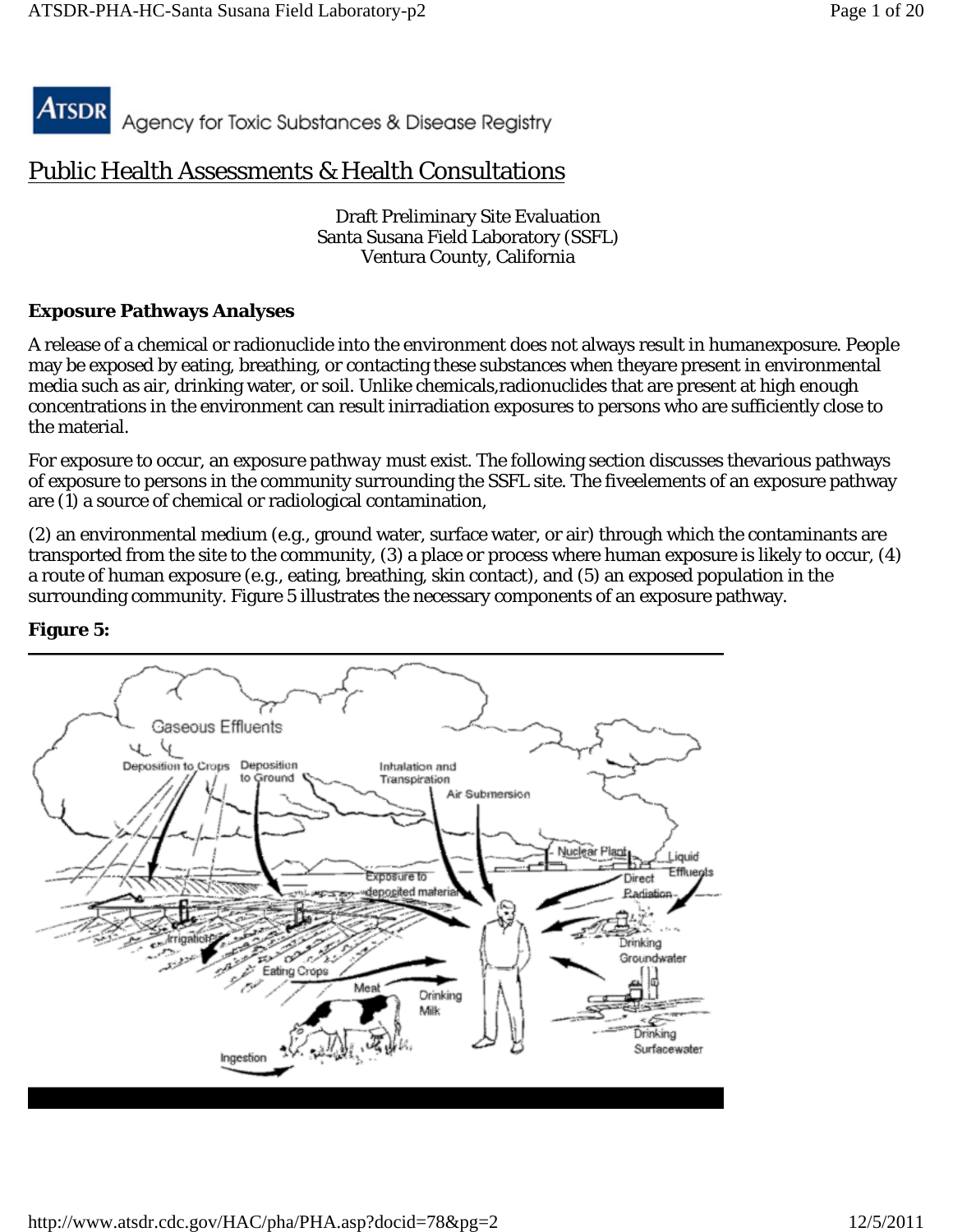For example, chemicals or radionuclides may be released from a facility onto the ground (soil) during routine operations or an accident (the *contaminant source*). These substances may then dissolve in rainwater that percolates down through the soil to the underlying ground water (the *environmental media*). If the contaminated ground water is used as a drinking water source (the *point of exposure*), then people (the *exposed population*) may be drinking and bathing (the *routes of exposure*) in water that contains these substances. All elements of the pathway must be present before the pathway is complete.

With regard to chemicals and radionuclides, not all exposures result in adverse health effects. Several factors determine whether exposure to a chemical or radionuclide has the potential to cause harm. These factors include the contaminant concentration, the exposure duration and frequency, the route of exposure, the toxicity or radioactivity of the substances, and the way the substance is handled by the body following exposure. In addition, factors related to a person's overall health and nutritional status, as well as genetic and lifestyle factors (e.g., smoking and alcohol consumption, diet, level of physical activity), may affect whether exposure to a chemical or radionuclide results in adverse health effects. Therefore, ATSDR evaluates exposure pathways, and considers community concerns and population characteristics, when determining whether adverse health effects are likely to occur in a community.

### **Special Consideration of Women and Children**

Women and children may sometimes be affected differently from the general population bycontaminants in the environment. Both are smaller than the population average and are affected bysmaller quantities of the contaminants. The effect of hormonal variations, pregnancy, and lactationcan change the way a woman's body responds to some substances. Exposure during pregnancyand

It is important to remember that EXPOSURE to chemicals and radionuclides in the environment must occur before any exposurerelated health effects are possible. Also, not all exposures result in exposure related health effects.

lactation can expose the fetus or infant if contaminants cross the placenta or get into themother's milk. Depending upon the stage of pregnancy, exposure of the fetus could result in death(miscarriage or stillbirth) or birth defects. If the mother is exposed during lactation, her milk mayconcentrate certain contaminants, increasing the exposure to her infant.

ATSDR's Child Health Initiative recognizes that unique vulnerabilities are inherent in thedeveloping young, whether fetus, infant, or child. For example, some exposures would affectchildren more than adults because of their reduced body weight and higher ingestion rate,resulting in an increased dose or amount taken into the body compared to their body weight. Achild's shorter height results in a breathing zone closer to the ground; thus, closer to soilcontaminants and low-lying layers in the air. Children's behavioral characteristics include morehand-to-mouth behavior, increasing the ingestion of soil or dust contaminants.

In addition to physical and behavioral differences, children's metabolic pathways, especially in thefirst months after birth, are less developed than those of adults which can affect the uptake ortoxicological response to hazardous substances. In some instances, children's bodies are betterable to deal with environmental toxins, but in others, they are less able and more vulnerable.Some chemicals that are not toxic to adults are highly toxic to infants.

Children are rapidly growing and developing in the first months and years of life. Some organsystems, especially the nervous and respiratory systems, may experience permanent damage ifexposed to high concentrations of certain contaminants during this period. Because of rapidgrowth and development, a child's genetic material (DNA) is more likely to be exposed than laterin life making it more vulnerable to damage.

Children have more future years than adults, giving more time for the development of illnesses that require many years to progress from the earliest initiation to the manifestation of the disease. Finally, young children have less ability to avoid hazards because of their lack of knowledge and their dependence on adults for decisions.

In the following sections of this report, we will indicate whether people, including women and children, were,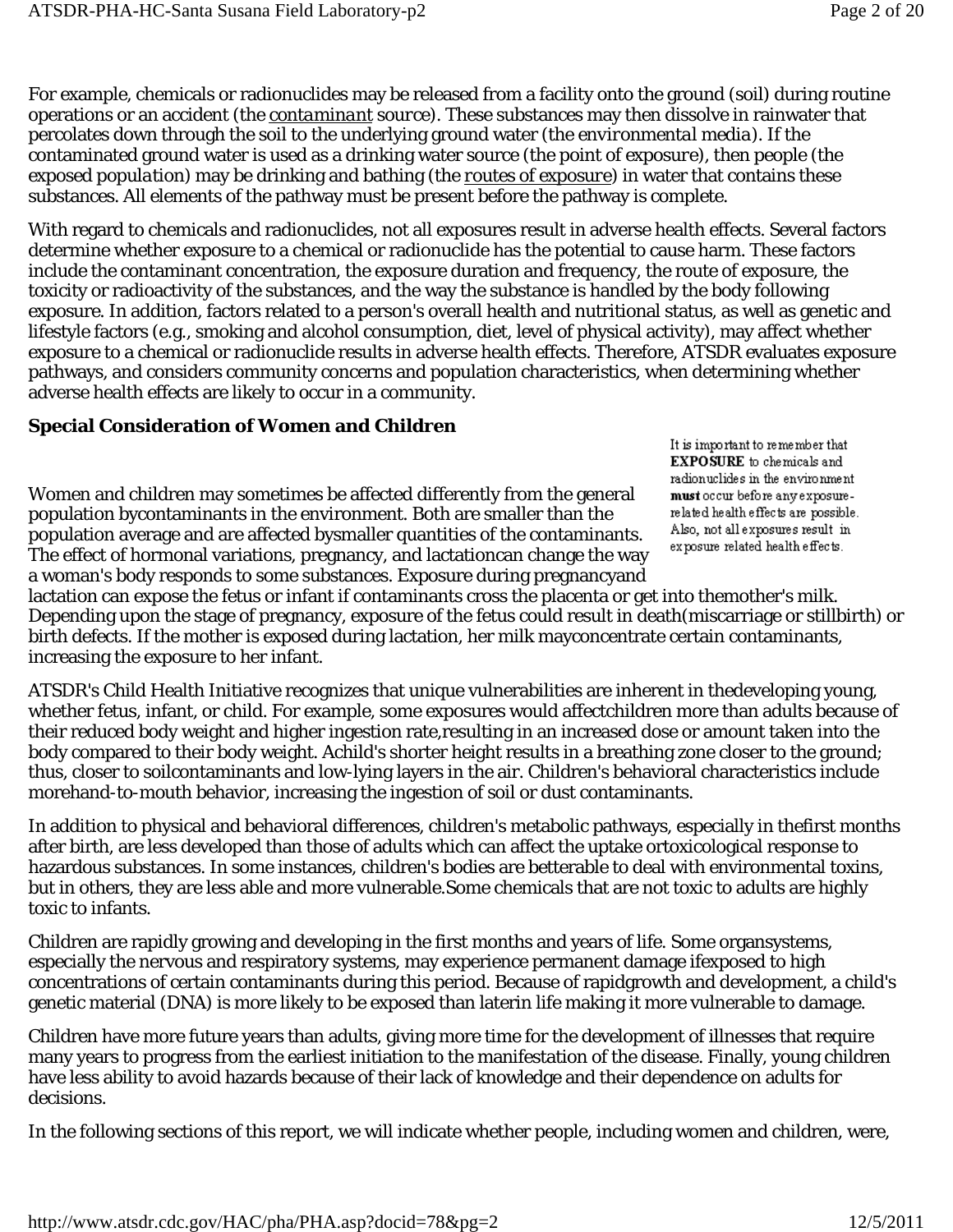are, or may be exposed to contaminants of concern and discuss the possible health concerns related to these exposures.

### **Air Pathway**

### *Background*

Process operations and waste disposal activities at SSFL have resulted in the airborne release ofnumerous chemicals and radionuclides. This section reviews the meteorological conditions at thesite, identifies the release processes, and discusses the information available or needed forestimating or documenting those releases. Finally, within the limitations of the availablemeteorological and environmental data, we discuss the potential for human exposure to chemicalsand radionuclides from the SSFL.

The Los Angeles basin is a semi-arid region with the climate controlled primarily by the semi-permanent Pacific high pressure cell. Changes in the position of this cell control seasonal weather patterns. During the summer months, the high pressure cell covers the Los Angeles area which results in mostly clear skies with little precipitation. During the winter months, the high pressure cell is displaced southward which allows Pacific frontal systems to move into the area producing light to moderate precipitation [Rutherford, 1999].

During the summer, a shallow inversion layer covers most of the Los Angeles basin. The base and top of this inversion are lower than the elevation of the SSFL site [Rutherford, 1999]. Air releases from SSFL during the summer are likely to disperse above the inversion layer before diffusing downward into the Simi or San Fernando Valleys. In the winter season, surface airflow is dominated by easterly moving fronts accompanied by rainfall. Generally, a light southwesterly wind precedes the storms producing an onshore flow of marine air and an unstable vertical profile. Wind speeds increase as the frontal systems approach. Average wind speeds range from 0 to 9.8 mph [Rutherford, 1999].

A meteorology station has been in intermittent operation at SSFL. ATSDR has received hourly meteorological data for the years 1994-97, summary data for 1960-61, and hourly data for the first 10 months of 1999 [PEC, 1999]. Rocketdyne has indicated that the 1994-97 data set was collected or recorded in error, however, they have provided documentation of the correction factors [PEC, 1999]. The general wind direction pattern from these data sets is predominantly diurnal with north-northwest winds blowing from the ocean during the day, and reversing to the east-southeast during the night. A wind rose diagram for the years 1960-61 also indicates a strong bi-modal wind pattern with similar wind directions.

Local wind directions are strongly affected by the orientation of canyons and ridges such thatwind directions at the SSFL meteorological station are different than those of stations in the Simior San Fernando Valleys and may be different for specific areas within SSFL. It is imperative thata consistent and representative meteorological data set be compiled and used for evaluating thepotential emission source areas within the SSFL site.

There are several processes or operations at SSFL that release chemicals and radionuclides to the atmosphere. These include rocket engine testing, waste treatment and disposal, and accidental releases or spills.

### *Rocket Testing*

The test firing of rocket engines over the operating history of the facility routinely released particulates (soot) and by-products of propellent combustion into the atmosphere. As indicated previously, rocket engine tests at SSFL utilized a variety of fuels; however, the predominant fuels were combinations of kerosene and liquid oxygen. Solid fuel rocket engine testing occurred on a limited basis at the SSFL during the 1960s [CH2M Hill, 1993; Ogden, 1998b; Rocketdyne, 1999b].

Routine rocket engine testing at the SSFL released combustion products into the atmosphere (Figure 6). The majority of these releases were products of complete and partial combustion of hydrocarbon fuels, and include carbon dioxide, carbon monoxide, hydrogen gas, hydrogen chloride, nitrogen gas, nitrous oxide, chlorine,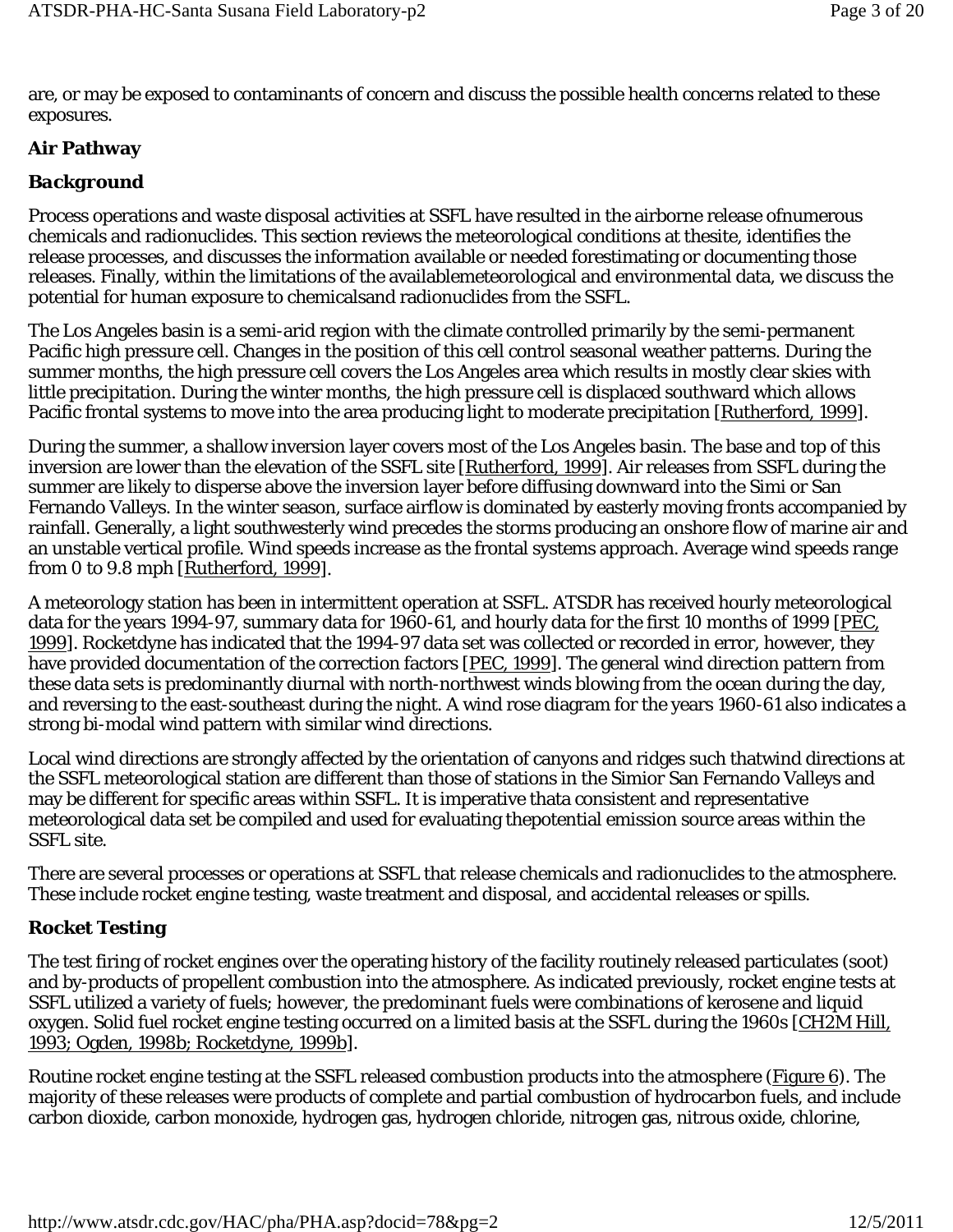metallic oxide particulates (e.g., aluminum oxide), soot, and organic compounds (e.g., polyaromatic hydrocarbons, [PAHs], Volatile organic compounds, [VOCs]).

In addition to combustion products, air releases were likely to have occurred during routine operations, accidents, and spills of rocket propellants. Liquid fuels containing hydrazines may volatilize from, or sorb to, soils following release. Hydrazines degrade fairly rapidly in most environmental media, including air, water, or soil. Oxidation is the dominant fate, but biodegradation occurs in both water and soil. The half-life of hydrazine in air ranges from less than ten minutes to several hours, depending on atmospheric ozone and hydroxyl radical concentrations. The half-life in water and soil ranges from several minutes to several weeks, depending on several factors such as the presence of certain metal ions, ionic strength, pH buffer, temperature, presence of bacteria, and amount of dissolved oxygen [ATSDR, 1997a]. Oxidizers are reactive and have a very short halflife in air or soil; therefore, they would rapidly disappear from soil and sediment following an accidental spill or release.

After firing, the tested engines were cleaned with large volumes of liquid solvent trichloroethylene (TCE) that was allowed to volatilize into air or was burned from open retention and skim ponds that received surface runoff from the test engine stands. Spills and accidents involving TCE releases also have occurred during rocket testing operations at the SSFL [CH2M Hill, 1993; ICF Kaiser, 1993]. TCE readily volatilizes from soil or surface water into air. Therefore, concentrations of TCE in soil or surface water would rapidly diminish after an accidental release or spill.

#### **Figure 6. Test firing of an Atlas Rocket Engine, September 7, 1999. Note that most of the exhaust plume is steam from evaporation of the quench water used to cool the test stand**

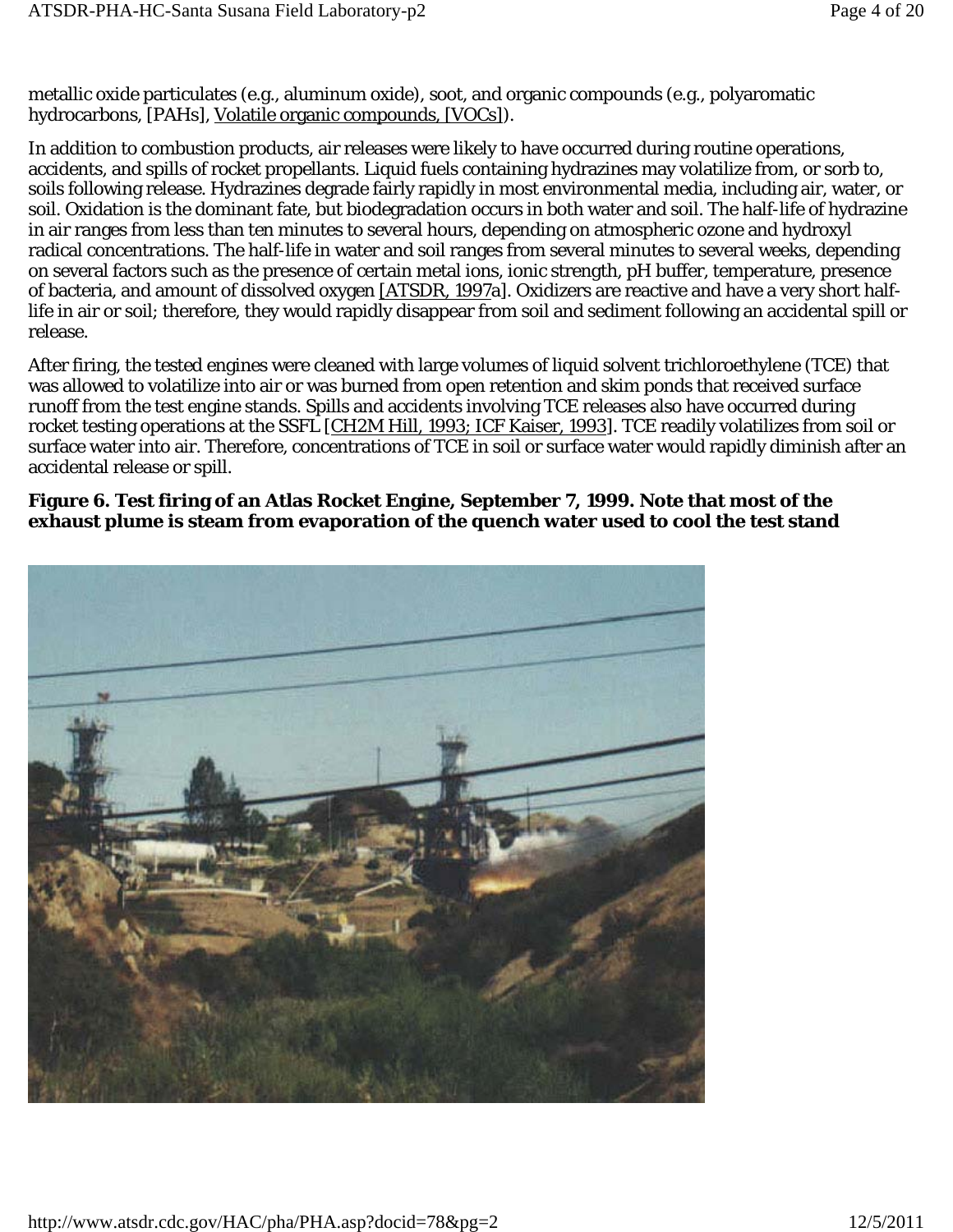# *Waste Treatment and Disposal*

Chemicals and radionuclides may have been released to air during waste handling, storage, treatment, and disposal operations. Both excess rocket fuels and solvents (such as TCE) may have been burned from the skim ponds following test firings. Hydrocarbon disposal by open burning was prohibited by Ventura County Air Pollution Control District in 1969. Mixtures of fuels, solvents, water, and other materials were also routinely burned at the Area I Thermal Treatment Facility (TTF) [Rockwell International, 1992; GRC, 1993; Rocketdyne unpublished letters, various dates]. Incomplete disposal records indicate that the burning or venting of waste materials at the TTF was conducted by the SSFL fire department and that disposal protocols were developed and observed [Rocketdyne unpublished letters, various dates].

## *Accidental Releases and Spills*

Accident reports indicate that tank ruptures of gaseous materials and spills of liquid materials have resulted in airborne emissions. Historical accident reports are maintained by Rocketdyne, however, with the exception of TCE releases [CH2M Hill, 1993] these records have not been compiled and no evaluation of concentrations or dispersion to offsite areas has been conducted to date [Lafflam, 1989; ICF Kaiser, 1993]. Releases of radionuclides also occurred during incidents that occurred in Area IV from 1959 to 1976 (Table 2) and are evaluated later in this section.

## *Environmental Data*

There are very few quantitative measurements of airborne chemicals from SSFL operations. Some meteorological data for the period of operation are available, however, there does not appear to be a long-term consistent record of when or what types of meteorological data have been collected. Current air emissions are regulated through permits by the Ventura County Air Control Board. These permits are based on estimates of materials usage and do not require ongoing air monitoring. Emissions from rocket engine tests were measured over a six-month period to quantify releases from liquid fuel engine tests [ABB Environmental Services, 1992]. Results from these measurements, a three-dimensional model of exhaust plume characteristics [Melvold, 1992], and associated fuel consumption rates are used to produce annual emission estimates.

With respect to disposal of chemicals at the Area I Thermal Treatment Facility (TTF), Rocketdyne kept some records on the types and volumes of material that were burned. A partial list of chemicals burned includes hydrazine and hydrazine compounds, sodium, pentaborane, kerosene-based fuels (e.g., RP-1, JP-4), lithium powder, nitrogen tetroxide, waste oils, TCE, chlorine trifluoride, and alcohol mixtures [Rocketdyne unpublished letters, various dates; Rockwell International, 1992; GRC, 1993]. The TTF was operational from 1958 to 1990 for the destruction of explosive, reactive, and ignitable wastes by open burning.

Although no air monitoring information is available for the TTF, soil sampling data provide important information concerning the dispersion and deposition of airborne chemicals. This is especially true for chemicals such as polyaromatic hydrocarbons (PAHs) that are not rapidly degraded (and thus persist) in soil for long periods. Soil sampling was conducted at the TTF in 1981, 1982, 1990, and 1993 [reviewed by ICF Kaiser, 1993]. Analyses were conducted for a variety of organic chemicals, anions (fluoride, chloride, nitrate, and sulfate), and metals. Overall, there is no indication that any of the chemicals in soils and sediment at the TTF have migrated to offsite areas [Appendix A].

## *Chemicals*

As mentioned previously, the categories of chemicals evaluated as airborne releases are rocketfuels, oxidizers, and solvents. The types and quantities of airborne releases from the SSFL havevaried over time. ATSDR does not have quantitative measurements of offsite concentrations ofthese substances. Although future monitoring data cannot recreate historic concentrations, airdispersion modeling could be used to estimate past concentrations.

# *Radionuclides*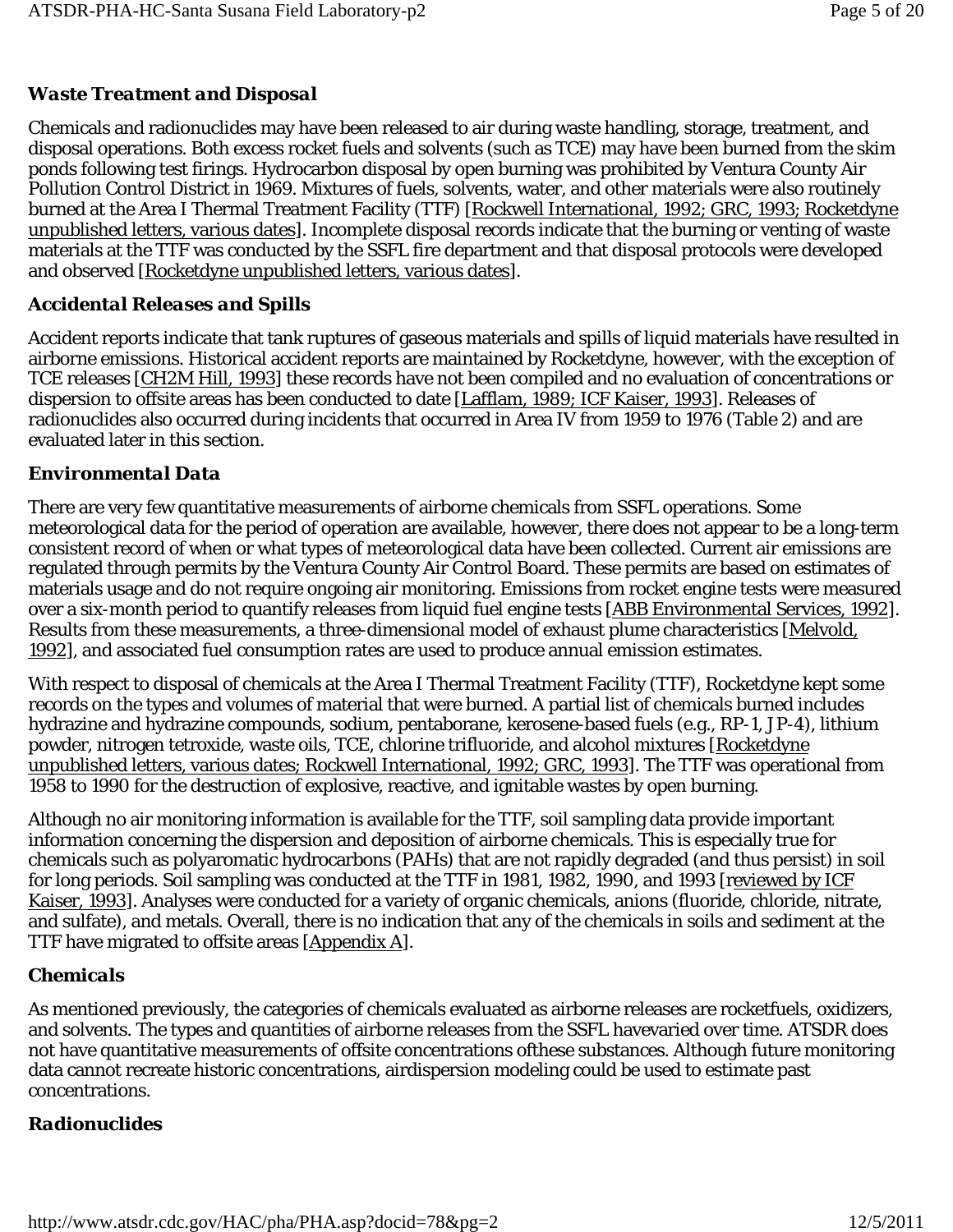Of all the radiological incidents that are known to have occurred at the SSFL (shown in Table 2), only the Sodium Reactor Experiment (SRE) Fuel Damage incident, commonly known as "The Meltdown," resulted in a measurable release of radioactive material into the environment [Oldenkamp and Mills, 1991]. The SRE was a graphite moderated, liquid sodium cooled, 20 MW power reactor. In the Summer of 1959 a coolant channel became clogged, which resulted in localized melting of 30% of the fuel elements. The fuel elements fell to the bottom of the primary sodium containment vessel and the reactor was shut down. Most of the radioactive fission products were trapped in the sodium coolant or attached to metal components. Only the noble gas fission products made it to the helium cover gas and were held for decay before being vented to the atmosphere [Hart, 1962].

### *Potential for Human Exposure*

ATSDR reviewed the available environmental data and site-specific information to evaluatepotential human exposure to chemicals and radionuclides in the community surrounding theSSFL. There are very few quantitative measurements of airborne chemicals and radionuclides*offsite* of the SSFL. Available information indicates that these substances were released *onsite*during rocket engine testing, waste treatment and disposal, and accidental releases or spills. Releases were probably much higher in the past than at present, due to increased awareness aboutenvironmental processes (release, transport, fate) and more stringent environmental regulations. Several factors must be considered when evaluating the potential for any *onsite* releases to migrate*offsite* and be a potential source of exposure to nearby communities.

First, many of the active areas at the SSFL are located within valleys surrounded by rugged, hillyterrain that separates the active areas from nearby communities. Airborne releases from SSFLsources would be dispersed during transport over these hills to offsite areas. The nearest offsiteresidences are currently located more than one half mile from any of the facility sources. Giventhe distance of the nearby populations to the source areas, it is likely that airborne contaminantconcentrations would be substantially reduced before reaching offsite communities. During thepeak operations at the facility in the 1950s and 1960s, very few residents lived near the SSFL.Although air releases may have been higher in the past, the potentially exposed population wasquite distant from the source areas. In addition to the dispersion of air pollutants that occursduring transport, the oxidizers used at SSFL have a very short half-life in the atmosphere andwould be degraded to non-toxic compounds and elements before reaching offsite areas.

Second, a shallow inversion layer covers most of the Los Angeles basin during the summer months [Rutherford, 1999]. Because of this inversion, any airborne emissions from the SSFL are released *above* the inversion layer and are dispersed in the atmosphere high above ground level where human exposure could not occur. This means that during the summer months, there is no direct way for airborne releases from the SSFL to be transported to nearby communities before being substantially reduced by dispersion and degradation.

Finally, although there are no wind direction data for specific release incidents, the prevailingwind directions at SSFL blow from the source release areas towards uninhabited areas aroundSSFL. The residences nearest to the site boundaries are not downwind for the strongly prevailingwind directions. Thus, during prevailing wind conditions that have occurred for more than 70% ofthe recorded hourly wind measurements, the closest potentially exposed populations are more thanone mile from the nearest source areas.

ATSDR used the available environmental data, incident reports, and computer modeling toestimate possible radionuclide exposures to the offsite community from the SRE meltdownincident that occurred in 1959. Making a conservative assumption that all of the radioactive noblegases were released instantaneously in the incident, ATSDR used CAP88-PC, a software packagefrom the U.S. Environmental Protection Agency, to estimate doses from air release of radiologicalmaterial. We estimated that the maximally exposed individual could receive up to 0.005millirem. The current exposure limit for members of the public is 100 millirem in one year. Dueto residential locations and meteorological conditions, it is unlikely that anyone received themaximum estimated dose of 0.005 millirem dose.

Based on the distance from the onsite release sources to offsite residential areas, the predominantwind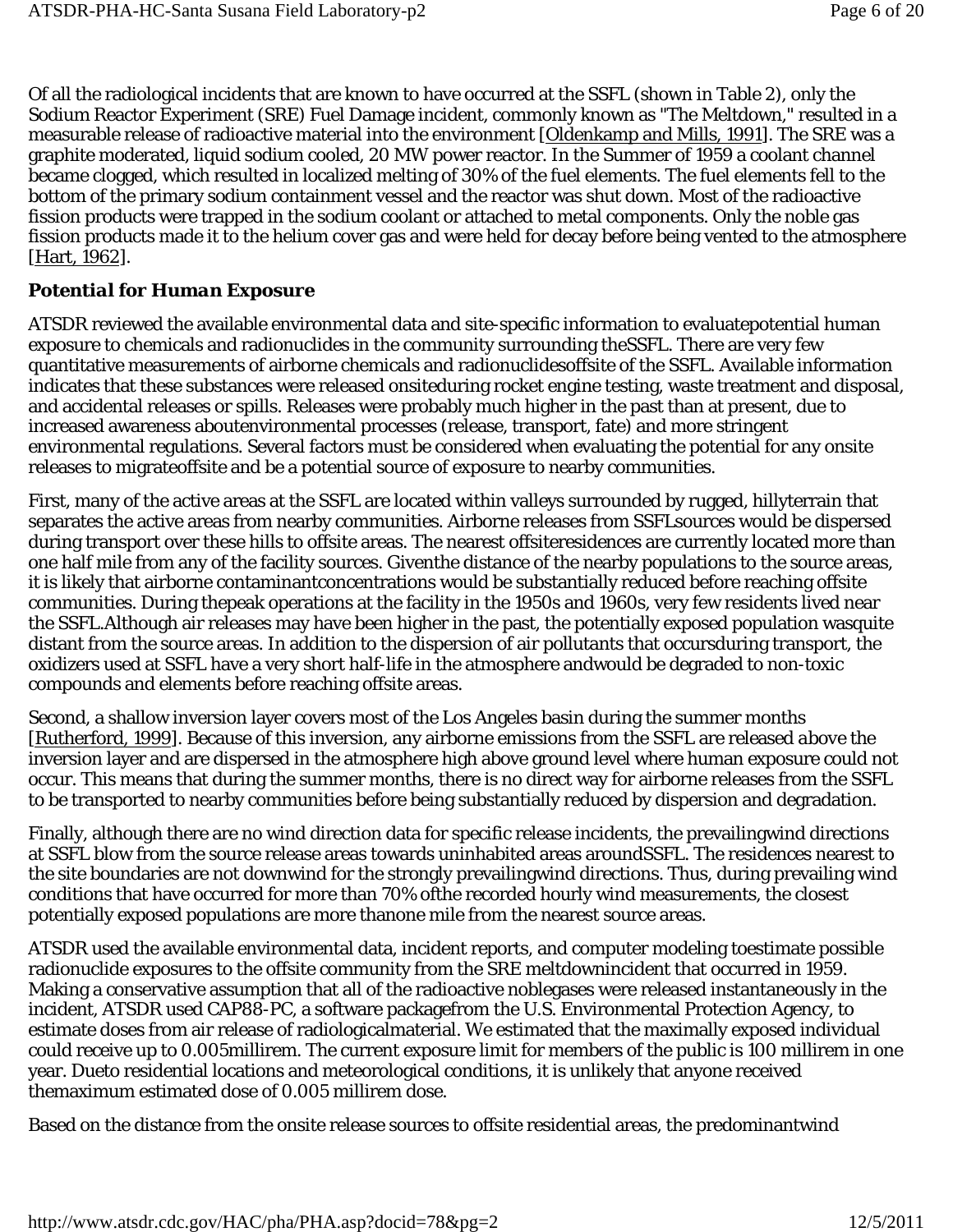directions, the meteorological conditions at the site, and the rapid dispersion and degradationof oxidants in air, *it is unlikely that offsite residents have been, or currently are being exposed tochemicals and radionuclides at concentrations that would result in adverse human health effects*.However, because there has been no monitoring of past airborne releases, air dispersion modelingof past releases using site-specific meteorological data would improve the current assessment ofpotential past exposures.

### **Groundwater and Surface Water Pathway**

### *Background*

Ground water in the SSFL area occurs within two distinct hydrogeological units. These units are identified as the Shallow Zone and the Chatsworth Formation. The Shallow Zone occurs within the thin (0 to 20 ft.), discontinuous surficial alluvium found along canyon drainages and in isolated level areas. The principal ground water aquifer occurs within the Chatsworth Formation, which is composed of fractured sandstones with siltstone and claystone interbeds. Almost all water flow occurs within fractures and the unfractured portions are virtually impermeable [GRC, 1999].

Because of the overall low precipitation in this area, there are no continuous streams draining thesite. However, ground water elevations under the SSFL site are significantly higher than Simi andSan Fernando Valleys such that ground water emerges at a number of springs and seeps in thecanyons leading from the site into the valleys. Similarly, surface water impoundments within thesite boundary directly recharge the ground water flow system. Because of these linkages betweenthe surface water and ground water flow systems, and the intermittent nature of surface waterflows, the ground water and surface water system will be evaluated as an integrated exposurepathway.

Ground water beneath the SSFL was found to be contaminated with trichloroethylene (TCE) in the early 1980's [GRC, 1999]. The presumed source for most of the TCE contamination was downward flow from the series of surface water impoundments that drain the rocket engine test areas of the site. Historically, TCE was used to wash the rocket engines between tests [CH2M Hill, 1993]. Following the discovery of TCE in ground water, the facility installed a network of 214 monitor wells to define the distribution of the contaminants. These 214 monitor wells, plus 13 facility supply wells and 16 private wells and springs are sampled quarterly or annually for more than 100 different chemicals, radioactive isotopes, or trace metals.

Plumes of TCE-contaminated ground water have migrated offsite along the northeast and northwest boundaries of SSFL (Figure 7). The facility purchased the property overlying the northwest TCE plume from the Brandeis-Bardin Institute such that this area is now onsite and comprises the northwest buffer area.

Since 1987, the SSFL has operated a network of ground water remediation and treatment wells and eight contaminant treatment systems. More than 1.4 billion gallons of contaminated water have been treated since initiation of the treatment system. The treatment system includes six packed tower aeration systems, and two ultraviolet/hydrogen peroxide units with air emissions regulated by permit from the Ventura County Air Control Board [GRC, 1999].

Water level data from the monitor, remediation, and supply wells indicates that long term water levels underlying SSFL have declined as much as 200 feet [GRC, 1999]. This decline in water elevations creates ground water flows towards the central portion of the SSFL facility and has likely reduced offsite migration of ground water contaminants.

### **Figure 7. Location of TCE ground water plumes, NPDES sampling stations and surface water drainages.**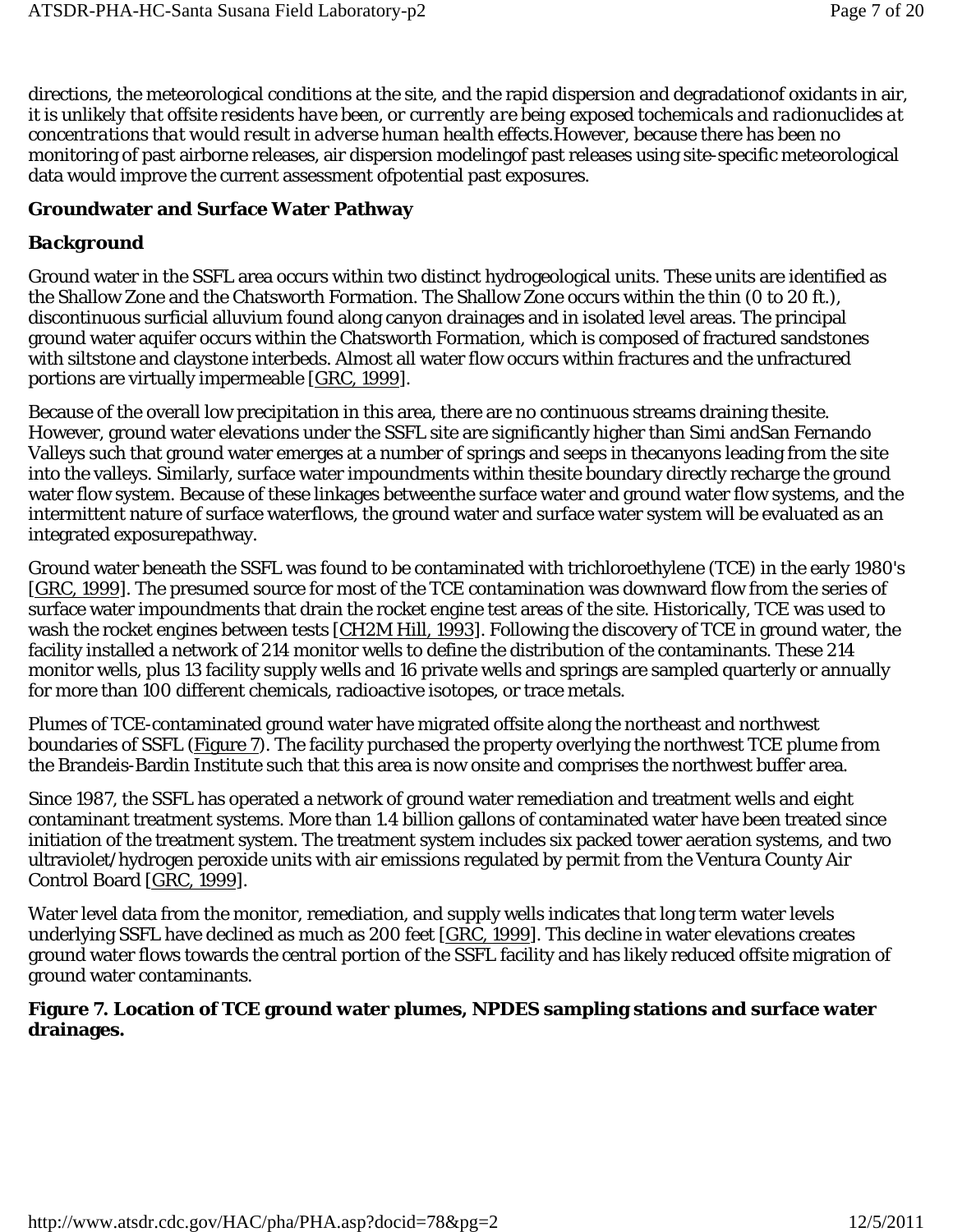

### **(Click on Thumbnail for larger view)**

### *Environmental Data*

Groundwater Resource Consultants has provided ATSDR with a comprehensive data base containing most of the monitoring data collected (electronic data sets listed in Appendix C). This data base has records for 256 locations, with more than 120 different analytes (including volatile organic compounds, metals, acid and base/neutral organics, and common ions). Perchlorate and radionuclide analyses were provided to ATSDR in separate data bases and tables. ATSDR also reviewed written documentation and reports on ground water investigations conducted at the site (shown in Appendix B). Overall, the available data provides good documentation of the distribution of chemicals and radionuclides underlying the SSFL facility, and areas surrounding the site that are most likely to be affected by site releases. However, the possibility of deep fracture flow presents the potential for substances in ground water to migrate long distances and emerge at springs and seeps along the margins of Simi Valley.

Surface flow at the SSFL drains to the north, northeast, south, or east and is very intermittent. Surface water drainages are regularly monitored as National Pollutant Discharge Elimination System (NPDES) outfalls at seven locations (Figure 7), five in Meier Canyon (in the northwestern portion of the site), and two in Bell Canyon (in the southwestern portion of the site). An additional station, located in Woolsey Canyon, has been measured only once due to infrequent surface water flow and the lack of source areas within that drainage system.

The facility monitors various parameters at the NPDES outfalls, including physical parameters(e.g., rainfall, flow, temperature), common ions (e.g., nitrate and nitrite, chlorine, fluoride, sulfate,boron), oil and grease, radioactive parameters (e.g., gross alpha and beta, radium 226/228, tritium,and strontium-90), heavy metals (e.g., arsenic, beryllium, chromium, lead), and other substancesrelated to site operations. Several stations are also monitored for organic compounds, includingpolychlorinated biphenyls (PCBs), ethylbenzene, toluene, and xylenes. Volatile organiccompounds (VOCs) such as trichloroethylene (TCE) and its degradation products are monitoredonly at the two NPDES outfalls (01 and 02) located in Bell Canyon. These substances are notmonitored at other NPDES stations because the substances are no longer being used at the site. With the exception of the OS-14 station located in the undeveloped area of the SSFL facility asdescribed below, existing monitoring of surface water runoff appears adequate for detection andmonitoring of surface water contaminants from current facility operations.

### *Chemicals*

Table 6 lists the offsite surface water and ground water sampling stations that may be impacted bychemicals and radionuclides migrating in ground water and surface water from the SSFL. Thetable also includes the sampling points or wells where these substances were found.

Chemical concentrations in surface water samples routinely collected at the NPDES outfalls havegenerally been below regulatory limits. Two VOCs, chloroform and TCE, have been detected atotal of three times in samples collected at the outfalls; the concentrations did not exceedregulatory limits. Chloroform was detected on two occasions at concentrations of 4  $\rm \AA\mu g/L$  (in 1992)and 1.6  $\rm \AA\mu g/L$  (in 1995); TCE was found on one occasion at a concentration of 4.3  $\rm \hat{A}$ µg/L (at outfall#02, in 1995).

Metals, such as cadmium, chromium, nickel, lead, and zinc have frequently been detected atNPDES outfalls but levels are similar to background concentrations in most samples. Chromiumwas measured at outfall #02 at a concentration of 75  $\rm \hat{A} \mu g/L$  (in 1993), which exceeded theregulatory limit of 50  $\rm \hat{A} \mu g/L$ . Zinc was detected at outfalls #03, #04, and #06 on several occasions; the maximum concentration detected was 640  $\rm \hat{A} \mu g/L$ , which is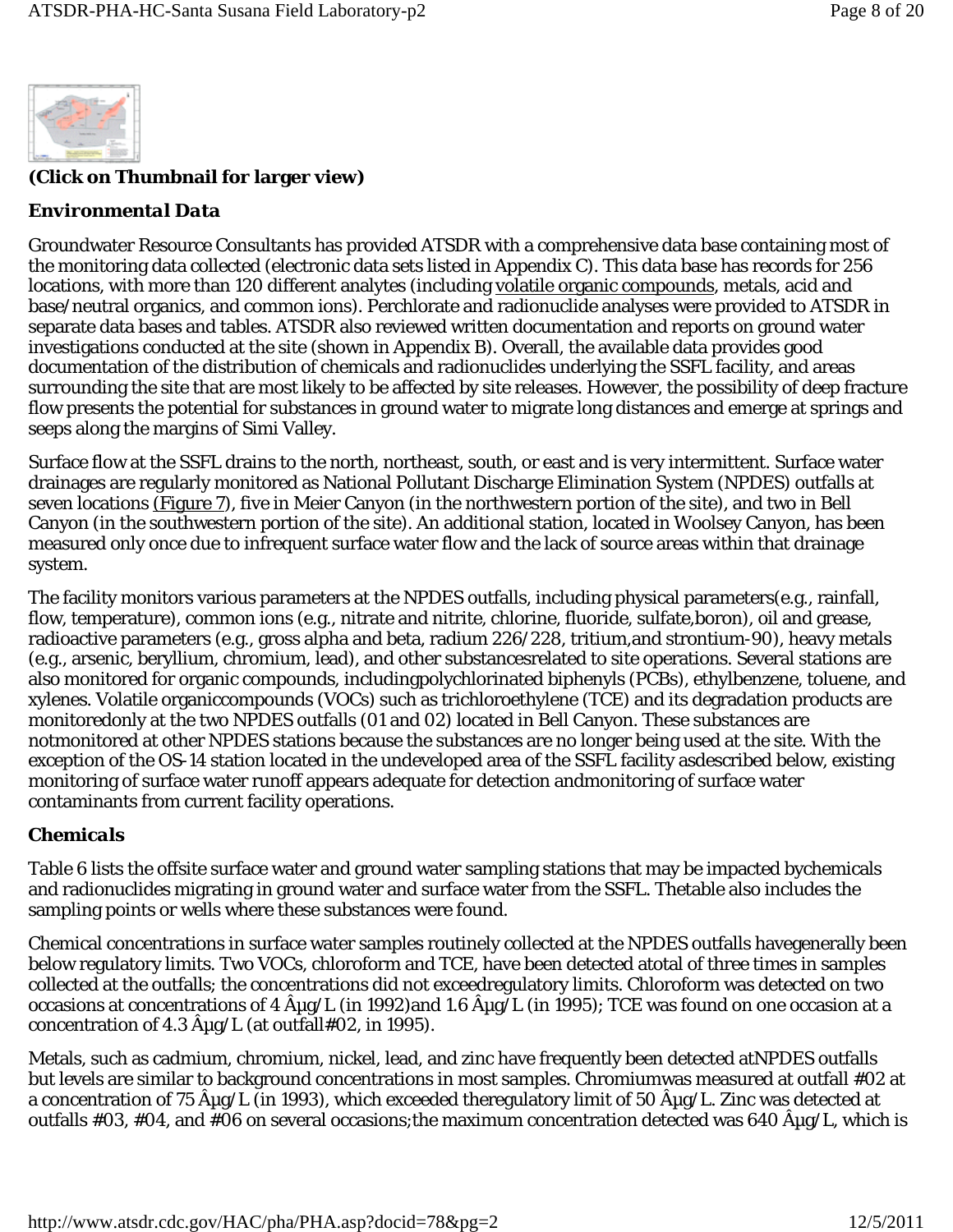well below the NPDES regulatorylimit of 5000  $\rm \hat A$ µg/L. PCB (Aroclor 1254) was detected at outfalls #05 and #06 on several occasionsat a maximum concentration of 120  $\rm \hat{A} \mu g/L$  in 1994.

Sample location OS-14 is located in the undeveloped southern buffer zone of the SSFL facilityand is in the drainage leading to Bell Creek. This station was sampled on only one occasion in1985. The contaminants detected were:  $\overline{TCE}$  (100 ug/l), vinyl chloride (8  $\hat{A}\mu$ g/l), and trans-1,2-dichloroethylene (1,2-DCE; 230  $\hat{A}\mu$ g/L). Although NPDES outfalls are downstream of the OS-14location, and have routinely been found to contain low or non-detectable concentrations of VOCs,the finding of chemical contamination at OS-14 suggests possible migration of chemicals infracture flow from the SSFL. Additional sampling at OS-14 is warranted to better characterizeoffsite concentrations and possible migration of chemicals in deep fracture flow from the SSFL.

Table 7 lists the chemicals that were commonly detected in onsite ground water wells. Of thetwenty-one chemicals listed in Table 7, eighteen were detected in offsite wells or springs, and fiveof the these were detected on only one to three occasions. The only routinely occurring chemicalsin offsite ground water samples are TCE and its degradation products, 1,1-dichloroethylene (1.1-DCE) and 1,2-dichloroethylene (1,2-DCE). TCE was found at a maximum offsite concentration of  $670 \text{ ŵg/L}$  at well RD-38A (in 1994). Maximum TCE concentrations currently found offsite havedecreased to 330  $\rm{A}\mu g/L$  (in 1999). Well RD-56A, which was previously considered an offsitesample location but is currently part of the onsite property (within the northern buffer area), had amaximum TCE concentration of 810  $\hat{A} \mu$ g/L (in 1999).

Two other offsite wells located within the boundaries of the eastern TCE plume have shown significant decreases in concentrations of TCE, and its degradation products, over time. Forexample, TCE concentrations in Well RD-36B decreased from 320  $\rm \hat{A}\mu g/L$  (in 1994) to 24  $\rm \hat{A}\mu g/L$  (in1999); concentrations in well RD-36C decreased from 310  $\rm \hat{A} \mu g/L$  to 78  $\rm \hat{A} \mu g/L$  during this same timeperiod. The declining concentrations of TCE and its degradation products over time indicate theeffectiveness of the ongoing ground water remediation program at the SSFL. No chemicals havebeen detected in the two offsite wells known to be used as drinking water sources.

Perchlorate has been detected in only one of the offsite monitor wells routinely sampled by the SSFL facility (Table 7). It was also detected at a concentration or 4.6  $\rm{A}\mu g/L$  in a ground water well that discharges into the storm drains in the City of Simi Valley [CDHS, 1999]. This concentration is below public health standards proposed by the U.S. Environmental Protection Agency and the State of California [EPA, 1998, 1999; CDHS, 1999]. In addition, this well is located more than three miles northwest of the SSFL. Ground water in this area is currently not being used as a drinking water supply. Although perchlorate has been found in soil and water samples collected from SSFL Area I, ATSDR has no information indicating that the perchlorate found in this discharge well is related to the SSFL. However, the potential for deep fracture flow from the SSFL exists and has not been fully characterized.

Perchlorate contamination has been detected in a number of water sources throughout much of California and the United States, indicating that there may be other sources of perchlorate contamination for the Simi Valley well [CDHS, 1999]. Additional perchlorate characterization and monitoring of ground water in Simi Valley is warranted to identify possible sources of contamination and to better characterize deep fracture flow from the SSFL.

| Direction                                            | <b>NW</b>                                       |                                                     | $\ $ NE, E, SE                                                     | ls, sw                       |
|------------------------------------------------------|-------------------------------------------------|-----------------------------------------------------|--------------------------------------------------------------------|------------------------------|
| Location                                             | <b>Brandeis</b><br>  Barden<br><b>Institute</b> | Santa Monica<br>  Mountains<br>  Conservancv        | Private Lands<br>$\parallel$ Woolsey,<br>$\parallel$ DaytonCanyons | <b>Bell Canyon</b><br>  Area |
| $\parallel$ Ground water wells $\parallel$ OS-1 to10 | RD-59ABC                                        | $\textsf{I}\textsf{O}$ S-24-27<br>$\ RD - 36ABCD\ $ | $\parallel$ OS-15-17, 19, 20, 27<br>$\ RD-32, 43\ $                | $ $ $ $ $OS-21$              |

### **Table 6. Surface Water and Ground Water Sampling Stations Offsite of the SSFL Facility**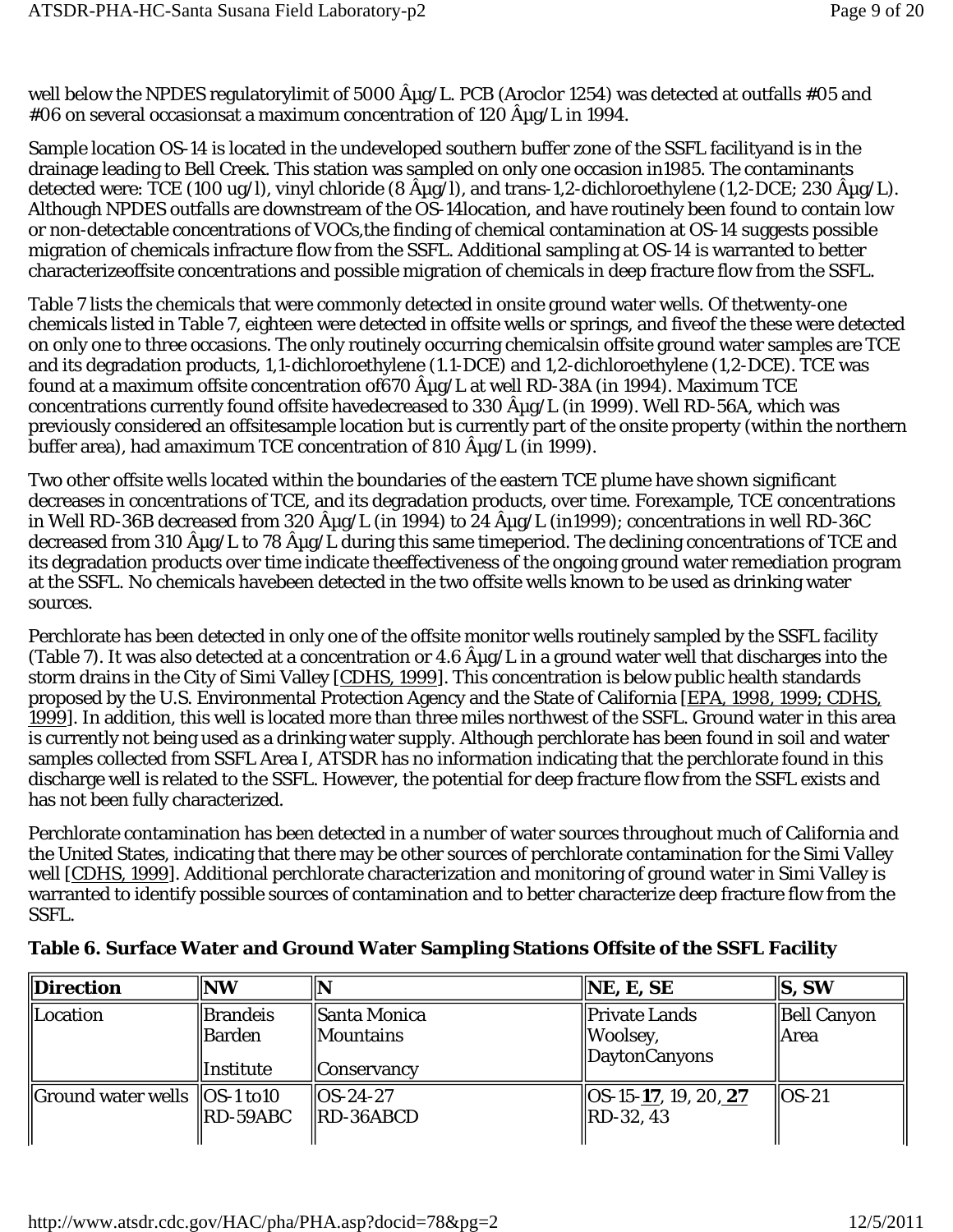|                                         | $\ $ RD-68AB                    | $\ RD - 38AB, 71$                                |                                              |                                                    |
|-----------------------------------------|---------------------------------|--------------------------------------------------|----------------------------------------------|----------------------------------------------------|
|                                         |                                 | $\ $ RD-39AB,66                                  |                                              |                                                    |
| Surface Water<br><i><b>Stations</b></i> | $\parallel$ NPDES 03-<br>$OS-8$ | $\ $ no surfacewater drainageinto<br>  this area | <b>NPDES NearWell 13,</b><br>$\ OS-12, 13\ $ | <b>Bell Creek</b><br>$\parallel$ NPDES #<br> 01,02 |
|                                         |                                 |                                                  |                                              | $OS-14$                                            |

**Note**: Wells OS-17 and OS-27 are drinking water supply wells. No contaminants have been detected in those wells.

|  |  | Table 7. Offsite Distribution of Chemicals Commonly Found in SSFL Monitoring Wells |  |  |
|--|--|------------------------------------------------------------------------------------|--|--|
|  |  |                                                                                    |  |  |

| Contaminant                  | Number<br>ofOffsiteDetections  ofOffsite  µg/L or ppb | <b>Analyses</b> | Number MaximumConc. Location Date | ofMax.<br>Conc.<br>(Well | ofMaximumConc. |
|------------------------------|-------------------------------------------------------|-----------------|-----------------------------------|--------------------------|----------------|
|                              |                                                       |                 |                                   | ID)                      |                |
| <b>Benzene</b>               | $\overline{2}$                                        | 895             | 3.8                               | <b>RD-38A</b>            | 11/94          |
| <b>Carbon Tetrachloride</b>  | $\boldsymbol{2}$                                      | 895             | 4.5                               | <b>RD-59A</b>            | 02/95          |
| Chloroform                   | 9                                                     | 895             | 10                                | $OS-2$                   | 10/89          |
| $1,1$ -DCA                   | 34                                                    | 895             | 6.5                               | <b>RD-38A</b>            | 11/96          |
| $1,2$ -DCA                   | $\overline{2}$                                        | 895             | 0.6                               | <b>RD-38A</b>            | 05/98          |
| $1,1-DCE$                    | 40                                                    | 895             | 19                                | <b>RD-38A</b>            | 05/96          |
| $Cis-1,2-DCE$                | 46                                                    | 895             | 27                                | <b>RD-38A</b>            | 11/96          |
| Trans-1,2-DCE                | 12                                                    | 895             | 38                                | $RD-56A*$                | 05/96          |
| Methylene chloride           | 16                                                    | 860             | $6\phantom{1}$                    | $OS-8$                   | 06/92          |
| PCE                          | 23                                                    | 895             | 13                                | RD38A                    | 08/98          |
| $1,1,1$ -TCA                 | 10                                                    | 895             | 3.3                               | <b>RD-36C</b>            | 05/95          |
| <b>TCE</b>                   | 137                                                   | 895             | 670                               | <b>RD-38A</b>            | 08/94          |
| <b>Vinyl Chloride</b>        | 8                                                     | 895             | 64                                | $RD-56A*$                | 03/94          |
| $N-$<br>Nitrosodimethylamine |                                                       | 47              | <b>ND</b>                         |                          |                |
| Nitrobenzene                 |                                                       | 47              | <b>ND</b>                         |                          |                |
| Perchlorate                  | 1                                                     | 67              | $\overline{5}$                    | <b>RD-59A</b>            | 08/98          |
| Arsenic                      | $\boldsymbol{2}$                                      | 57              | 7.1                               | <b>RD-37</b>             | 03/94          |
| Lead                         | 17                                                    | 57              | 50                                | <b>RD-43A</b>            | 12/94          |
| Manganese                    | 18                                                    | 57              | 390                               | <b>RD-32</b>             | 3/94           |
| <b>Silver</b>                |                                                       | 57              | ND                                |                          |                |
| Zinc                         | 11                                                    | 57              | 810                               | <b>RD-38B</b>            | 02/99          |

**Key**:

 $\parallel$ 1,1-DCA = 1,1,-dichloroethane; 1,2-DCA = 1,2-dichloroethane; 1,1-DCE = 1,1-dichloroethylene; cis-1,2-DCE  $\parallel$ andtrans-1,2-DCE = cis/trans-1,2-dichloroethylene; PCE = tetrachloroethylene; 1,1,1-TCA = 1,1,1trichloroethane; TCE= trichloroethylene.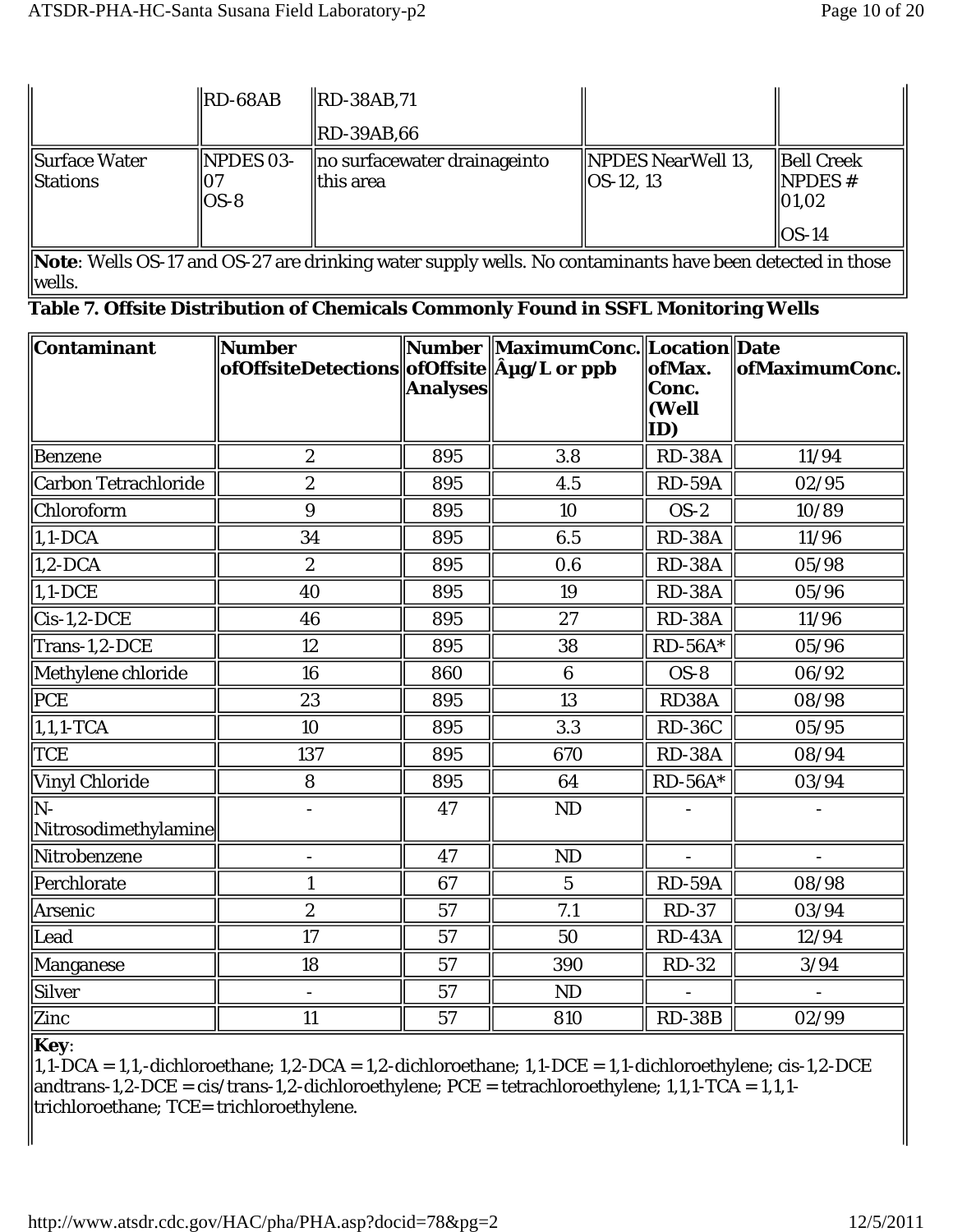$\|ND = \text{not detected above analytical reporting limits}$ 

**Note**: Wells OS-17 and OS-27 are used for drinking water supply. No contaminants have been detected in thesewells.

[\*RD-56AB, RD-34ABC, RD-57, and RD-33ABC are currently considered to be onsite but were considered part of the offsite area until Rocketdyne acquired the northern buffer area ]

### *Radionuclides*

Offsite areas have had limited sampling and radiological characterization of surface water because of the intermittent flow from the SSFL. Surface water sampling has been sufficient to find limited radionuclide migration. Sampling in the Bell Canyon area found only background concentrations of naturally occurring radionuclides. Multi-media sampling at the Brandeis-Bardin Institute and the Santa Monica Mountains Conservancy revealed that radionuclides have washed down from the Radioactive Material Disposal Facility (RMDF) at the SSFL onto what was part of the Brandeis-Bardin property, located north of Area IV [McLaren/Hart,1993; 1995]. This area has been purchased by Rocketdyne and is now part of the SSFL buffer zone. Strontium-90 and tritium were detected at concentrations slightly above background levels in these areas. Concentrations of radionuclides in ground water and surface water offsite of the SSFL are presented in Table 8 (below).

| 55FL         |                              |                                                 |
|--------------|------------------------------|-------------------------------------------------|
| Radionuclide | <b>Maximum Concentration</b> | Location                                        |
| Cesium-137   | <b>ND</b>                    | <b>Brandeis-Bardin or</b><br><b>Bell Canyon</b> |
| Iodine-131   | ND                           | <b>Bell Canyon</b>                              |
| Strontium-90 | $7.79 \text{ pCi/L}$         | <b>RMDF Watershed on</b><br>Brandeis-Bardin     |

Tritium  $\parallel$  1500 pCi/L RMDF Watershed on

Brandeis-Bardin

| Table 8. Concentrations of Radionuclides in Ground Water and Surface Water Offsite of the |  |
|-------------------------------------------------------------------------------------------|--|
| <b>SSFL</b>                                                                               |  |

**Key** : ND = not detected above analytical reporting limits

 $pCi/L = picocuries$  per liter

## *Potential for Human Exposure*

Rocket testing operations and waste disposal activities at the SSFL have resulted in the contamination of ground water and surface water underlying and immediately adjacent to the SSFL facility (Figure 7). Well surveys conducted by Groundwater Resource Consultants indicate that there are 42 privately-owned water wells located within one mile of the SSFL [GRC, 1995; 1998]. Most of these wells are used for livestock watering; only seven of these wells are known to have been used, or are currently being used, for drinking water purposes. No contaminants have been detected in any of the wells used for drinking water.

There are dozens of other privately-owned water wells located more than one mile from the SSFL. Most of these wells are located in the Santa Susana Knolls community and the unincorporated areas outside the City of Simi Valley. Because well usage for most of these wells is not specified in the Off-Site Well Inventory [GRC, 1995], it is assumed that all of these wells are used for drinking water supply. Based on available information, ATSDR has no indication that privately-owned wells in the Santa Susana Knolls and Simi Valley areas have been affected by chemicals from the SSFL.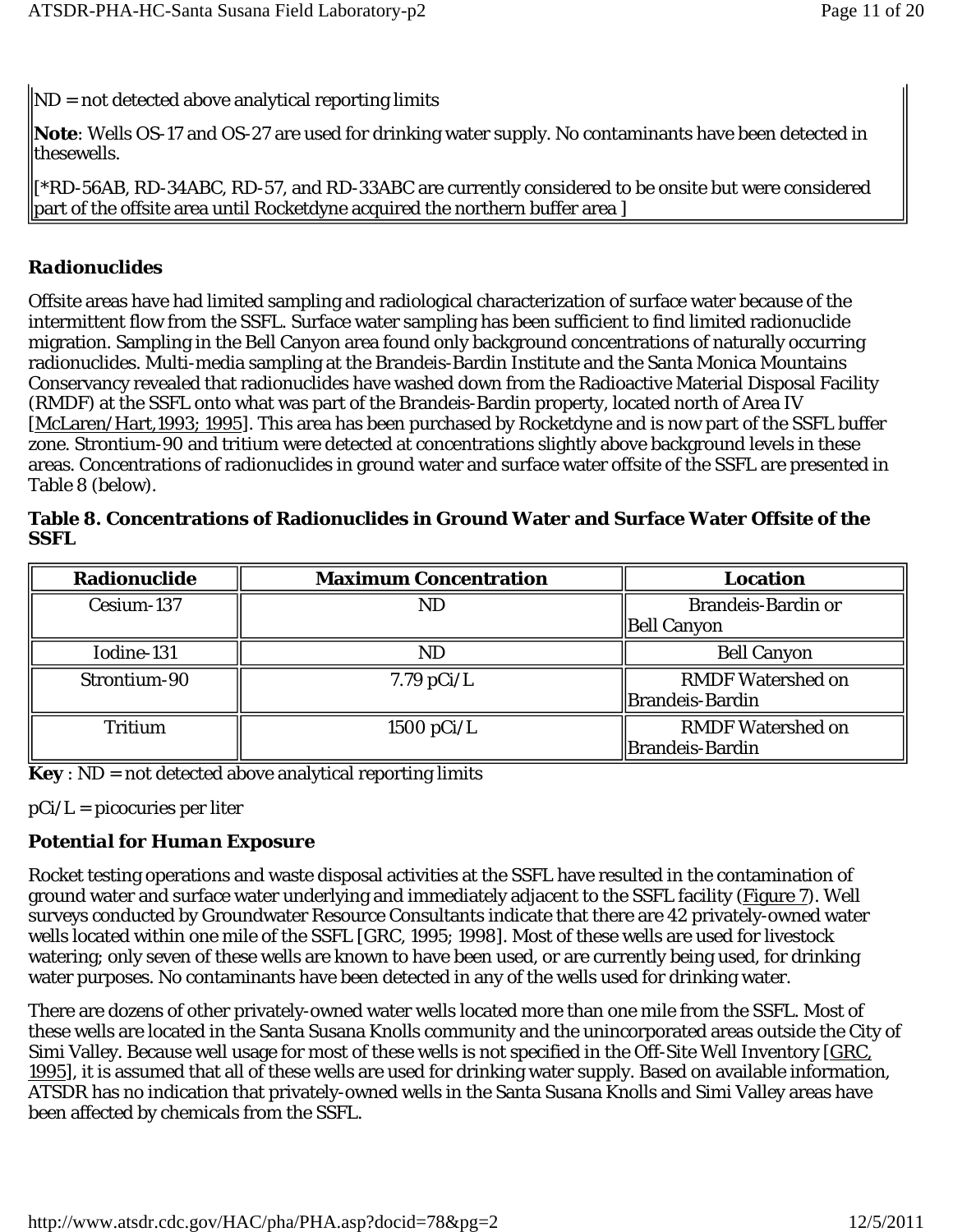Available monitoring data indicates that there is limited offsite migration of chemicals in groundwater at the SSFL. It is likely that water level drawdowns created by SSFL water supply wellshave reduced ground water flow from the site and limited chemical migration to the surroundingcommunities.

There are no known municipal water supply wells located within two miles of the SSFL facility. Most of the municipal water provided to residents near the SSFL is supplied by various resellers of water imported by the Metropolitan Water District of Southern California [GRC, 1995]. Although several of the local water purveyors operate ground water wells to supplement imported water supplied to local residents, none of these wells are located within two miles of the SSFL boundary. ATSDR has no information indicating that any of these municipal wells has been contaminated by chemicals from the SSFL or any other source.

The SSFL has constructed 13 water supply wells onsite; however, these wells are currently beingused only for industrial supply. Several of these wells are routed through the site remediationfacilities for VOC extraction and treatment prior to any use. ATSDR has no information aboutwhether any of these wells were ever used for drinking water at the SSFL.

Based on our review of ground water monitoring data and well inventories, there is no indicationthat residents living near the SSFL have been exposed, or are currently being exposed tochemicals or radionuclides in ground water offsite of the SSFL. Chemicals in ground water at theSSFL have not migrated to offsite privately-owned wells or to municipal water supplies. As aresult of the ongoing ground water remediation at the SSFL site, it is unlikely that there will befuture exposure to contaminated ground water. However, because the potential for deep fractureflow from the site has not been adequately characterized, there is a potential for substances inground water to discharge at springs or downgradient water wells along the margins of SimiValley. Development of a regional hydrogeological flow model and additional monitoring atdowngradient springs or seeps in Simi Valley and Santa Susana Knolls would provide additionalcharacterization of potential future exposure via ground water and surface water pathways.

Surface water samples collected at the NPDES outfalls (located in the undeveloped area south ofthe SSFL) have been found to contain volatile organic compounds (chloroform, TCE), metals(chromium), and PCBs on a few isolated occasions. However, the concentrations detected aregenerally below regulatory discharge limits and are not at levels that would result in adversehuman effects if people came into contact with this surface water.

Surface water runoff from the SSFL is not used for drinking water purposes either at the SSFL orin nearby communities. These NPDES outfalls are located upstream of the residential area of BellCanyon (and Bell Creek) and have not been shown to be contain chemical contamination. Basedon the available data, there is no indication that chemicals and radionuclides have migrated, or arecurrently migrating in surface water from the SSFL to Bell Canyon. This is confirmed by the factthat these substances have not been detected in soil and sediment samples collected in BellCanyon and along Bell Creek. These data are discussed in the Soil and Sediment Pathway.

*Based on our preliminary review of the available data, there is no indication that residents livingnear the SSFL have been exposed, or are currently being exposed to chemicals or radionuclidesin ground water or surface water at levels that would result in adverse human health effects.* Based on the discontinuation of TCE use and the effectiveness of the ground water treatmentsystem, it is unlikely that future exposure to chemicals or radionuclides will occur. However, dueto the potential for deep fracture flow to offsite areas, additional monitoring of offsite springs andmodeling of regional ground water flow is recommended to improve the assessment of potentialfuture exposures.

### **Soil and Sediment Pathway** *Background*

ATSDR reviewed the available environmental sampling data, information on the potential foroffsite migration of soil and sediment (e.g., surface water flow and wind patterns), and populationcharacteristics to determine whether chemical and radionuclide releases from the SSFL havemigrated, or are currently migrating to offsite areas where they may be a source of potentialhuman exposure. Soil and sediment at the SSFL site have been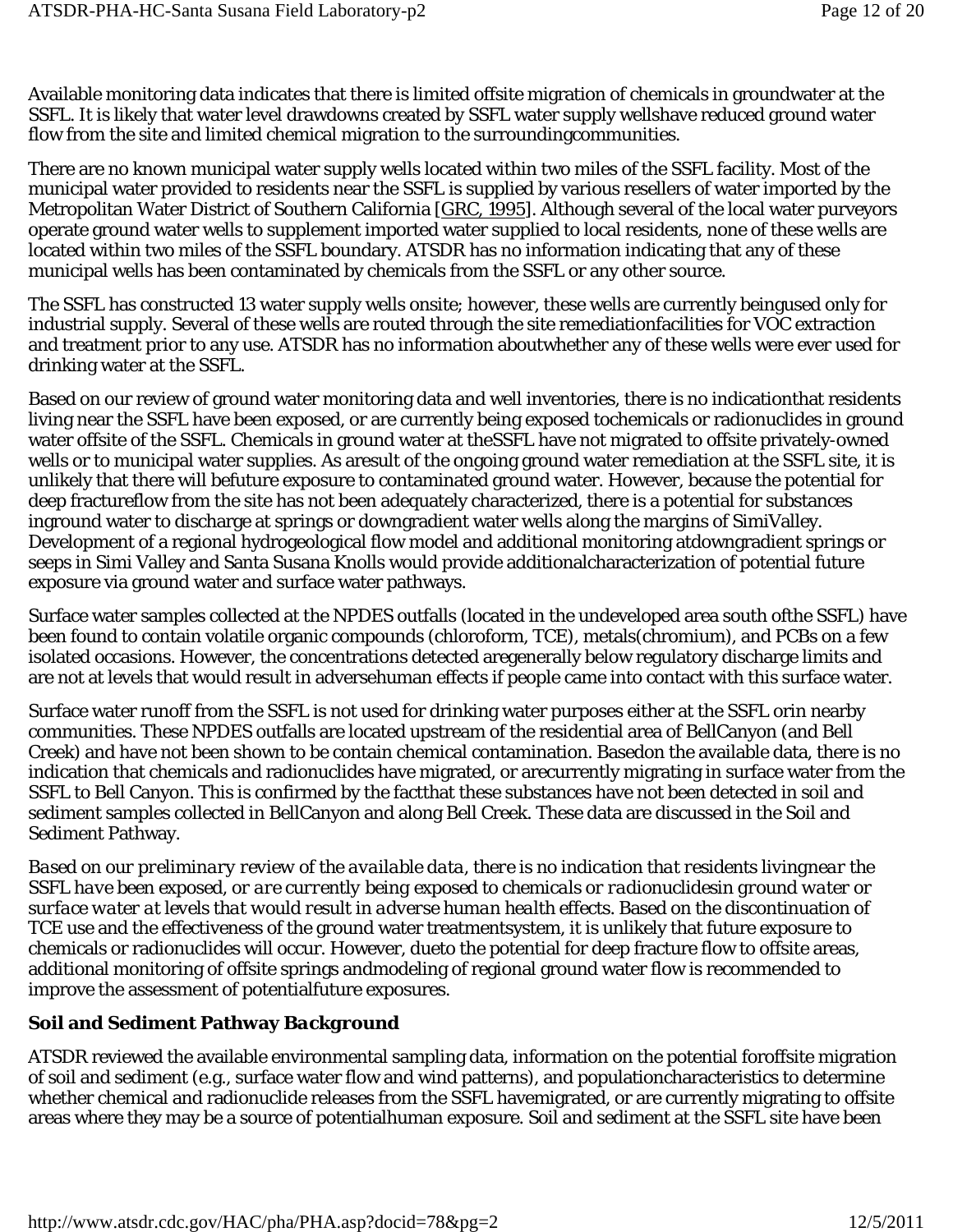shown to be contaminated by avariety of chemicals and radionuclides. Migration to *offsite* areas may result from (1) release ofchemicals and radionuclides to air during rocket testing or waste storage, treatment, or disposal;transport in air; and then deposition onto surface soil and sediment in offsite areas, and(2)accidental spills and leaks of chemicals and radionuclides onto onsite soil and sediment withsubsequent resuspension and transport via surface water or air to offsite areas.

As discussed previously for the Air Pathway, air releases at the SSFL site are not likely to have impacted offsite areas. Therefore, the predominant pathway for chemicals and radionuclides to be transported offsite areas is via sediment resuspension and surface water flow. The SSFL site is located in hilly terrain that controls surface flow patterns at the site (Figure 2). Surface water flow onsite is directed through a series of surface impoundments that drain the active areas of the site and ultimately discharge through several NPDES permitted outfalls near the northern and southern site boundaries. Approximately 90% of the surface water flows from the site into Bell Creek through the Bell Canyon residential community located directly south of the SSFL property. These two onsite drainage channels join to form the headwaters of Bell Creek in the southern buffer zone of the SSFL. The remaining surface flow from the site (10%) discharges via drainage channels flowing in a northerly direction from Area 4 to Meier Canyon in Simi Valley [Rocketdyne, 1999a].

### *Environmental Data*

ATSDR evaluated environmental data from soil and sediment sampling conducted in three main areas surrounding the SSFL. These include (1) the Brandeis-Bardin Institute [McLaren/Hart, 1993; 1995], (2) the Santa Monica Mountains Conservancy (McLaren/Hart, 1993; 1995), and

(3) Bell Canyon, including Bell Canyon Creek [Ogden, 1998a]. These areas are downgradient of SSFL and therefore are most likely to be impacted by any chemicals and radionuclides migrating from the site [McLaren/Hart, 1993; 1995; Ogden, 1995]. In addition, ATSDR evaluated sampling data for the Former Sodium Disposal Facility located in Area IV (onsite) because chemicals from this source have migrated to nearby offsite areas. Samples from these all of these areas were analyzed for a variety of chemicals and radionuclides [ICF Kaiser, 1995; ITC, 1999].

The Area IV Radiological Characterization Survey, dated August 6, 1996, found limited cesium-137 contamination on the SSFL site [Rocketdyne, 1996]. The Environmental Protection Agency in Las Vegas, Nevada, identified problems with the sampling techniques used in the Area IV characterization survey. They identified specific problems related to survey instrument calibration procedures and too large of a grid spacing. They also suggested that using improper techniques used could have resulted in an under-reporting of possible contamination [Dempsey, 1997]. The DOE Oakland Office and EPA's Las Vegas Laboratory are currently negotiating an Interagency Agreement to conduct a revised radiological survey of the Area IV at SSFL.

Maximum concentrations of chemicals and radionculides found in samples at these offsite locations is presented in Tables 9 and 10 (chemicals) and Table 11 (radionuclides), below.

### *Chemicals*

#### Bell Canyon

Soil and sediment samples were collected in areas of Bell Canyon that are most likely to be impacted by surface flow from the SSFL site. These areas include the surface drainages leading from SSFL to Bell Canyon, Bell Creek, and the yards of three residents who requested sampling [Ogden, 1998]. Background samples were collected in undeveloped portions of Bell Canyon representing areas that are not likely to be impacted by the SSFL.

Sample analyses were conducted for a wide range of chemicals and radionuclides. Because perchlorate and dioxin (and dioxin-like compounds) have been found in soil and sediment samples collected on the SSFL, analyses were also conducted for these analytes. There were no procedures established by the EPA for analyzing perchlorate in soil and sediment samples at the time that these analyses for Bell Canyon were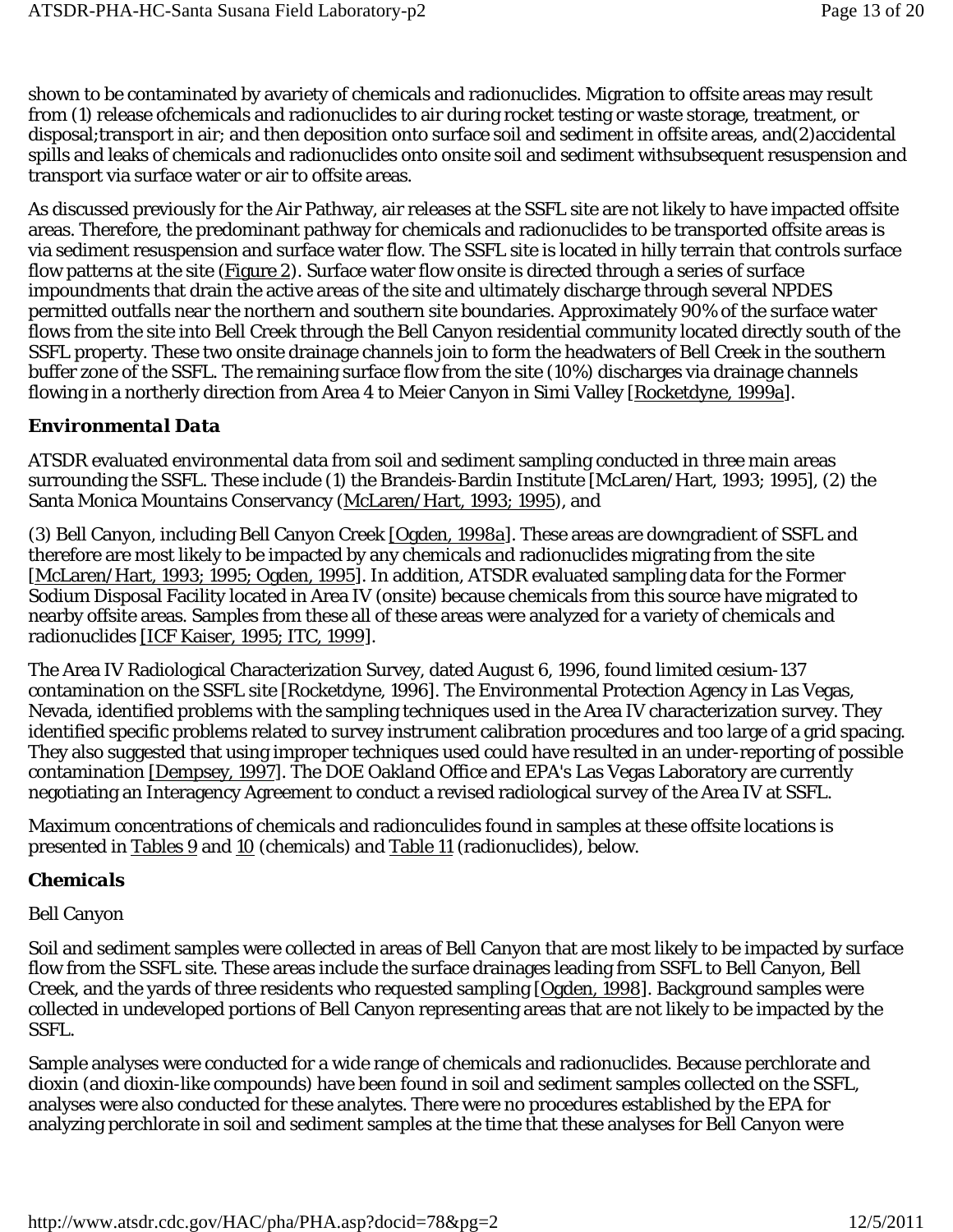conducted. Concentrations of dioxin and dioxin-like compounds were reported in units of TCDD-Total Equivalents (TCDD-TEQs) which reflects the sum of all dioxin and dioxin-like congeners in a sample [Ogden, 1998a].

As presented in Table 9, concentrations of total TCDD-TEQ and several metals (arsenic, barium, beryllium, chromium, and lead) were above analytical reporting limits in soil and sediment samples collected in Bell Canyon. However, the maximum concentrations in these samples were similar to levels in background samples. Two organic compounds, pyrene and N'-nitrosodiphenylamine were detected above analytical reporting limits (at a maximum concentration of 39 Aug/kg and 36 Aug/kg, respectively) *only* in background samples, and *not* in samples collected along drainage channels leading from the SSFL to Bell Canyon. Collectively, these data indicate that chemicals in soils and sediment at the SSFL are not migrating to Bell Canyon.

#### *Brandeis-Bardin Institute and Santa Monica Mountains Conservancy*

Soil and sediment samples were collected in the Brandeis-Bardin Institute and Santa Monica Mountains Conservancy. The areas sampled were ravines nearest the SSFL (and most likely to have received surface runoff from the site), and nearby playgrounds, campgrounds, and parking lots. Background samples were collected from areas 1.5 to 12.5 miles away from the SSFL representing areas that are not likely to be impacted by the SSFL [McLaren/Hart, 1993;1995].

Sample analyses were conducted for a wide range of chemicals and radionuclides. Maximum concentrations of chemicals in soil and sediment at the Brandeis-Bardin Institute and Santa Monica Mountains Conservancy are presented in Table 10. Two metals, mercury and lead, were found in samples from the Brandeis-Bardin Institute and Santa Monica Mountains Conservancy at concentrations significantly above background levels. Mercury was detected in a single sample (at a concentration of 0.35 mg/kg) collected along the drainage leading from the former Sodium Disposal Facility, located in Area IV, to the Brandeis-Bardin Institute. Contamination in this sample most likely resulted from past activities at the Sodium Disposal Facility because mercury was not found in background samples or in samples from other offsite locations. The SSFL facility has removed the mercury-contaminated soils from this area.

Lead was also found at concentrations significantly above background levels in a single sample atthe former Rocketdyne Shooting Range near the Santa Monica Mountains Conservancy. Othersamples collected in the Brandeis-Bardin Institute and Santa Monica Mountains Conservancy didnot have elevated lead concentrations. The isolated distribution of the soil lead at the formerShooting Range is due to lead ammunition used at the shooting range and does not indicate offsitemigration of SSFL contamination.

Several organic compounds, including bis(2-ethylhexyl)phthalate, 4,4'-DDE, 4-methylphenol, andmethylene chloride, were found in *single* samples collected in the Brandeis-Bardin Institute andnot in any background samples. Because these were single detections, there is no indication thatthere is widespread contamination at the Brandeis-Bardin Institute and the Santa MonicaMountains Conservancy. Methylene chloride and toluene were also detected in samples collectedat the Conservancy, and not in background samples.

### *Former Sodium Disposal Facility*

ATSDR evaluated environmental data from several *onsite* areas where chemicals have been released into the environment and have the potential to migrate to offsite areas. These include the Area I Thermal Treatment Facility [Rockwell International, 1992; GRC, 1993], the Former Sodium Disposal Facility [ICF Kaiser, 1995; ITC, 1999], Sodium Burn Pit, and Happy Valley [Ogden, 1999]. ATSDR also evaluated environmental data pertaining to a number of accidental releases of chemicals and radionuclides to soil and sediment to determine whether these releases could have resulted in contamination of offsite areas [Lafflam, 1989; ICF Kaiser, 1993; Rockwell International, 1994].

Based on the information reviewed, chemicals from the Former Sodium Disposal Facility have migrated to offsite areas. The Disposal Facility is located on the western boundary of Area IV and is comprised primarily of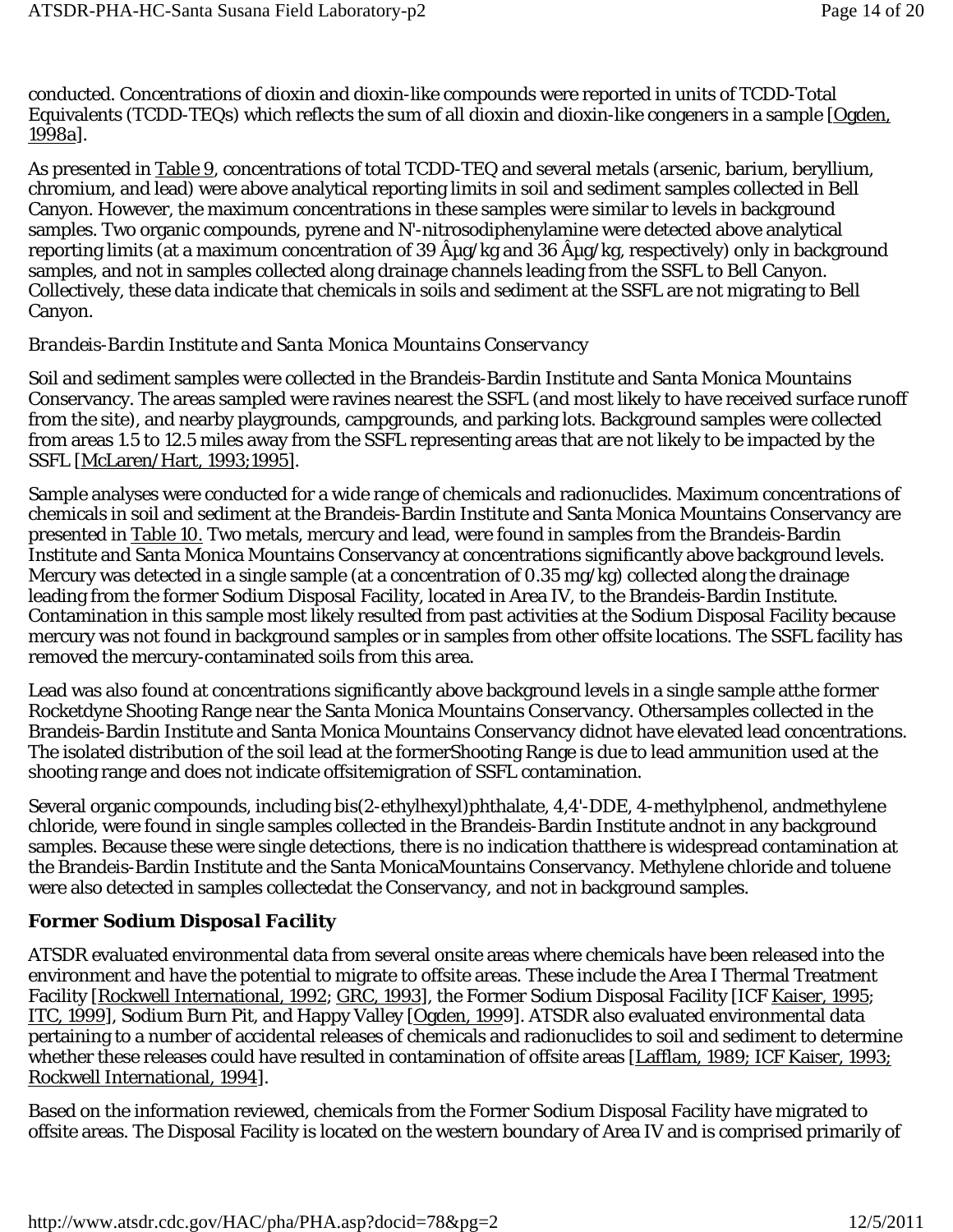an upper pond, lower pond, and adjacent areas. Approximately 12,000 cubic yards of soil have been removed from this area to an offsite landfill. Currently, up to six feet of overburden remains in the upper pond (Figure 8). In the lower pond, all soils have been removed down to bedrock [ITC, 1999].

#### **Figure 8. Site of former Sodium Disposal Facility. The view is looking northwest towards Brandeis-Bardin Institute and Simi Valley.**



During periods of rainfall, surface flow from the Disposal Facility flows primarily in a northerly direction via two channels that ultimately discharge at NPDES-permitted outfalls at the northwest property boundary. In 1995, contractors for the SSFL facility collected soil and sediment samples along these surface drainages. The samples were analyzed for several types of organic compounds, including polychlorinated biphenyls (PCBs), dioxin and dioxin-like compounds (reported as TCDD-TEQs), volatile and semi-volatile organic compounds, and metals [ITC., 1999]. Sampling data indicate that PCBs, TCDD-TEQ, and mercury had migrated in drainages from the Disposal Facility to offsite areas. Maximum concentrations were found in offsite samples collected a short distance downstream of the upper and lower ponds; concentrations decreased with increasing distance from the ponds.

Offsite concentrations of PCBs ranged from 22 to 3800  $\rm{A}\mu g/kg$ . The maximum concentration wasfound in a sample collected just north of the facility boundary; the lowest concentration was foundin a sample collected at a distance of 4000 feet from the Disposal Facility.

Offsite concentrations of TCDD-TEQ ranged from 0.00018 to 0.00672  $\hat{A}_{\mu}$ g/kg, which is equivalentto 0.18 to 6.72 parts per trillion (ppt) for TCDD -TEQs; concentrations of mercury ranged fromnot detected to 0.00052  $\rm \hat{A} \mu g/kg$ . The maximum concentration of TCDD-TEQ and mercury werefound in samples collected just north of the facility boundary. The lowest concentration of TCDD-TEQ was in a sample collected at a distance of 4000 feet from the Disposal Facility. Mercury wasnot detected in samples collected just offsite of the SSFL boundary; therefore additional samplingat more distant areas from the source was not conducted.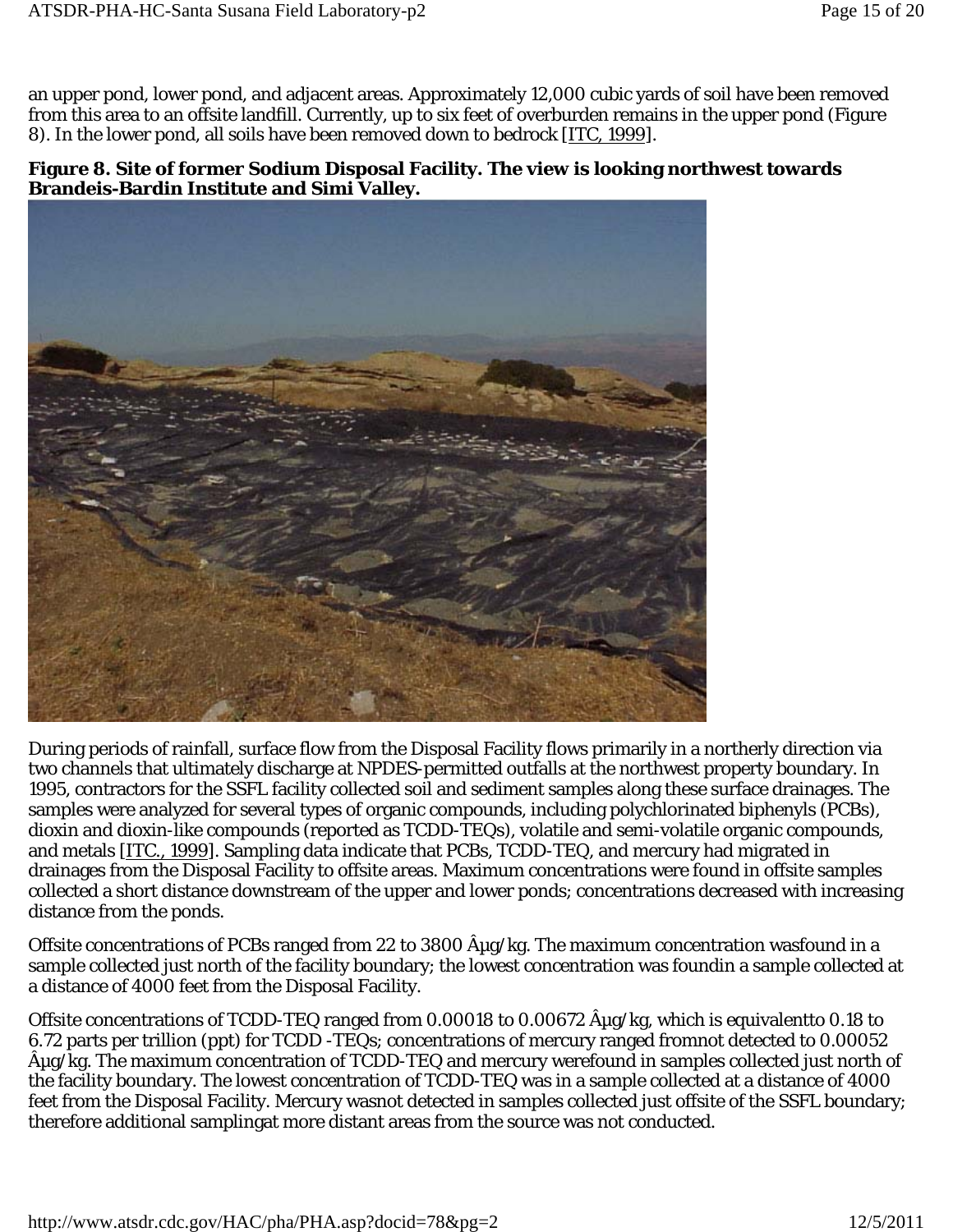# *Radionuclides*

The U.S. Department of Energy's Remote Sensing Laboratory and EG & G Energy Measurement Group from Las Vegas performed aerial radiological surveys of all nuclear facilities in the late 1970s [EG&G, 1979]. In June and July of 1978, they performed surveys of the Rockwell International Facilities in Canoga Park and at the SSFL. The report states that radiation on the Rockwell properties could not be detected from the property boundary lines. The survey of SSFL detected no gamma emitters (e.g., cesium-137, cobalt-60) above background levels in drainage channels at the site.

Offsite areas have had limited sampling and radiological characterization, but sufficient to find limited radionuclide migration. The Bell Canyon sampling found only background concentrations of naturallyoccurring radionuclides [Ogden, 1998a]. Multi-media sampling at the Brandeis-Bardin Institute and the Santa Monica Mountains Conservancy found that radionuclides have washed down from the Radioactive Material Disposal Facility (RMDF) onto what was part of the Brandeis-Bardin property, North of Area IV [McLaren/Hart, 1993;1995]. Cesium-137, strontium-90, and tritium were detected at levels above background.

# **Table 9. Maximum Contaminant Concentrations in Surface (0 to 0.5') and Subsurface**

| Contaminant                            | Soil(SS)<br><b>Bell</b><br>Canyon<br>µg/kg<br>or ppb | Surface Surface Soil(SS)<br>  Backgroundµg/kg<br>or ppb | <b>SubsurfaceSoil   Subsurface</b><br><b>(BS)</b><br><b>Bell Canyon</b><br>µg/kg or ppb | Soil(BS)<br><b>Background</b><br>µg/kg or<br>ppb | Comments                                                                           |
|----------------------------------------|------------------------------------------------------|---------------------------------------------------------|-----------------------------------------------------------------------------------------|--------------------------------------------------|------------------------------------------------------------------------------------|
| <b>PCBs</b>                            | $< 110 - 150$<br>(RL)                                | $<$ 100-110 $(RL)$                                      | $<$ 120-160 $(RL)$                                                                      | $<$ 120 (RL)                                     | No samples<br>abovereporting<br>limits for Aroclor<br>1016-1260                    |
| <b>PAHs</b>                            | $<$ 32-46<br>(RL)                                    | $<$ 31(RL)-39                                           | $<$ 34-48 (RL)                                                                          | $<$ 36 (RL)                                      | Only 1 bkgrdBCSS09<br>with PAHconc.<br>abovereporting limit,<br>forpyrene (39 ppb) |
| <b>Total TCDD-</b><br><b>TEQ</b>       | $0 -$<br>0.00013                                     | 0-0.000046                                              | 0.00001-0.00055                                                                         | $\mathbf{0}$                                     | <b>See text</b><br>fordiscussion of<br>TotalTCDD-TEQ                               |
| Perchlorate                            | $<$ 43-260<br>(RL)                                   | $<$ 41-230 (RL)                                         | <46-210 $(RL)$                                                                          | $<$ 49 (RL)                                      | No samples<br>abovereporting<br>limits forperchlorate                              |
| N'-Nitrosodi-<br>methylamine<br>(NDMA) | $< 2 - 3$<br>(RL)                                    | $<$ 2 (RL)                                              | $<$ 2-3 (RL)                                                                            | $<$ 2 (RL)                                       | No samples<br>abovereporting<br>limits forNMDA                                     |
| N'-Nitrosodi-<br>phenylamine<br>(NDPA) | $<$ 32-46<br>(RL)                                    | $<$ 31-34 (RL)                                          | $<$ 34-48 (RL)                                                                          | $<$ 36                                           | No samples<br>abovereporting<br>limits forNDPA                                     |
| As (ppm)                               | $<$ 5(RL)-<br>14                                     | $<$ 5(RL)-16                                            | $<6(RL) - 8$                                                                            | 14                                               |                                                                                    |
| Ba (ppm)                               | 31-170                                               | 36-97                                                   | 22-63                                                                                   | 140                                              |                                                                                    |

### **(0.5 - 1') Soil and Sediment Samples in and near Bell Canyon**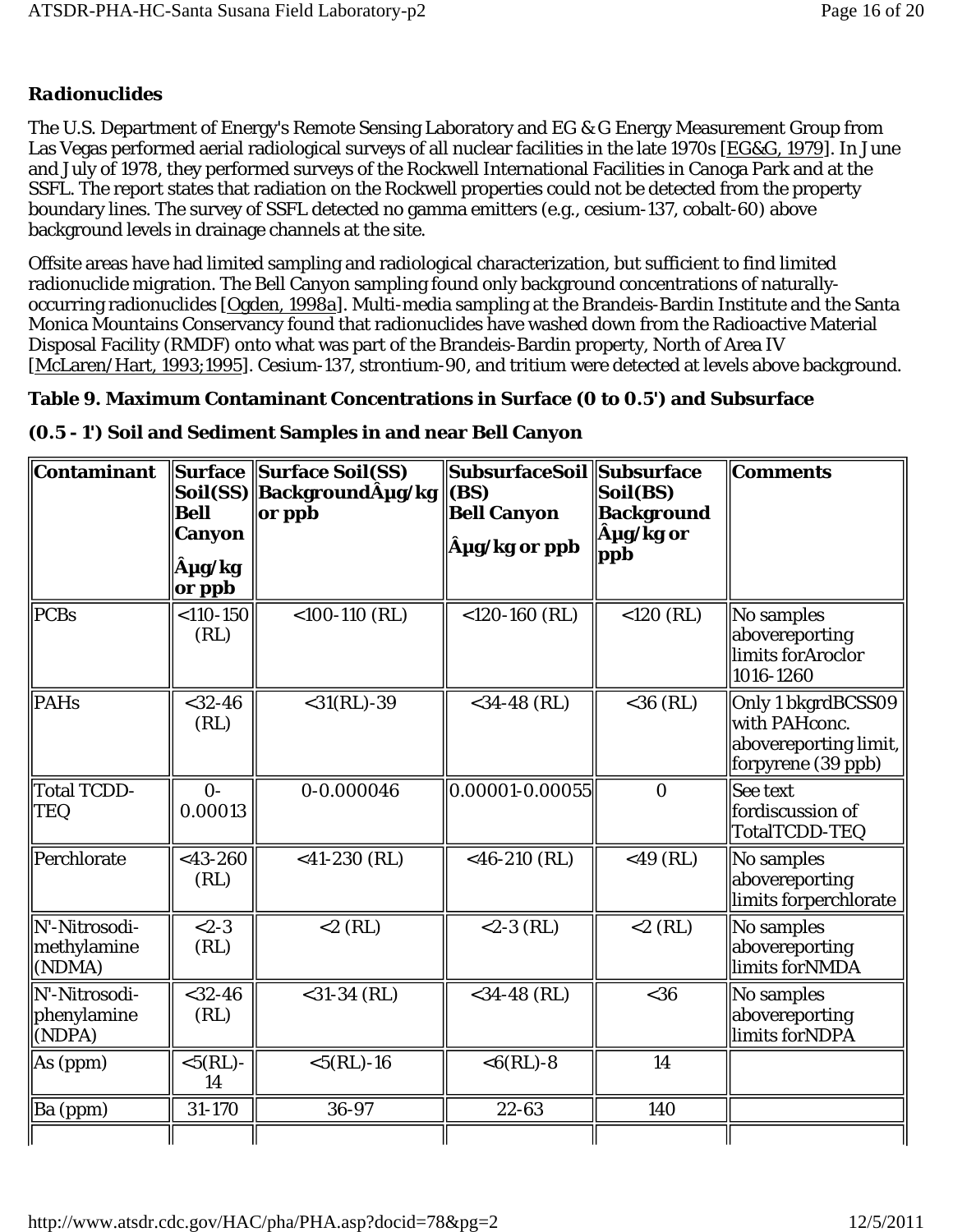| $\left  \text{Be (ppm)} \right $ | $\  0.5(RL) - \ $<br>1.0    | $0.5(RL) - 1.1$ | NA          | 1.1 | $\parallel$ Analyses<br>$\ $ forberyllium<br>wasconducted for 4<br>$\parallel$ of 15 samples (SS<br>$\parallel$ andBS) collected<br><b>fromBell Canyon</b> |
|----------------------------------|-----------------------------|-----------------|-------------|-----|------------------------------------------------------------------------------------------------------------------------------------------------------------|
| $\ $ Cr-total (ppm)              | $5 - 30$                    | $9 - 26$        | $6 - 15$    | 29  |                                                                                                                                                            |
| $\ Pb$ (ppm)                     | $\ 6(\mathrm{RL})$ -27 $\ $ | $7 - 26$        | $6(RL) - 9$ | 29  |                                                                                                                                                            |

**Key**:

RL = Analytical Reporting Limits

ppb = parts per billion; ppm = parts per million

PCBs = polychlorinated biphenyls; PAHs = polyaromatic hydrocarbons; TCDD-TEQ = TCDD-toxicequivalency;  $As = arsenic$ ,  $Ba = barium$ ,  $Be = beryllium$ ;  $Cr$ -total = total chromium;  $Pb = lead$ 

[Source: Ogden, 1998]

#### **Table 10. Maximum Contaminant Concentrations in Soil and Sediment at Brandeis-BardinInstitute and Santa Monica Mountains Conservancy from Sampling Conducted in 1992 [McLaren/Hart, 1993; 1995]**

| <b>Contaminant</b>                 | Background<br><b>Concentration</b><br>(mg/kg or ppm)<br>and sample with<br>maximum<br>concentration | <b>Concentration</b><br>at BBI<br>(mg/kg or ppm)<br>and sample with and sample with<br>maximum<br>concentration | <b>Concentration</b><br>at SMMC<br>$\langle \mathbf{mg}/\mathbf{kg} \rangle$ or ppm<br>maximum<br>concentration | <b>Comments</b>                                                                                                                                                                                                              |
|------------------------------------|-----------------------------------------------------------------------------------------------------|-----------------------------------------------------------------------------------------------------------------|-----------------------------------------------------------------------------------------------------------------|------------------------------------------------------------------------------------------------------------------------------------------------------------------------------------------------------------------------------|
| As                                 | 14 (BG-03)                                                                                          | 24 (BB-18)                                                                                                      | 8.2 (SM-01)                                                                                                     |                                                                                                                                                                                                                              |
| Be                                 | $1.00$ (BG-03)                                                                                      | $0.99$ (BB-13)                                                                                                  | $1.20$ (SM-01)                                                                                                  |                                                                                                                                                                                                                              |
| <sub>cd</sub>                      | $7.3$ (BG-03)                                                                                       | $1.1$ (BB-06)                                                                                                   | ND (< 0.50)                                                                                                     | <b>BB-06 detection reported</b><br>by EPA                                                                                                                                                                                    |
| Cr-total                           | 96 (BG-03)                                                                                          | 27 (BB-09)                                                                                                      | 24 (SM-01)                                                                                                      |                                                                                                                                                                                                                              |
| Hg                                 |                                                                                                     | $0.35$ (BB-18)                                                                                                  |                                                                                                                 | Only offsite sample with<br>positive detection in<br>drainage from the former<br>Sodium Burn Pit; EPA<br>split sample reported a<br>concentration of 0.4 ppm;<br>contaminated soils have<br>been excavated from this<br>area |
| P <sub>b</sub>                     | 22.8 (BG-02)                                                                                        | 53 (BB-12)                                                                                                      | 26 (SM-01);<br>280 (SM-03)                                                                                      | SM-03 is near the former<br><b>Rocketdyne Employee</b><br><b>Shooting Range</b>                                                                                                                                              |
| Zn                                 | 120 (BG-03)                                                                                         | 78 (BB-12)                                                                                                      | 76 (SM-01)                                                                                                      |                                                                                                                                                                                                                              |
| $Big(2-ethylhexyl)$ -<br>phthalate |                                                                                                     | 8.5 (BB-07)                                                                                                     |                                                                                                                 | Only offsite sample with<br>positivedetection                                                                                                                                                                                |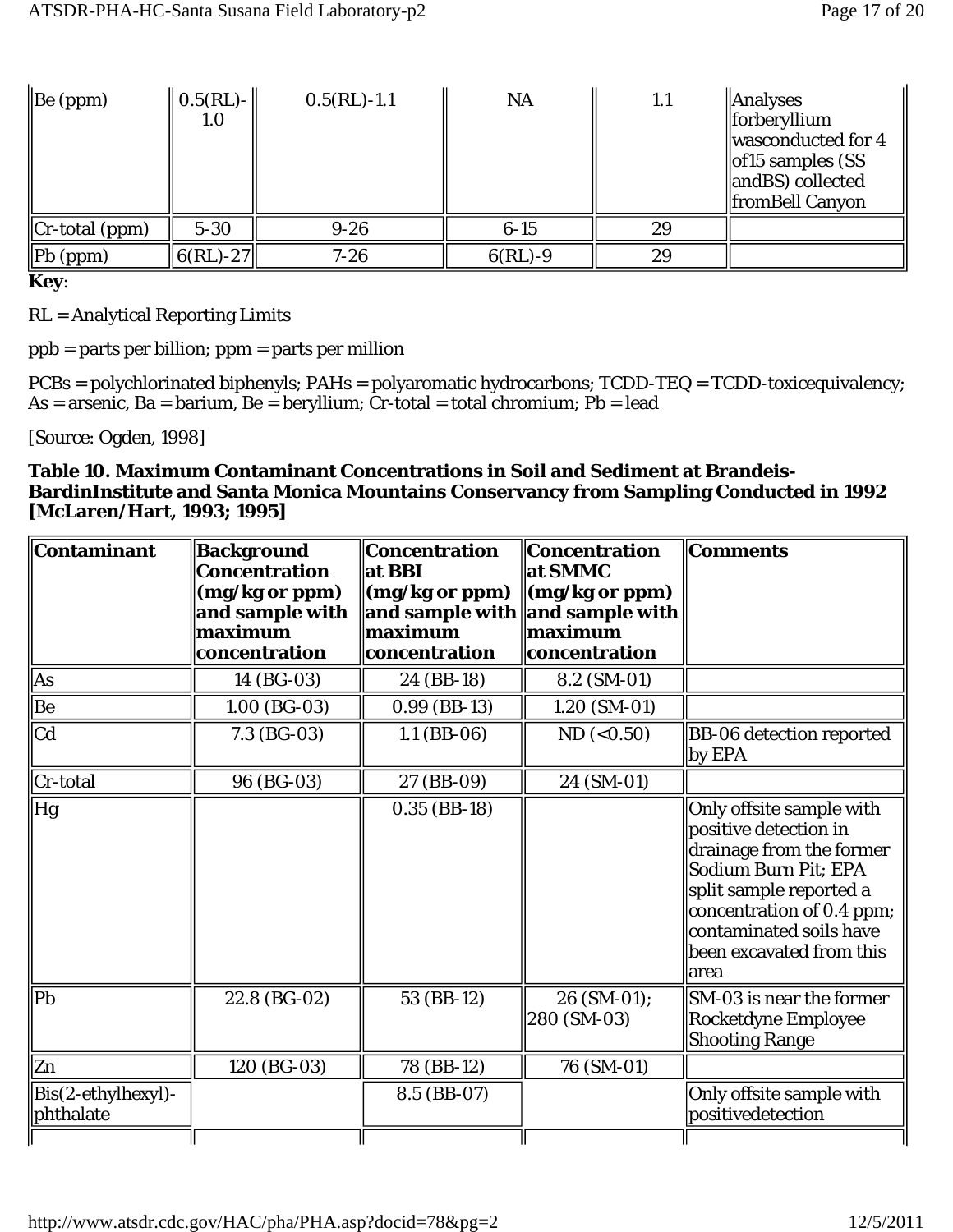| $\parallel$ 4.4'-DDE              |                 | $0.360$ (BB-11) |                 | <b>Only offsite sample with</b><br>positive detection |
|-----------------------------------|-----------------|-----------------|-----------------|-------------------------------------------------------|
| $\parallel$ 4-Methylphenol        |                 | $0.670$ (BB-02) |                 | Only offsite sample with<br>positive detection        |
| Acetone                           | $0.012$ (BG-02) | $0.030$ (BB-19) |                 |                                                       |
| $\Vert$ MethyleneChloride $\Vert$ |                 | $0.017$ (BB-15) | $0.007$ (SM-01) |                                                       |
| <b>Toluene</b>                    |                 |                 | $0.009$ (SM-01) |                                                       |

**Key**: BBI = Brandeis-Bardin Institute

SMMC = Santa Monica Mountains Conservancy

ND = Laboratory analysis indicating that the concentration is below specified reporting limit

-- = Laboratory analysis indicating that the concentration is below reporting limits

 $mg/kg =$  milligrams per kilogram; ppm = parts per million

As = arsenic; Be = beryllium; Cd = cadmium; Cr-total = total chromium; Hg = mercury, 4,4'-DDE = 4,4' dichloro-bis(p-chlorophenyl)ethylene

EPA = Environmental Protection Agency

**Table 11. Maximum Offsite Radionuclide Concentrations in Surface Soils and Sediments**

| <b>Radionuclide</b>    | <b>Maximum Concentration</b> | <b>Sampling Location</b>                 |
|------------------------|------------------------------|------------------------------------------|
| Cesium-137             | $0.60$ pCi/g                 | <b>RMDF</b> watershed on Brandeis-Bardin |
| Iodine-131             | <b>ND</b>                    | <b>Bell Canyon</b>                       |
| Plutonium-238          | <b>ND</b>                    | <b>Bell Canyon</b>                       |
| Potassium-40           | $25 \text{ pCi/g}$           | <b>Bell Canyon</b>                       |
| Radium-226             | $1.5$ pCi/g                  | <b>Bell Canyon</b>                       |
| Strontium-90           | $0.15$ pCi/g                 | <b>Orange Grove on</b>                   |
|                        |                              | Brandeis-Bardin                          |
| Thorium-228            | $1.8$ pCi/g                  | <b>Bell Canyon</b>                       |
| Thorium-230            | 1.4 $pCi/g$                  | <b>Bell Canyon</b>                       |
| Thorium-232            | 1.5 $pCi/g$                  | <b>Bell Canyon</b>                       |
| <b>Tritium</b>         | $0.36$ pCi/g                 | <b>Bell Canyon</b>                       |
| <b>Uranium-233/234</b> | 1 pCi/g                      | <b>Bell Canyon</b>                       |
| Uranium-235            | $0.07$ pCi/g                 | <b>Bell Canyon</b>                       |
| Uranium-238            | 1.1pCi/g                     | <b>Bell Canyon</b>                       |

### *Potential for Human Exposure*

ATSDR used the available sampling data and other information about the site and surroundingcommunity to determine whether persons in the community may have been exposed, or becurrently exposed, to chemicals or radionuclides released to soil and sediment from the SSFL.

Chemicals and radionuclides have migrated by sediment transport in surface water runoff from the SSFL to offsite areas. In general, maximum concentrations have been detected *just outside* the SSFL property boundary; concentrations decrease rapidly with increasing distance from the facility. The area surrounding the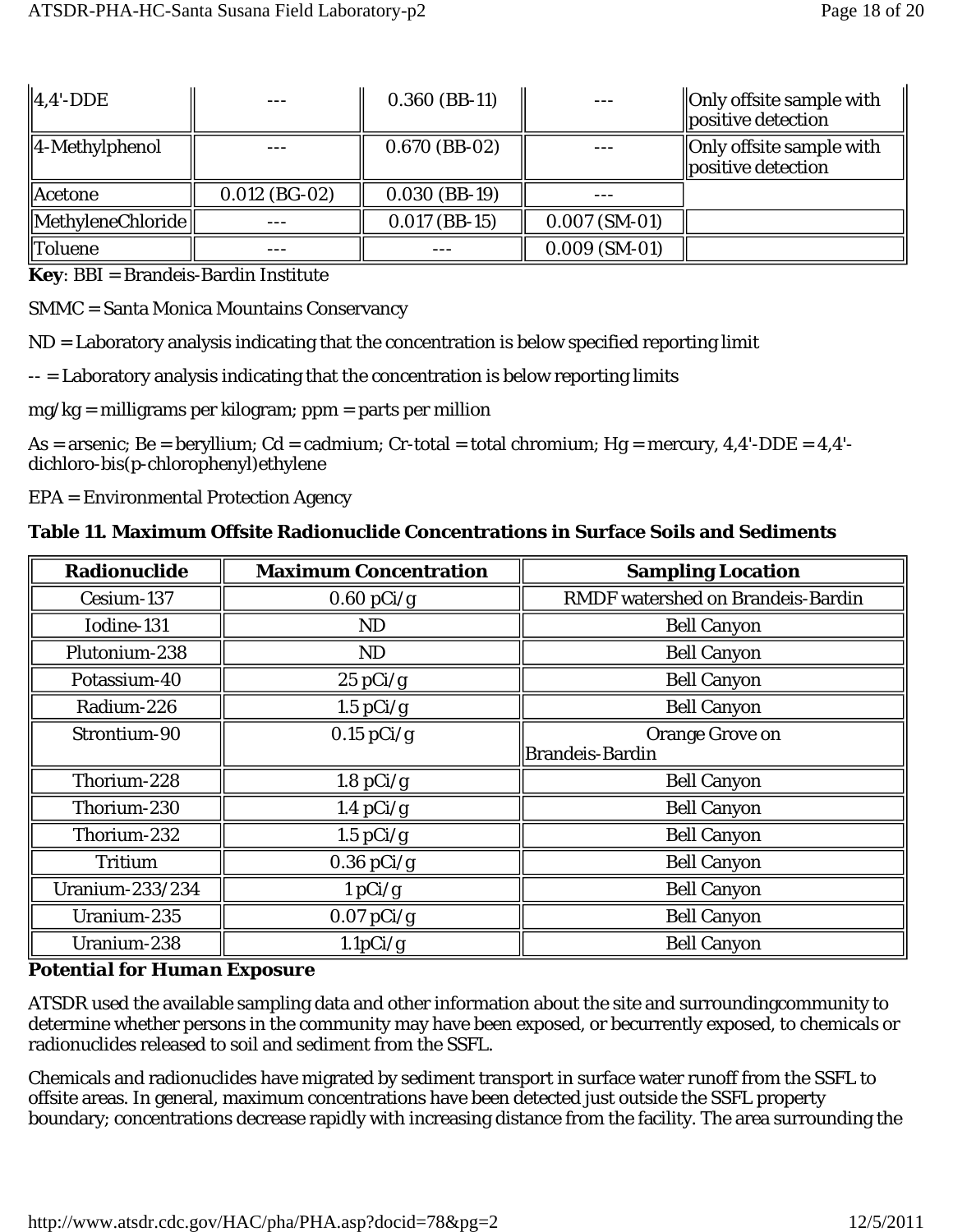SSFL is rugged and hilly and not easily accessible to persons in the nearby community. There is a limited likelihood that persons in the community would come into contact with chemicals and radionuclides in soils and sediment just offsite of the SSFL. In addition, maximum concentrations of chemicals and radionuclides at these offsite areas are not at levels that would result in adverse human health effects if human exposure were to occur [DeRosa, 1997; ATSDR, 1997b, 1998]. Chemicals and radionuclides have not been found in samples collected in *more distant* residential or recreational areas surrounding the SSFL, including Bell Canyon, Brandeis-Bardin Institute, and Santa Monica Mountains Conservancy, at levels that would result in adverse human health effects if any human exposure were to occur in these offsite areas. As mentioned previously for Bell Canyon sampling data, there were no established procedures for analyzing perchlorate in soil and sediment samples at the time the Bell Canyon investigation was conducted. Therefore, ATSDR evaluated the potential for adverse health effects to occur if persons were exposed to soil and sediment containing perchlorate at the maximum reporting limit used for Bell Canyon, which was 260  $\rm \hat{A} \mu g/kg$ .

The U.S. EPA recently published a comprehensive review of toxicity data for perchlorate [EPA, 1998, 1999]. In this review, the EPA considers the most sensitive effect of perchlorate exposure to be developmental effects on the thyroid of newborn rats (exposed in the womb or *in utero*). Based on these animal studies, they reported that human exposure to perchlorate at a dose of 0.0009 mg/kg/day or less does not pose a health hazard for thyroid toxicity or cancer. We used this reference dose established by the EPA to determine whether potential exposure to persons in the Bell Canyon would pose a health hazard. To do this, we assumed that a small child living in Bell Canyon ingests contaminated soil (at a maximum concentration of 260  $\hat{A}_{\mu}$ g/kg for perchlorate) while playing. We assumed exposure to a small child because children are potentially more sensitive to the toxic effects of chemicals because of their immature and developing biological systems. We determined that even if a small child ingests 200 milligrams of soil containing 260 ppb of perchlorate daily for several years, adverse health effects on the thyroid are not likely. In fact, a small child would have to ingest more than 300 times this concentration in soil to exceed the dose that the EPA considers to be protective for thyroid toxicity. Therefore ATSDR considers the reporting limit used in the Bell Canyon sampling to be protective of public health.

*Based on our preliminary review of the available data, ATSDR has no indication that persons inthe community surrounding the SSFL have been, or are currently being exposed to chemicals orradionuclides in soil or sediment from the SSFL at levels that would result in adverse humanhealth effects .* 

### **Public Health Implications**

In this section, ATSDR considers the results of the exposure pathways analyses together with thecommunity concerns and available health studies to determine the potential for health impact tocommunities surrounding the SSFL.

The results of the exposure pathways analyses for air, surface water and ground water, and soiland sediment indicate that human exposure to chemicals and radionuclides from the SSFL is notlikely to have occurred, or be occurring, in the communities surrounding the SSFL at levels thatwould result in adverse human health effects. Chemicals and radionuclides have been released tothe environment at the SSFL site. Based on the available data, ATSDR has no indication thatsignificant concentrations of chemicals and radionuclides have migrated from the site to offsiteareas where human exposure could occur. Because we have no indication of human exposure atlevels of health concern in offsite communities, there is also no indication that adverse humanhealth effects are likely to occur in these communities.

The findings of the health studies for the SSFL area do not provide conclusive answers regardingwhether members of the community surrounding the SSFL site experienced adverse health effectsfrom potential exposure to chemicals and radionuclides released from the SSFL. While thecommunity expressed concern about potential exposure to radionuclides from the SSFL, thecommunity studies do not show any increase in cancers considered to be "very radiosensitive",such as leukemia.

Interpretation of the bladder and lung cancer findings for the community cancer registry studies isdifficult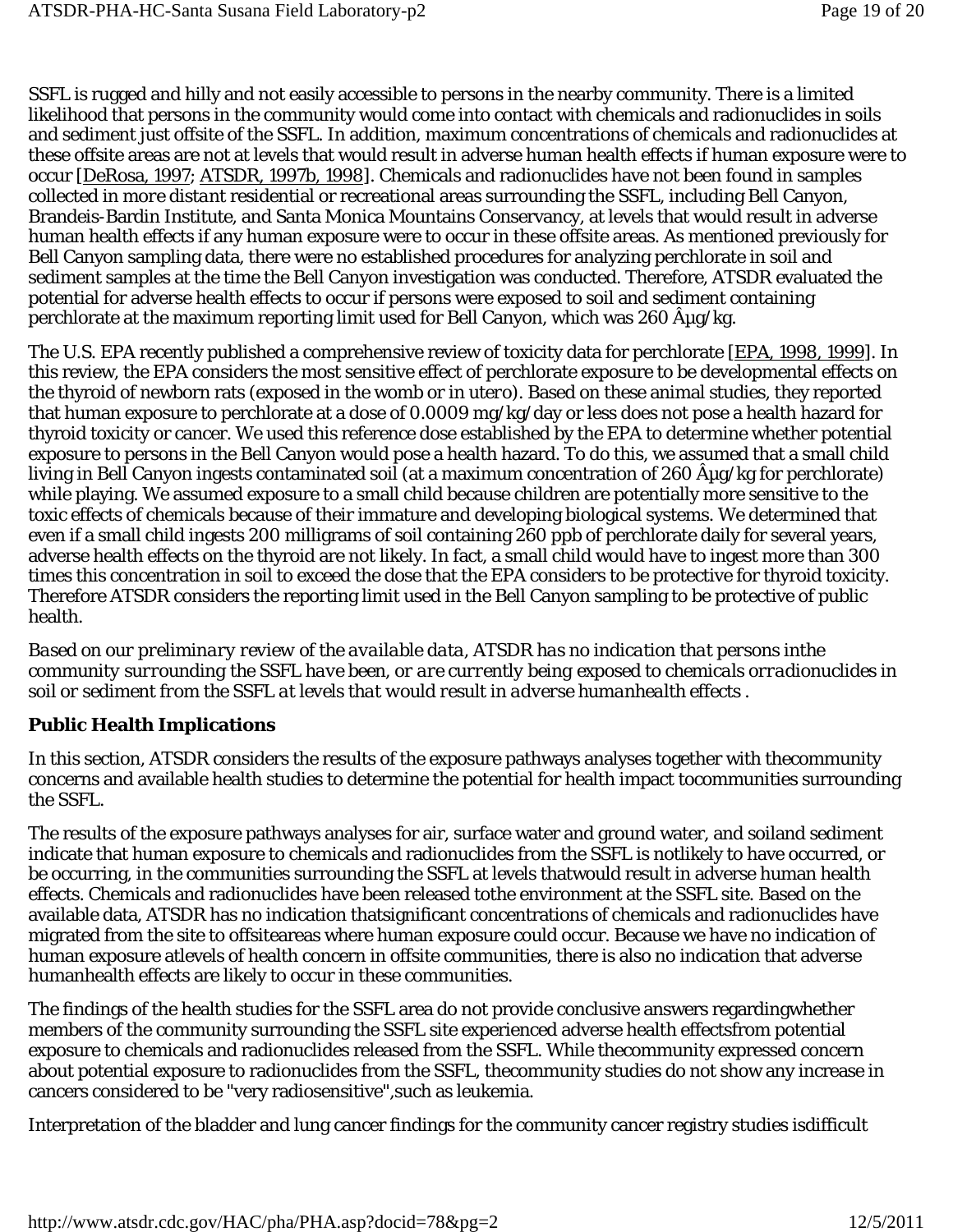because the increases were not consistent across sex or the surrounding geographic area(Ventura vs. Los Angeles County). In addition, the studies provide no information about potentialenvironmental or lifestyle exposures that may have contributed to these observed increases. Forbladder cancer, there was no evidence of increased mortality among the SSFL workers; site-related exposures should have been higher for the SSFL workers than for the communitymembers, thus health effects of the exposures would more likely be found in the worker studies.The worker studies did show an increase in lung cancer mortality in workers with presumedexposure to external radiation or hydrazine, however confounding effects due to smoking, lifestylefactors, and other unmeasured chemical exposures, could not be ruled out. The uncontrolledconfounding effects can introduce either positive or negative bias into the expected mortalityfrequencies.

The community identified a number of specific health concerns in addition to the incidence ofbladder and lung cancers. In the absence of documented exposures to SSFL chemicals andradionuclides, it is very unlikely that the diseases underlying those health concerns are related toenvironmental releases from the SSFL. Specific community environmental concerns included thesafety of drinking water supplies, surface water runoff, radiation exposure, and the desire foradditional environmental sampling. Currently no drinking water supply wells have been affectedby SSFL-related contaminants. Due to water recycling processes at the SSFL and the aridconditions in this area there is very limited potential for surface water runoff. Surface watermonitoring indicates that chemicals and radionuclides are rarely detected and well below levels ofhealth concern. Extensive monitoring also indicates that radiation in areas of potential offsiteexposure has not been detected above background levels. Concerns related to additionalenvironmental sampling are addressed in the Exposure Pathways Analyses and Conclusions andRecommendations sections.

### TABLE OF CONTENTS NEXT SECTION

Page last reviewed: October 13, 2009 Page last updated: October 13, 2009 Content source: Agency for Toxic Substances and Disease Registry

Agency for Toxic Substances and Disease Registry, 4770 Buford Hwy NE, Atlanta, GA 30341 Contact CDC: 800-232-4636 / TTY: 888-232-6348

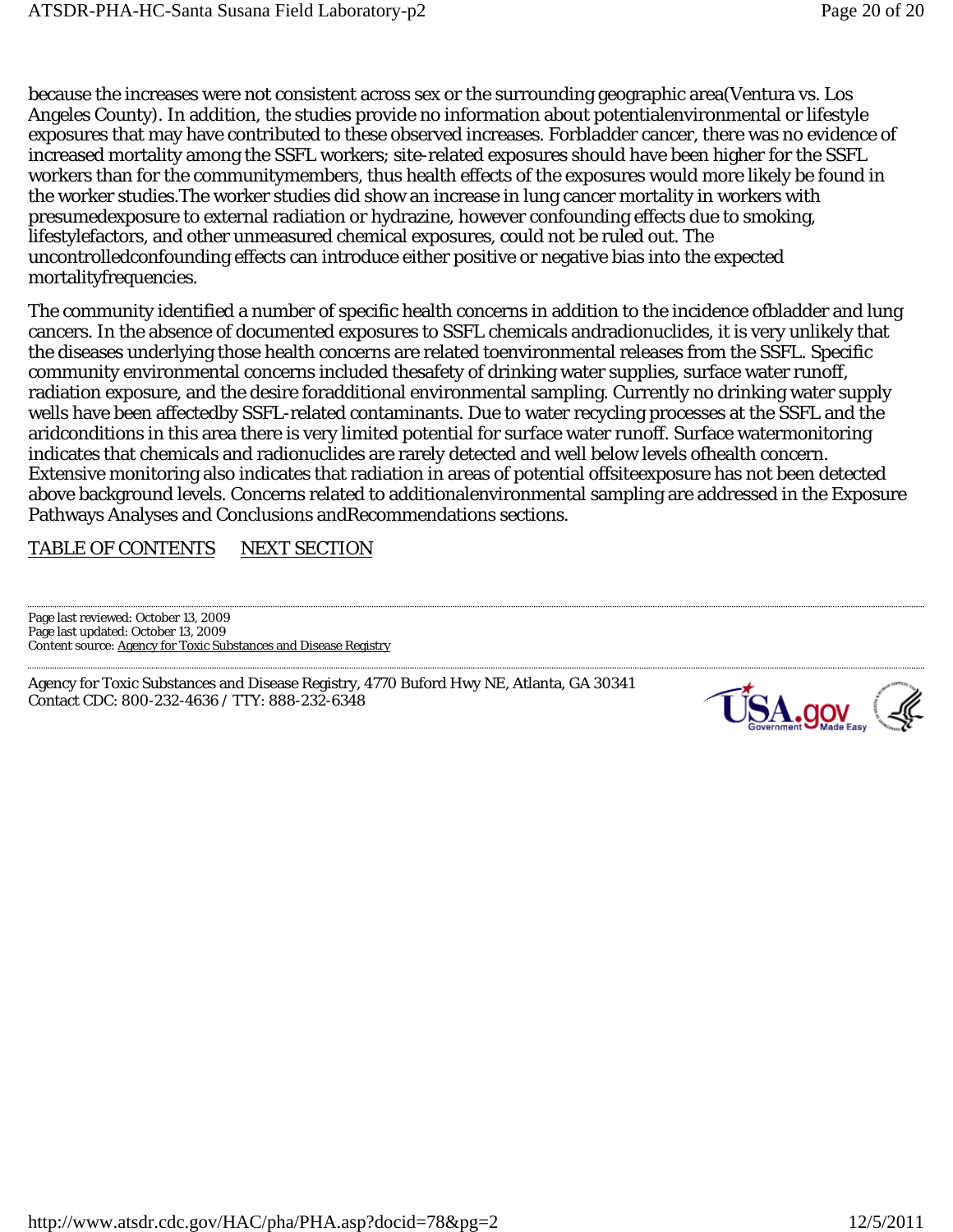

# Public Health Assessments & Health Consultations

Draft Preliminary Site Evaluation Santa Susana Field Laboratory (SSFL) Ventura County, California

### **Conclusions and Recommendations**

In this preliminary evaluation of available data and information, *ATSDR has not identified an apparent public health hazard to the surrounding communities because people have not been, and are currently not being exposed to chemicals and radionuclides from the site at levels that are likely to result in adverse health effects.*

## *Air Pathway*

Available environmental data indicate that chemicals and radionuclides have been released to air during rocket engine testing and waste handling and disposal activities at the SSFL. Quantitative air monitoring data and verified site-specific meteorological data are not available. Releases in the past were probably higher than at present. Given that the nearest communities are located more than one half mile from any onsite release sources, it appears unlikely that onsite releases would migrate to offsite areas at levels that would pose a health hazard to the surrounding community.

## *Ground and Surface Water Pathway*

Ground water under the site is contaminated by trichloroethylene (TCE) that has migrated offsite of the northwestern and northeastern facility boundaries. Contamination was first recognized in the 1980s and concentrations of TCE, and its degradation products, have declined over time. The majority of the local water supply is provided by purveyors who obtain water from surface water sources distant from the SSFL. These purveyors have supplemental water supply wells that are located more than two miles from the SSFL. Some privately-owned water wells are located in the Santa Susana Knolls and unincorporated areas of Simi Valley. Available data and information provide no indication that municipal and privately-owned water wells have been adversely impacted by chemicals or radionuclides from the SSFL. As a result of the ongoing ground water remediation at the SSFL site, it is unlikely that there will be future exposure to contaminated ground water. Because the potential for deep fracture flow from the site has not been adequately characterized, there is a potential for substances in ground water to discharge at springs or down-gradient water wells along the margins of Simi and San Fernando Valleys.

## *Soil and Sediment Pathway*

Available data and information indicate that chemical and radionuclide releases to soil and sediment have occurred at the SSFL. One important source of releases is the Former Sodium Disposal Facility located in Area IV. There has been limited soil and sediment migration of chemicals and radionuclides from the Disposal Area to offsite areas north of the facility boundary. Concentrations are highest close to the facility boundary and decrease rapidly with increasing distance from the property boundary. Because the area surrounding the SSFL is hilly and rugged, it is not easily accessible to persons in the nearby community. Any human exposure to these maximum offsite concentrations is not likely to result in adverse human health effects. Based on available data and information, there is no indication that offsite residential areas, including the Brandeis-Bardin Institute, Santa Monica Mountains Conservancy, and Bell Canyon, have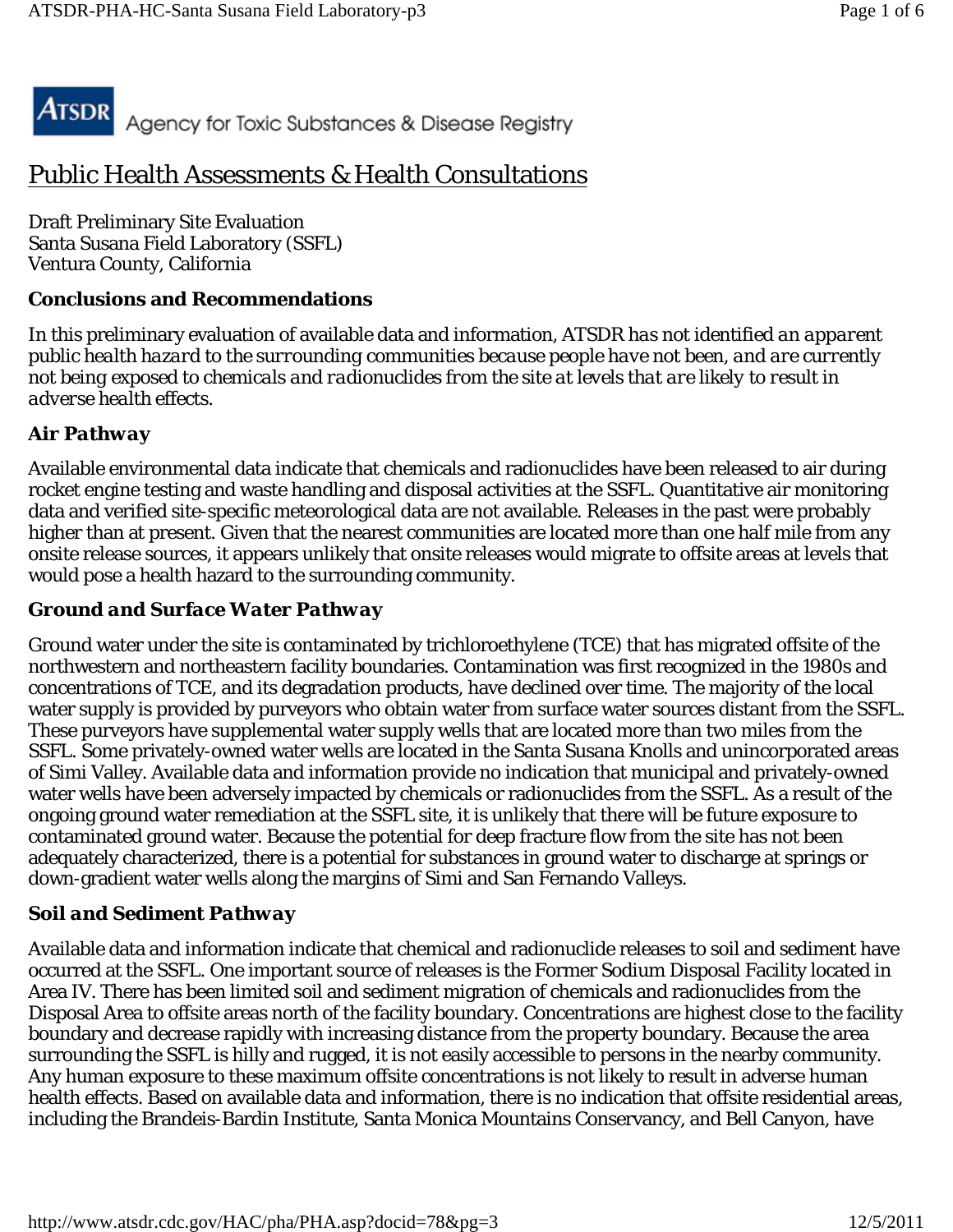been adversely impacted by chemicals and radionculides from the SSFL. Therefore, there is no apparent likelihood for human exposure to chemicals and radionuclides in soil and sediment in these offsite areas. In response to comments made by the Las Vegas EPA office on the sampling techniques used to characterize radionuclides in Area IV of the facility, further characterization of Area IV radionuclides is being proposed by EPA and the Department of Energy.

#### *Recommendations*

ATSDR acknowledges that this report is a *preliminary* assessment of the potential for human exposure and public health hazard posed by the SSFL. On the basis of our preliminary conclusions, we make the following recommendations:

- A more in-depth evaluation of exposure pathways that addresses past, current, and future exposure to chemicals and radionuclides from the SSFL should be conducted to improve the assessment of potential offsite exposures and public health implications associated with this site. Such an assessment must be facilitated through community outreach and participation and must include health education activities. We further recommend that this assessment address the following related issues:
	- More in-depth evaluation of airborne chemical releases from SSFL operations, including air dispersion modeling of past accidents and disposal activities, and compilation and use of a consistent, site-specific meteorological data set to improve the assessment of past exposures to these substances.
	- Development of a regional hydrogeological flow model and additional monitoring at down-gradient springs or seeps in Simi Valley and Santa Susana Knolls to evaluate the potential for deep fracture flow and potential future exposure. Also, even though it may not be related to SSFL, additional source characterization of the perchlorate detection in Simi Valley should be conducted.
	- Additional radiological characterization of Area IV with more sensitive instrumentation and appropriate grid spacing to assure a lower detection limit.
- A re-analysis of the cancer registry data including additional years of newly available cancer data and updated demographic information should be conducted to see if the apparent increase in the incidence rates of bladder and lung cancers persist. A more in-depth evaluation of cancer data should be conducted that addresses environmental exposures from the SSFL, possible confounding exposures from other nearby contaminant release sources, and residential histories.

#### **References**

ABB Environmental Services, Inc., 1992. Final Report: Air Sampling for Chemical Analysis from Rocket Engine Test Firing Plumes at the Rocketdyne Santa Susana Field Laboratory. Submitted to Rocketdyne Division, Rockwell International, Corporation, Canoga Park CA, June 12, 1992.

ATSDR, 1997a. Toxicological Profile for Hydrazines. Agency for Toxic Substances and Disease Registry, Atlanta GA, September 1997.

ATSDR, 1997b. Toxicological Profile for Polychlorinated Biphenyls (Update). Agency for Toxic Substances and Disease Registry, Atlanta GA, September 1997.

ATSDR, 1998. Toxicological Profile for Chlorinated Dibenzo-p-Dioxins (Update). Agency for Toxic Substances and Disease Registry, Atlanta GA, December, 1998.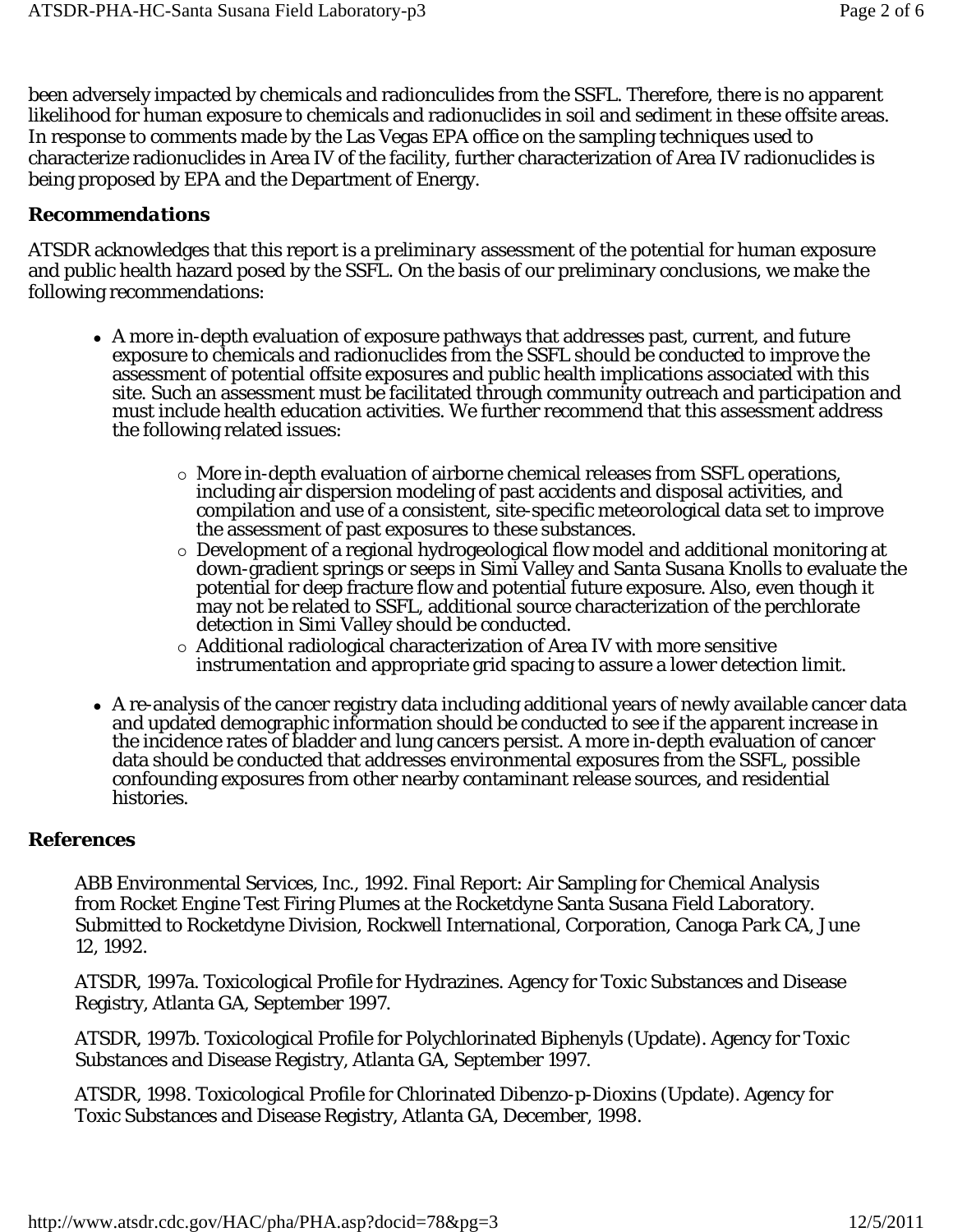CDHS, 1990. Cancer incidence rates in five Los Angeles County census tracts; California Department of Health Services, Oakland, California, 1990.

CDHS, 1992. Cancer incidence near the SSFL laboratory, 1978-1989; California Department of Health Services, Oakland California, 1992.

CDHS, 1999. Overview of California's Perchlorate Experience. http://www.dhs.cahwnet.gov/org/ps/ddwem/chemicals/perch/perchl\_overview.html, last update September 23, 1999.

CH2M Hill, 1993. Records Search and Trichloroethylene Release Assessment for the Santa Susana Field Laboratory, Ventura County, California. Prepared for the National Aeronautics and Space Administration, Doc No. MGM33496.Q0, June, 1993.

Committee to Bridge the Gap, undated. List of Accidents and Incidents at SSFL. Unpublished document, Committee to Bridge the Gap, Los Angeles, CA.

Dempsey, G., 1997. Unpublished memorandum on Area IV Radiological Characterization Survey, from G. Dempsey, EPA Radiation and Indoor Environments Laboratory, Las Vegas NV to T. Kelly, EPA Region 9, San Francisco, CA, 1997.

DeRosa, C., Brown, D., Dhara, Rosaline, et al., 1997. Dioxin and Dioxin-like Compounds in Soil, Part I: ATSDR Interim Policy Guideline, Toxicol Indust Health 13(6): 759-804.

DOE, 1990. Tiger Team Report for SSFL. U.S. Department of Energy, Washington, D.C.

EG&G, 1979. Aerial Radiological Surveys of Rockwell International Facilities. Prepared for the U.S. Nuclear Regulatory Commission by the Remote Sensing Laboratory of the U.S. DOE (Contract Report EGG-1183-1751), Las Vegas, NV, October 1979.

EPA, 1998. Perchlorate Environmental Contamination: Toxicological Review and Risk Characterization Based on Emerging Information. Review Draft. U.S. Environmental Protection Agency, Office of Research and Development, Washington, DC. NCEA-1-0503.

EPA, 1999. Perchlorate. U.S. Environmental Protection Agency, Office of Ground Water and Drinking Water.

GRC, 1993. Soil Sampling, Area I/Thermal Treatment Unit. Prepared for Rockwell International Corporation, Rocketdyne Division by Groundwater Resource Consultants, Inc. (8640M-206), Tucson AZ, August 16, 1993.

GRC, 1995. Well Compendium. Prepared for Rockwell International Corporation, Rocketdyne Division by Groundwater Resource Consultants, Inc. (8640M-89C), Tucson AZ, September 20, 1995.

GRC, 1998. 1998 Off-Site Well Inventory. Prepared for Santa Susana Field Laboratory, Boeing North American, Inc., Rocketdyne Propulsion and Power by Groundwater Resource Consultants, Inc. (8640M-361) Tucson AZ, July 9, 1998.

GRC, 1999. Annual Groundwater Monitoring Report, Santa Susana Field Laboratory, 1998. Prepared by Groundwater Resource Consultants, Tucson AZ, for Boeing North American, Inc., Ventura County, CA, 5 Volumes plus Appendices, February 24, 1999.

Hart, R.S., 1962. Distribution of fission product contamination in the SRE. AEC Research and Development Report, NAA-SR-6890 (Contract AT(11-1)-GEN-8), Atomics International,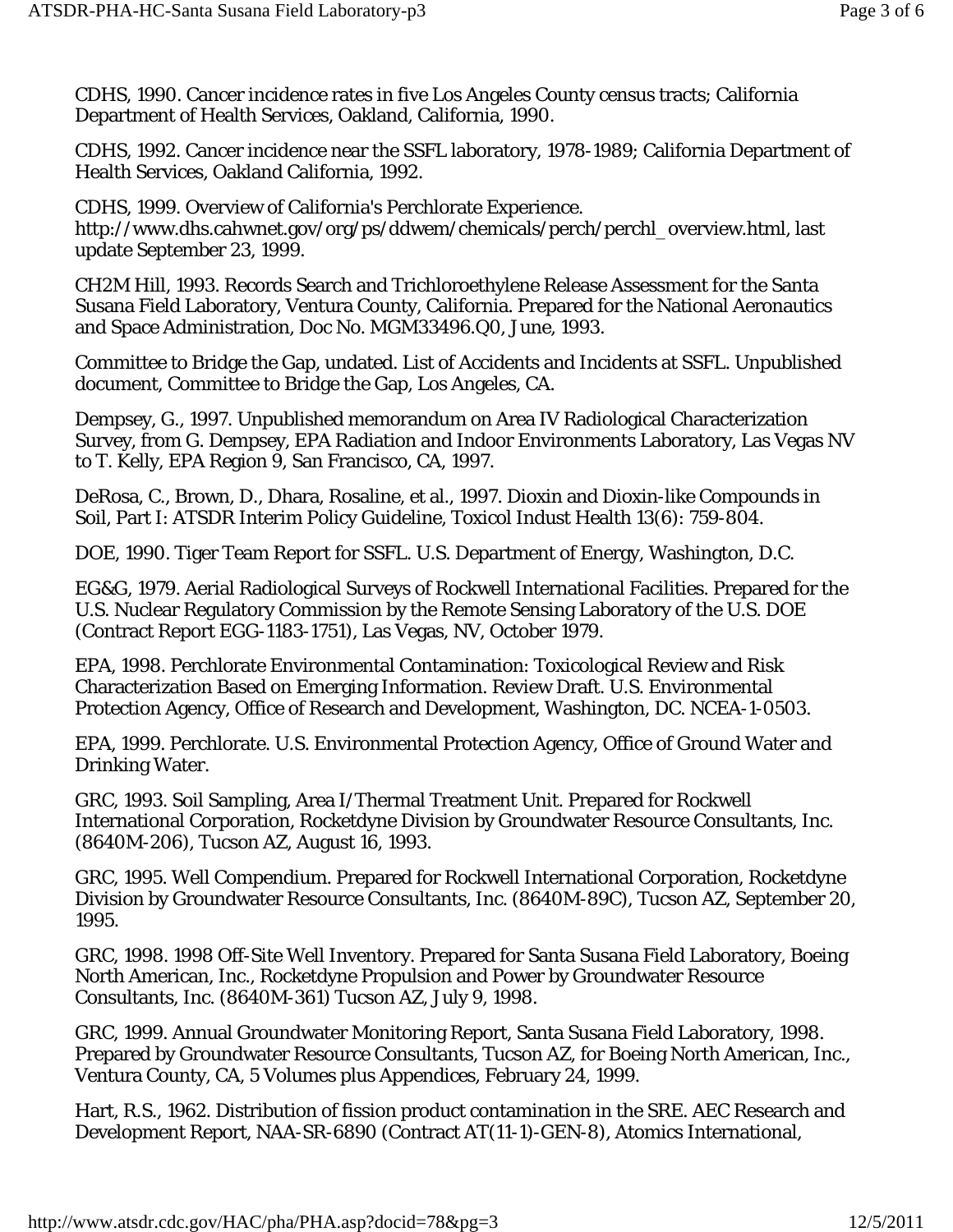Canoga Park, CA, March 1, 1962.

ICF Kaiser, 1993. Current Conditions Report and Draft RCRA Facility Investigation Workplan, incl. Appendix F, Reported Releases at Rocketdyne SSFL, 1975-1990. Santa Susana Field Laboratory, 1993.

ICF Kaiser, 1995. Former Sodium Disposal Facility Santa Susana Field Laboratory Closure Report. Document No. SSFL-95-03. October 1995.

ITC., 1999. Draft Final Interim Measures Risk Assessment, Former Sodium Disposal Facility. IT Corporation, Pasadena, CA, July 9, 1999.

Lafflam, S.R., 1989. Letter from Mr. S.R. Lafflam, Rockwell International to Mr. D. Dickerson, California Department of Health Services, Toxic Substance Control Division, RE: Solid Waste Management Unit (SWMU) Submittal for Rockwell International Corporation, Rocketdyne Division, Santa Susana Field Laboratory, including Information Regarding Potential Releases from Solid Waste Management Units, Rockwell International, Canoga Park, CA, September 14, 1989.

McLaren/Hart, 1993. Multi-Media Sampling Report for the Brandeis-Bardin Institute and the Santa Monica Mountains Conservancy. Prepared by McLaren/Hart Environmental Engineering Corp., Irvine, CA, 6 Vols., March 10, 1993.

PEC, 1999. Windrose Data from the SSFL Meteorological Station, Precise Environmental Consultants, 1960 to present, Received November, 1999.

McLaren/Hart, 1995. Additional Soil and Water Sampling at the Brandeis-Bardin Institute and the Santa Monica Mountains Conservancy. Prepared by McLaren/Hart Environmental Engineering Corp., Irvine, CA, 6 Vols., January 1995.

Melvold, R.W., 1992. Unpublished letter from R.W. Melvold, Manager Air Quality Programs, Rocketdyne Division to Ventura County Air Pollution Control District, Subject: AB2588 ATIR, Revision B for SSFL Areas I, II, and III. Rockwell International, Rocketdyne Division, Canoga Park CA, October 13, 1992.

Morgenstern, H., *et.al.*, 1997. Epidemiologic Study to Determine Possible Adverse Effects to Rocketdyne/Atomics International Workers from Exposure to Ionizing Radiation. Final Report to the Public Health Institute, Berkeley, CA (Subcontract No. 324A-8701-S0163), June 1997.

Morgenstern, H., et.al., 1999. Epidemiologic Study to Determine Possible Adverse Effects to Rocketdyne/Atomics International Workers from Exposure to Selected Chemicals. Addendum Report to the Public Health Institute, Berkeley, CA (Subcontract No. 324A-8701-S0163), January 1999.

Nasseri, K., 1999. Personal communication between K. Nasseri, Research Epidemiologist, Tri-Counties Regional Cancer Registry and Youn Shim, Epidemiologist ATSDR/DHS, October 22, 1999.

Oldenkamp, R.D. and Mills, J.C., 1991. Nuclear Operations at Rockwell's Santa Susana Field Laboratory- A Factual Perspective. Rockwell International Document N001ER000017, Rev. C, Canoga Park, CA, September 1991.

Ogden Inc., 1998a. Bell Canyon Area Soil Sampling Report, Ventura County, California. Ogden Environmental and Energy Services Co., Inc. San Diego, CA, October 1998.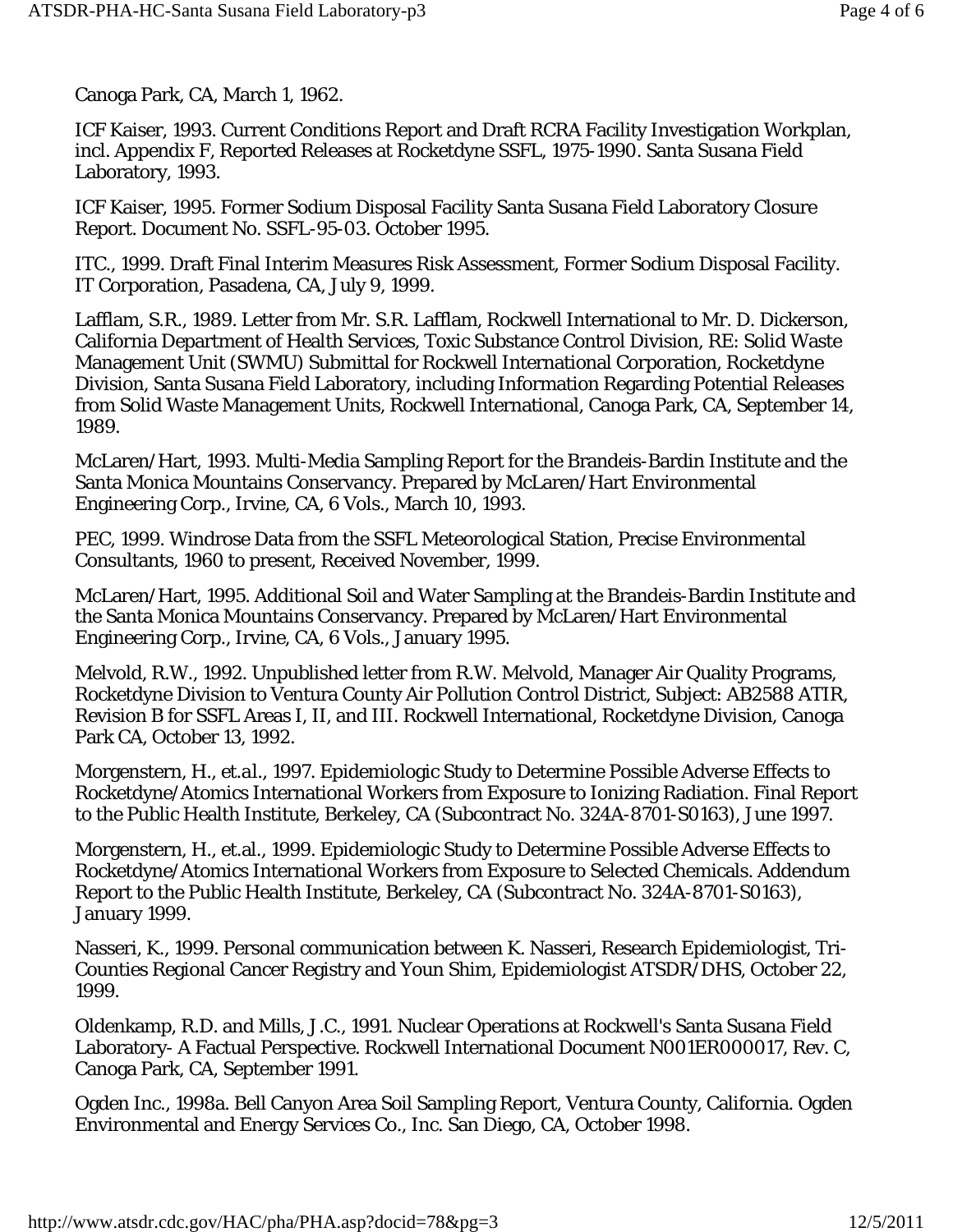Ogden Inc., 1998b. SSFL RCRA Facility Investigation Background Data in the Standardized Risk Assessment Methodology, Ogden Environmental and Energy Services Co., Inc. San Diego, CA, 1998.

Ogden, Inc., 1999. Unpublished Rocketdyne Santa Susana Field Laboratory Solid Waste Management Unit Map and Analytical Data. Ogden Environmental and Energy Services Co., Inc. San Diego, CA, September 1999; data to be published in November, 1999.

Robinson, K.S. (Editor), 1998. Rocketdyne Propulsion and Power DOE Operations Annual Site Environmental Report, 1997. Prepared by Rocketdyne Propulsion and Power, Boeing Inc. for U.S. DOE, Oakland Operations Office, Oakland CA, November 23, 1998.

Rocketdyne, various dates. Unpublished. Monthly Chemical Disposal Activity Reports, 1958 to 1960, Rocketdyne Inter-office Letters, Santa Susana, CA.

Rocketdyne Division, 1996. Area IV Radiological Characterization Survey, Final Report. Rockwell International, Rocketdyne Division, A4CM-ZR-0011, Five volumes, Canoga Park, CA.

Rocketdyne, 1999a. Personnel Communication with Michael Sullivan, Rocketdyne, re: Surface Drainage at the SSFL, October, 1999.

Rocketdyne, 1999b. Overview of Rocket Engine Testing and Rocket Engine Fuels and Oxidizers Used at the SSFL. Various dates (1955 to present). Received November, 1999.

Rockwell International, 1982. Letter (Ref. # 82RC03913) from J.A. Bowman, Mgr. Facilities Engineering to Mr. Richard Carlson, Ventura County Air Pollution Control District including detailed emission calculations. Rocketdyne Division, Canoga Park, CA, April 15, 1982.

Rockwell International, 1992. Area I Thermal Treatment Facility CAD 093 365 435 Revised Closure Plan. Rockwell International, Rocketdyne Division, Ventura County, CA, January 1992.

Rutherford, P.D. (Editor), 1999. Site Environmental Report for Calender Year 1998, DOE Operations at Rocketdyne Propulsion and Power RD99-115. Final Draft, Rockwell International, Rocketdyne Division, Canoga Park CA, July 1999.

Tri-Counties Regional Cancer Registry, 1997. Unpublished letter report from the Tri-Counties Regional Cancer Registry to Director, Ventura County Public Health. 1997.

Tuttle, R.J., 1991. Tritium Production and Release to Groundwater at SSFL. Rockwell International Safety Review Report No. N001SRR140120, Rockwell International Corporation, Canoga Park, CA, December 1991.

USGS, 1952. Calabasas Quadrangle, California. United States Department of the Interior, Geological Survey 7.5 Minute Series (Topographic) Map, Denver, CO.

USGS, 1967. Calabasas Quadrangle, California. United States Department of the Interior, Geological Survey 7.5 Minute Series (Topographic) Map, Denver, CO.

### TABLE OF CONTENTS NEXT SECTION

Page last reviewed: October 13, 2009 Page last updated: October 13, 2009 Content source: Agency for Toxic Substances and Disease Registry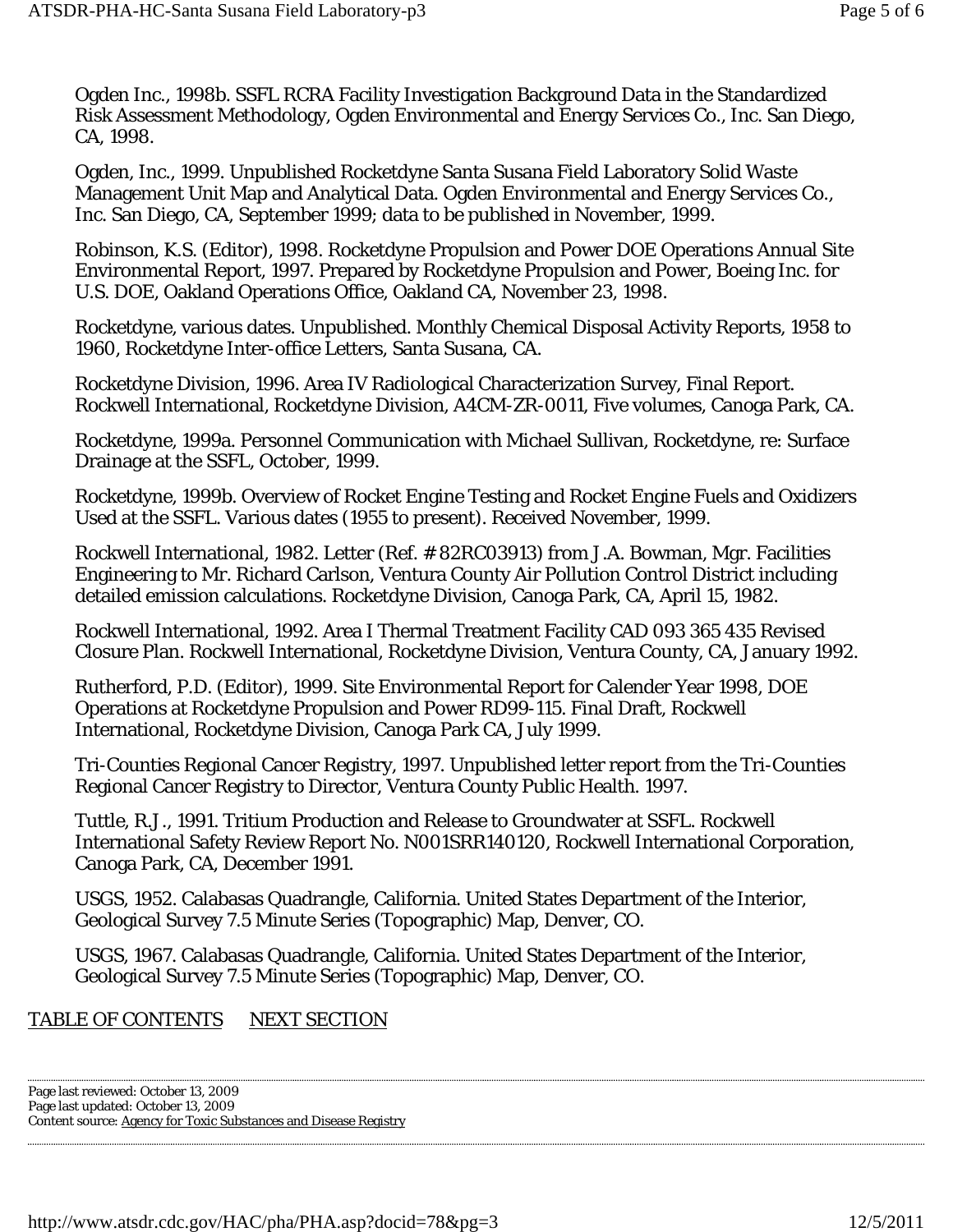Agency for Toxic Substances and Disease Registry, 4770 Buford Hwy NE, Atlanta, GA 30341 Contact CDC: 800-232-4636 / TTY: 888-232-6348

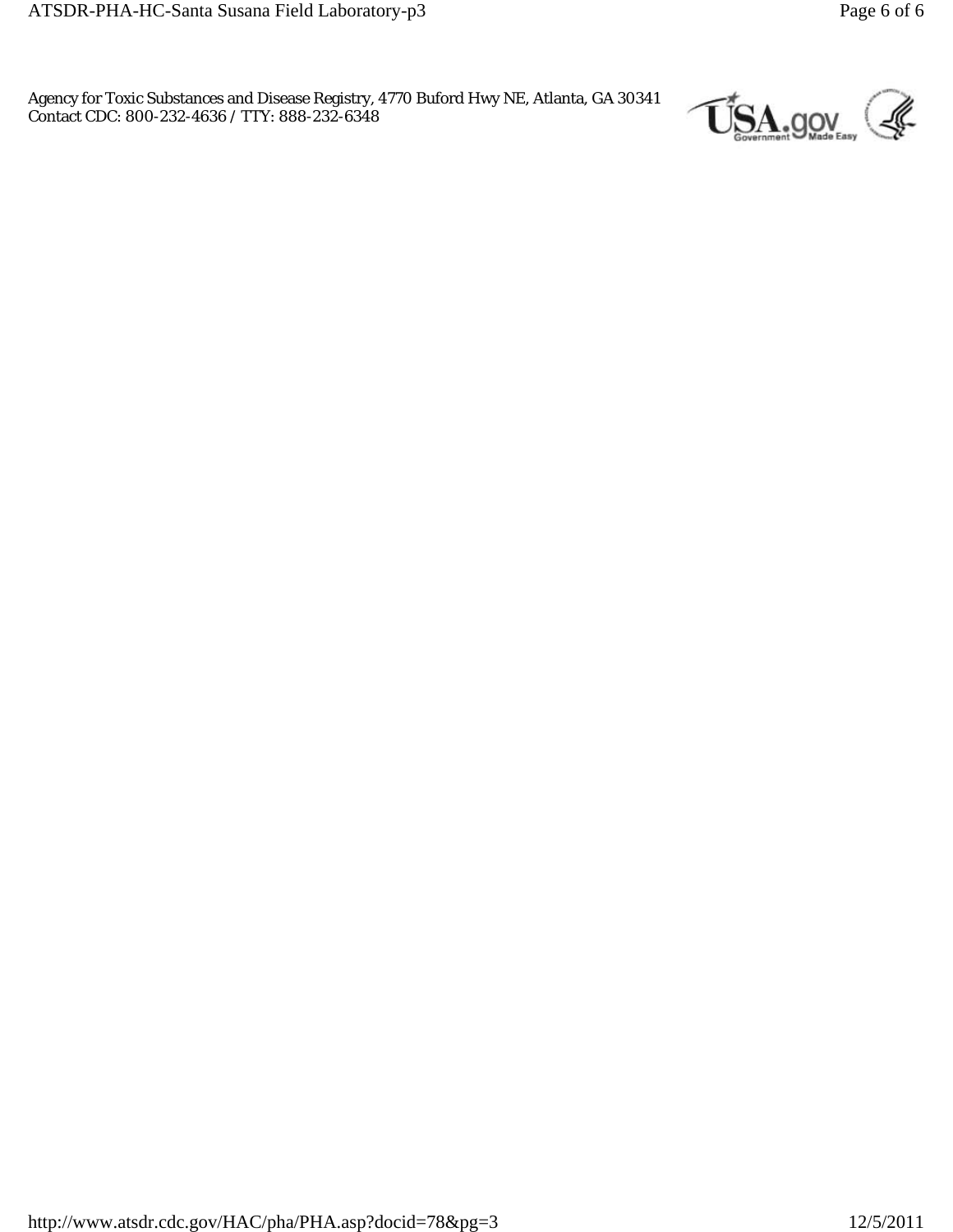

# Public Health Assessments & Health Consultations

Draft Preliminary Site Evaluation Santa Susana Field Laboratory (SSFL) Ventura County, California

### **Appendix A. Area I Thermal Treatment Facility**

The Area I Thermal Treatment Facility (TTF) is located in a cleared area on the south side of the active portion of the SSFL. The TTF was an area used by the facility from 1958 to 1990 for small-scale destruction of explosive, reactive, and ignitable wastes by open burning and open detonation [Rockwell, 1992]. The TTF was permitted under the Resource Conservation and Recovery Act (RCRA) beginning in 1980. It was closed under RCRA in 1992, and is not currently used for waste disposal purposes. The western area of the TTF is currently used as a firefighter training area for SSFL and Ventura County [Rockwell, 1992].

Chemicals burned at the TTF include hydrazine and hydrazine compounds, sodium pentaborane, kerosenebased fuels (e.g., RP-1, JP-4), chlorine pentafluoride, nitrogen tetroxide, lithium powder, trichloroethylene, solid propellant, and reactive materials (e.g., HMX, RDX), ammonium perchlorate, nitrocellulose, and nitroglycerine [Rockwell, 1992; GRC, 1993; Rocketdyne Interoffice Letters on Chemical Disposal Activities from 1958-1961]. Most of the material treated at the TTF originated from the North American Kindleberger Atwood Research Laboratory, located about one mile away from the TTF, and debris from Happy Valley located in Area I.

The TTF consists two concrete pads, associated berms (around the concrete pads), and a burn pit. The berms served to limit surface flow due to rainfall from migrating from the TTF. Surface flow from the TTF, such as during periods of heavy rainfall, drained to the perimeter pond and ultimately discharged to Bell Creek via an NPDES-permitted outfall. Perimeter pond is routinely sampled for chemicals and radionuclides. Based on available monitoring data, no chemicals or radionuclides from the TTF have impacted the Perimeter Pond [Rockwell, 1992]. A metal burn cage is housed on one of the concrete pads. The cage limited the amount of waste that could escape from the TTF during treatment [Rockwell, 1992].

Soil sampling was conducted at the TTF in 1981, 1982, 1990, and 1993. Analyses were conducted for a variety of organic chemicals, anions (fluoride, chloride, nitrate, and sulfate), and metals.

Surface soil sampling in 1981 and 1982 revealed contamination by organic compounds, including volatile organic compounds (e.g., chloroform; 1,1-dichloroeththane; 1,1,1-trichloroethane, trichloroethylene), phenols (e.g., 2,4-dimethylphenol) and polyaromatic hydrocarbons (PAHs) at concentrations of 10 mg/kg or less. Hydrazines were present in soil samples at a maximum concentration of 3.4 mg/kg. Metal concentrations were less than 20 mg/kg in all samples. In 1982, approximately 1,600 cubic yards of soil and debris were removed from the TTF.

Sampling in 1990 and 1993 revealed low levels of organic compounds. Chloroform, benzene, and 1,1,1 trichloroethane were each detected in one or two surface soil samples at maximum concentrations of 0.005 mg/kg, 0.01 mg/kg, and 0.0074 mg/kg, respectively. Trichloroethylene was detected in several surface soil samples at a maximum concentration of 0.43 mg/kg. Maximum concentrations of metals in surface soil samples ranged from not detected to 79 mg/kg. Deeper soil samples (e.g., 4 to 4.5 feet below ground surface) contained higher concentrations of organic compounds; however, these substances are not available for soil and sediment migration from the TTF because they are present well below the ground surface. If soil is disturbed in the area of the TTF, then transport of these substances in surface flow would be possible.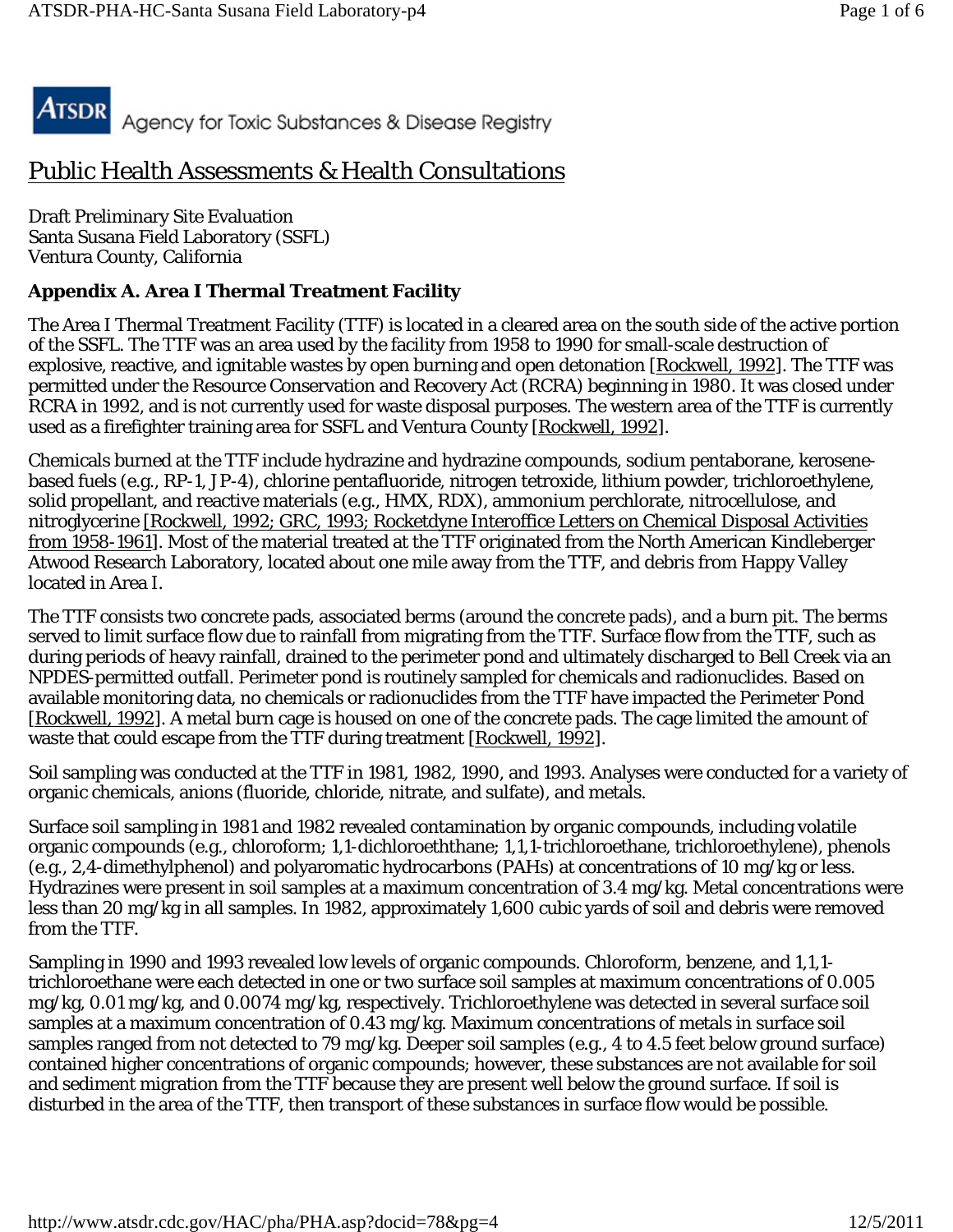Based on the available environmental data, and the concentrations of substances present in soil at the TTF, there is no indication that chemicals released to soil at the TTF have ever migrated to offsite areas at concentrations which would result in adverse human health effects.

#### **Appendix B. Other Documents Reviewed**

Anderson, J., 1997. Letter from Ms. J. Anderson, U.S. EPA Region 9, Waste Management Division to Mr. J. Gaylord, Boeing North American, Rocketdyne Division, RE: Area IV Characterization Study and Rocketdyne Letter 97RC1766, U.S. EPA, San Francisco CA, April 8, 1997.

Ashley, R.L., et.al., 1961. SRE Fuel Element Damage, Final Report of the Atomics International Ad Hoc Committee. AEC Research and Development Report, NAA-SR-4488 (Contract AT(11-1)-GEN-8), Atomics International, Canoga Park, CA, June 30, 1961.

Ballif, J.L., 1961. Metallurgical Aspects of SRE Fuel Element Damage Episode. AEC Research and Development Report NAA-SR-4515 (Contract AT(11-1)-GEN-8), Atomics International, Canoga Park, CA, October 15, 1961.

Blackshaw, G.L., 1959. Release of fission gases from the AE-6 Reactor on March 25, 1959. Atomic Energy Commission Document No. NAA-SR-Memo 375.

CDHS, 1989. Environmental monitoring-Rocketdyne Facility. California Department of Health Services, Radiation Health Branch and LLNL, 1989.

CDHS, 1981-1998. Annual Site Environmental Reports. California Department of Health Services, Radiation Health Branch.

Carroll, J.W., et.al., 1983. Sodium Reactor Experiment Decommissioning Final Report. Prepared for the U.S. DOE under Contract DE-AT03-76SF75008 by Rockwell International, Environmental and Energy Systems Division, Canoga Park, CA, August 15, 1983.

Committee to Bridge the Gap, 1980. Past Accidents and Areas of Possible Present Concern Regarding Atomics International. Unpublished Report by the Committee to Bridge the Gap, Los Angeles, CA, January 18, 1980.

Dempsey, G., 1989. Site Visit to Santa Susana Field Laboratory Operated by Rockwell/Rocketdyne. U.S. EPA, Office of Radiation Programs-Las Vegas Facility, Memorandum to Mr. Daniel Shane, U.S. EPA Region 9, On-Scene Coordinator, Emergency Response Unit, U.S. EPA, Las Vegas, NV, July 28, 1989.

Fillmore, F.L., 1961. Analysis of SRE Power Excursion of July 13, 1959. AEC Research and Development Report, NAA-SR-5898 (Contract AT(11-1)-GEN-8). Atomics International, Canoga Park, CA., September 15, 1961.

Freede, W.J., 1961. SRE Core Recovery Program. AEC Research and Development Report NAA-SR-6359 (Contract AT(11-1)-GEN-8), Atomics International, Canoga Park, CA, December 1, 1961.

GRC, 1987. Hydrogeologic Assessment Report, Santa Susana Field Laboratory. Rockwell International, Rocketdyne Division, Ventura County, CA, November 30, 1987.

GRC, 1990. Hydrogeologic Assessment Report, Lower Pond, Building 886 Sodium Disposal Facility, Santa Susana Field Laboratory. Rockwell International, Rocketdyne Division, Ventura County, CA, June 12, 1990.

Haskell, C.M., 1991. Statement of the Potential Health Risks Identified in the Santa Susana Field Laboratory Exposure Assessment Study. Unpublished Report by Dr. C.M. Haskell, UCLA School of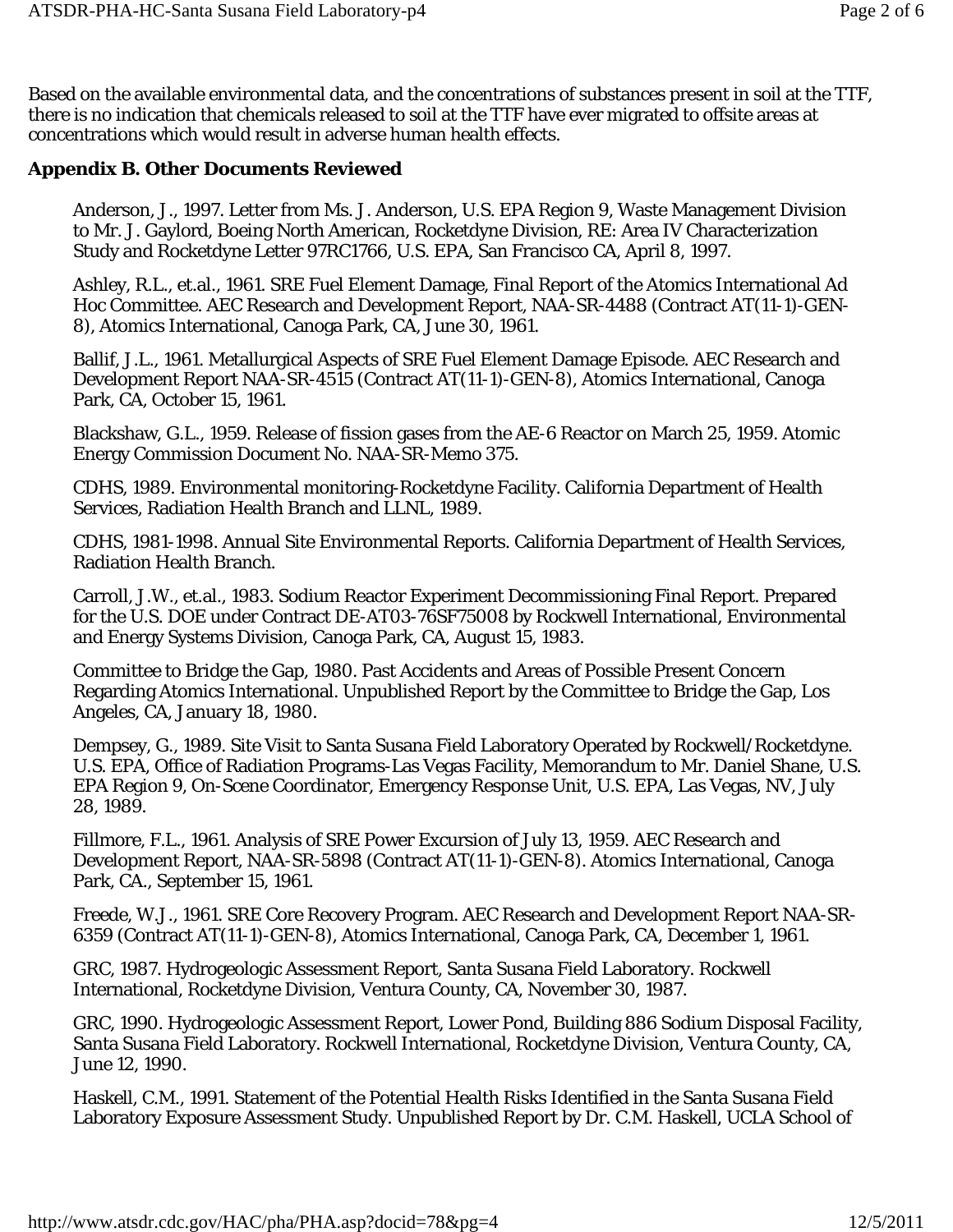Medicine, Los Angeles, CA., February 4, 1991.

Lawrence Livermore National Laboratory, 1999. Results of Cs-137 Content soil collected from the Boeing North American, Inc., employees recreational and fitness center in Canoga Park, CA. Unpublished report, 1999.

Jarrett, A.A. (Editor), 1959. SRE Fuel Element Damage, Interim Report of the Atomics International Ad Hoc Committee. AEC Research and Development Report, NAA-SR-4488 (Contract AT(11-1)-GEN-8), Atomics International, Canoga Park, CA, November 30, 1959.

Kelly, T., 1997. Letter from Mr. T. Kelly, U.S. EPA Region 9, SSFL Project Manager, to Mr. Phil Rutherford, Boeing North American Rocketdyne Division RE: Rocketdyne Area IV Radiological Characterization Study, U.S. EPA, San Francisco CA, July 11, 1997.

Kou, J., 1999. Letter from J. Kou, CALEPA, Department of Toxic Substances Control, to Mr. John Scott, Boeing North American, Comments on 30-Day Pilot Test Results, Santa Susana Field Laboratory, EPA I.D. Numbers CAD093365435 and CA18800090010. California Environmental Protection Agency, Glendale CA, May 27, 1999

Lyou, J.K., 1997. Unpublished Comments Prepared for SSFL Multi-Agency Task Force Meeting, Comments on SSFL Area IV Site Characterization Report, Committee to Bridge the Gap, Los Angeles CA, February 1997.

Manella, N.M., 1996. News Release by N.M. Manella, U.S. Attorney, Central District of California and associated filing of Defendent's Plea and Exhibits concerning Case No. CR 96-372-MRP, U.S. District Court, Los Angeles, CA, April 8, 1996.

McLaren/Hart Environmental Engineering Corporation, 1991. Final 1990 AB 2588 Air Toxics Emission Inventory Report. Prepared for Rocketdyne Division, Rockwell International Corporation, Canoga Park CA, September 25, 1991.

Motiafard, V., and Richey, M., 1989. Addendum Report, Rockwell International Corporation, Rocketdyne Division, Inspection Report by CA Department of Health Services, Toxic Substances Control Division, Burbank CA, November 1989.

Oak Ridge Institute of Science and Education, 1996. Verification survey of the interim storage facility and building 020. ORISE 96/C-4, Oak Ridge, TN, 1996.

Ortega, C.E., 1995. Inspection Report, of Rockwell International Corporation, Rocketdyne Division, by CA Environmental Protection Agency, Department of Toxic Substances Control, Glendale CA, February 15, 1995.

Osborne, M.F., 1987. Biannual TSD Inspection Report, of Rockwell Rocketdyne ESG Group, by CA Department of Health Services, December 17, 1987.

Remley, 1979. Unpublished letter from M.E. Remley to S.F. Iocabellis, RE: Fuel damage in the Sodium Reactor Equipment. Rockwell International Internal Letter, May 18, 1979.

Rocketdyne Division, Annual Site Environmental Reports (for Years 1959-1970 and 1972-1998), Santa Susana Field Laboratory, Canoga Park, CA.

Rocketdyne, Annual NDPES Monitoring Reports for years 1984-1998. Boeing North American, Rocketdyne Division, Canoga Park, CA.

Rocketdyne, Hazardous Materials Usage Logs, 1990-1998., Rocketdyne, Canoga Park, CA.

Rocketdyne, Ventura County Air Control Board Permit ABB2588 Air Toxic Inventory Reports,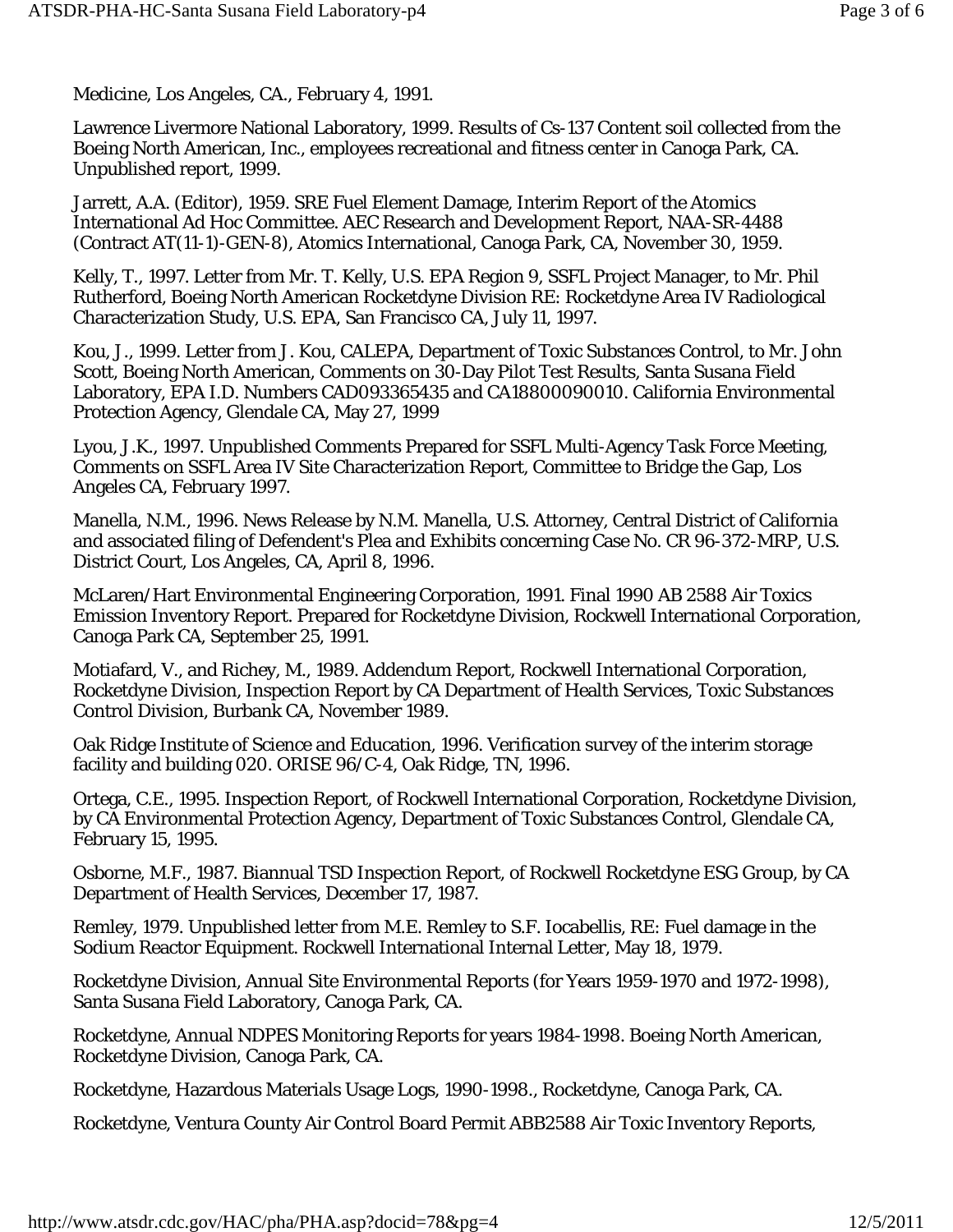Areas I, II, and III for years 1990, 1991 and 1997; and Area IV for years 1990, 1991 and 1997.

Rocketdyne, 1994. Results of soil sampling of two homes in Chatsworth and West Hills areas. Unpublished report, Rocketdyne, Canoga Park, CA.

Rocketdyne, 1996. Response to Comments, Area IV Radiological Characterization Study. Rocketdyne Document No. A4CM-2R-011, Canoga Park, CA.

Rocketdyne, undated. Summary of Radiological Incidents at SSFL. Unpublished document, Rocketdyne, Canoga Park, CA.

Rockwell International, undated. Analysis of Rocket Engine Exhaust at STL-4, Santa Susana. Prepared for Rocketdyne Division, Rockwell International, Newbury Park, CA.

Rockwell International, 1981. Section 5.1.2 Meteorology of "Application for a Prevention of Significant Deterioration Permit for Systems Test Laboratory IV, Santa Susana Field Laboratory, Ventura County, CA" Submitted by Rockwell International Rocketdyne Division to Ventura County Air Pollution Control District, March 27, 1981.

SSFL Oversight Panel, 1997. Santa Susana Field Laboratory Epidemiological Study: Report of the Oversight Panel. SSFL Oversight Panel, Los Angeles, CA, September 1997.

SSFL Oversight Panel, 1999. Santa Susana Field Laboratory Epidemiological Study, Part II: Exposures to Selected Chemicals, Report of the Oversight Panel. SSFL Oversight Panel, Los Angeles, CA, September 1999.

Tuttle, R.J., 1989. Letter to Mr. R. Vaille, U.S. EPA, Toxics and Waste Mgmt. Division, with enclosure on "Radioactive Materials At SSFL Area IV", Rockwell International Correspondence 89RC-12430, Canoga Park CA, October 4, 1989.

U.S. DOE, 1989. Environmental Survey Preliminary Report, DOE Activities at Santa Susana Field Laboratory, Ventura County, CA. U.S. DOE, Environment, Safety, and Health Office of Environmental Audit, Washington DC, February 1989.

| File Name              | Format       | $\parallel$ No.<br>Records                        | Location                                | Media                                    | $\ $ Date<br>$\ $ Range                                                              | Analytes             | <b>References</b>                        |
|------------------------|--------------|---------------------------------------------------|-----------------------------------------|------------------------------------------|--------------------------------------------------------------------------------------|----------------------|------------------------------------------|
| histmet.xls            | <b>EXCEL</b> | $\sim$ 650                                        | Off-site, bkgd                          | surface<br>soil<br> subsurface  <br>soil | Undated   metals<br>Records                                                          |                      | <b>Phase 1 Risk</b><br><b>Assessment</b> |
| histdioc.xls           | <b>EXCEL</b> | $ $ ~320<br><b>Stations 1-</b><br><b>Bkgd 1-7</b> | Off-site, bkgd                          | soil                                     | Undated dioxins<br>Records                                                           |                      | Phase 1 Risk<br>Assessment               |
| $\parallel$ BCDATA.xls | <b>EXCEL</b> | 7261<br>records<br>14 stations                    | Bell Canyon (Off-  surf. soil,<br>site) | subsurf.<br>soil                         | Undated metals,<br>$\Re$ Records, $\Re$ organics,<br>single<br>llevent<br>  sampling | <i>cadionuclides</i> | <b>Bell Canyon</b><br>Report             |

### **Appendix C. Electronic Data Sets Reviewed**

.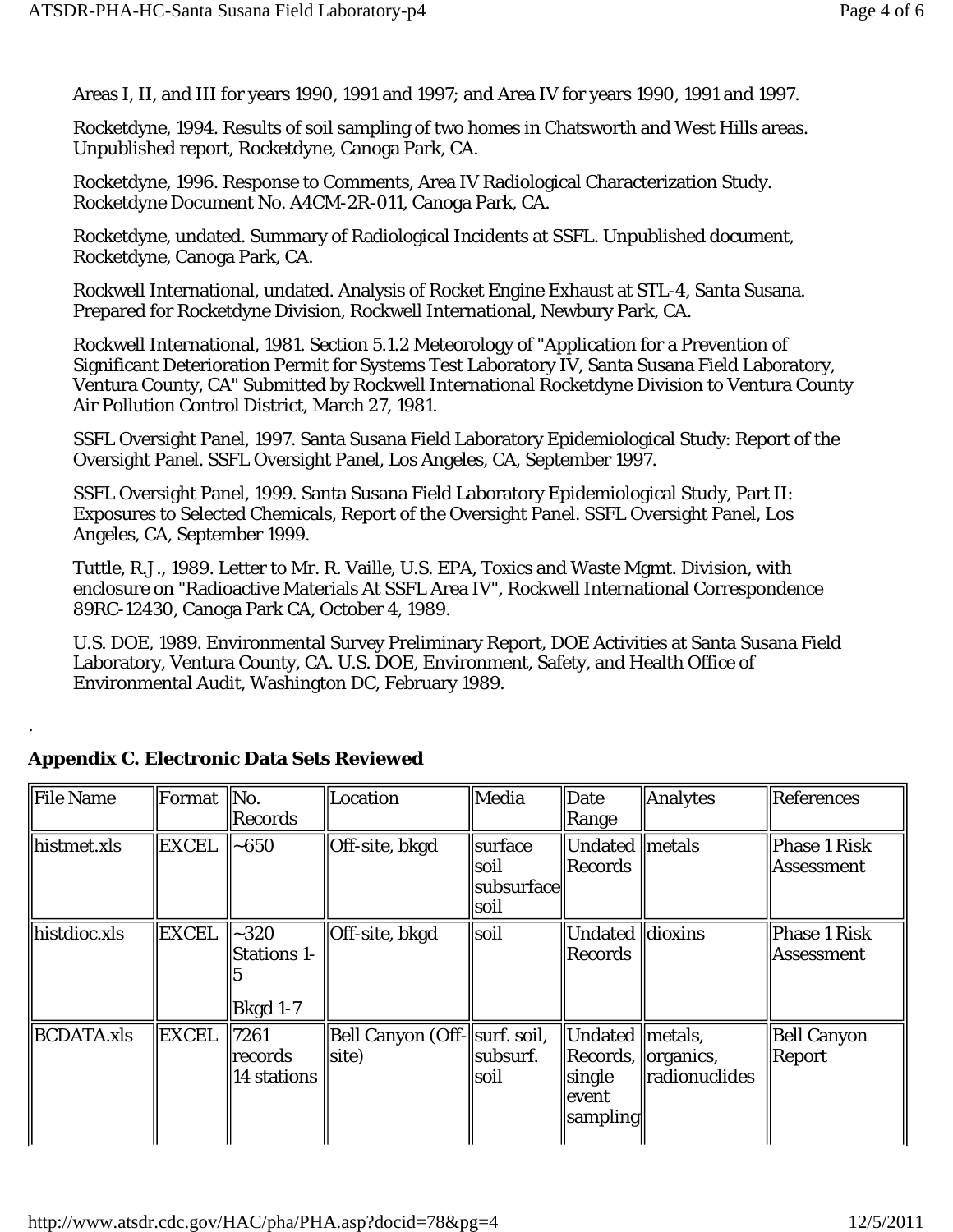|                                                                                                                                             |                  |                                                                               |                                          |                                | $\ 1998\ $                 |                                                                                                                                      |                                                                 |
|---------------------------------------------------------------------------------------------------------------------------------------------|------------------|-------------------------------------------------------------------------------|------------------------------------------|--------------------------------|----------------------------|--------------------------------------------------------------------------------------------------------------------------------------|-----------------------------------------------------------------|
| $ 228$ sum.xls                                                                                                                              | <b>EXCEL</b>     | $\ $ Monthly<br>use<br>summaries<br>for 1997-<br>99                           | Site-wide                                | Air                            | 1997-99                    | VOCs in paint, Air Permit<br>etc.                                                                                                    | #0228                                                           |
| $ 88-99-01$ x s<br>88-99-02.xls<br>$ 93 - 99 - 03$ .xls<br>$ 93-99-04$ .xls<br>$ 93 - 99 - 05$ .xls<br>93-99-06.xls<br>$ 93 - 99 - 07$ .xls | <b>EXCEL</b>     | ~100<br><b>Records</b><br>per Station                                         | <b>NPDES Outfalls</b><br>01 to 07        | <b>Surface</b><br><b>Water</b> | 1988-99                    | metals,<br>organics,<br>radionuclides                                                                                                | <b>Annual NPDES</b><br>Permit, Annual<br>Monitoring<br>Rpts.    |
| $ 232$ sum.xls                                                                                                                              | <b>EXCEL</b>     | Monthly<br>emission<br>and<br><b>Material</b><br>summaries<br>for 1995-<br>99 | Site-wide                                | Air                            | 1995-99                    | ROC, Nox,<br>PM, Sox, CO                                                                                                             | Air Permit<br>#0232                                             |
| $ 271$ sum.x $ s $                                                                                                                          | <b>EXCEL</b>     | Monthly<br><b>Material</b><br><b>Summaries</b>                                | Site-Wide                                | Air                            | 1998-99                    | $\sqrt{\frac{1}{10}}$<br>adhesives,<br>paint, etc.                                                                                   | Air Permit<br>#0271                                             |
| Perchlorate.xls EXCEL                                                                                                                       |                  | 392<br>Records<br>$-211$ wells                                                | On/Off-site                              | Ground<br>water                | 1997-99                    | Perchlorate                                                                                                                          | Groundwater<br>Resource<br>Consult.                             |
| $ 013$ feb $99.x$ ls                                                                                                                        | <b>EXCEL</b>     | ~10<br>records                                                                | Canyon/drainage  Surface<br>near Well 13 | <b>Water</b>                   | February   Metals,<br>1999 | Radionuclides, Monitoring<br><b>limited</b><br>organics                                                                              | <b>NPDES</b>                                                    |
| Meteorological ASCII<br>Data                                                                                                                |                  | Annual<br>summary                                                             | Area IV                                  | Air                            | undated  Met.              | Parameters                                                                                                                           | NRC, Doc No.<br><b>RMHF98ND</b>                                 |
| Meteorological  ASCII<br>Data                                                                                                               |                  | <b>Hourly</b><br>data for<br>four years                                       | Area IV                                  | Air                            | 1994-<br>1997              | Meteorological Personal<br>Parameters                                                                                                | communication,<br>Bettina Leeney,<br>1999.                      |
| Ssfl.mdb                                                                                                                                    | $ACCESS$   ~8500 | records,<br>256 wells                                                         | On/Off-site                              | Ground<br>water                | 1985-99                    | VOCs, Acid<br>Organics,<br><b>Base/Neutral</b><br>Organics,<br>Common Ions, Monitoring<br>Semi-Quan.<br><b>VOCs, Trace</b><br>Metals | Groundwater<br>Resource<br>Consultants<br>Annual GW <br>Reports |